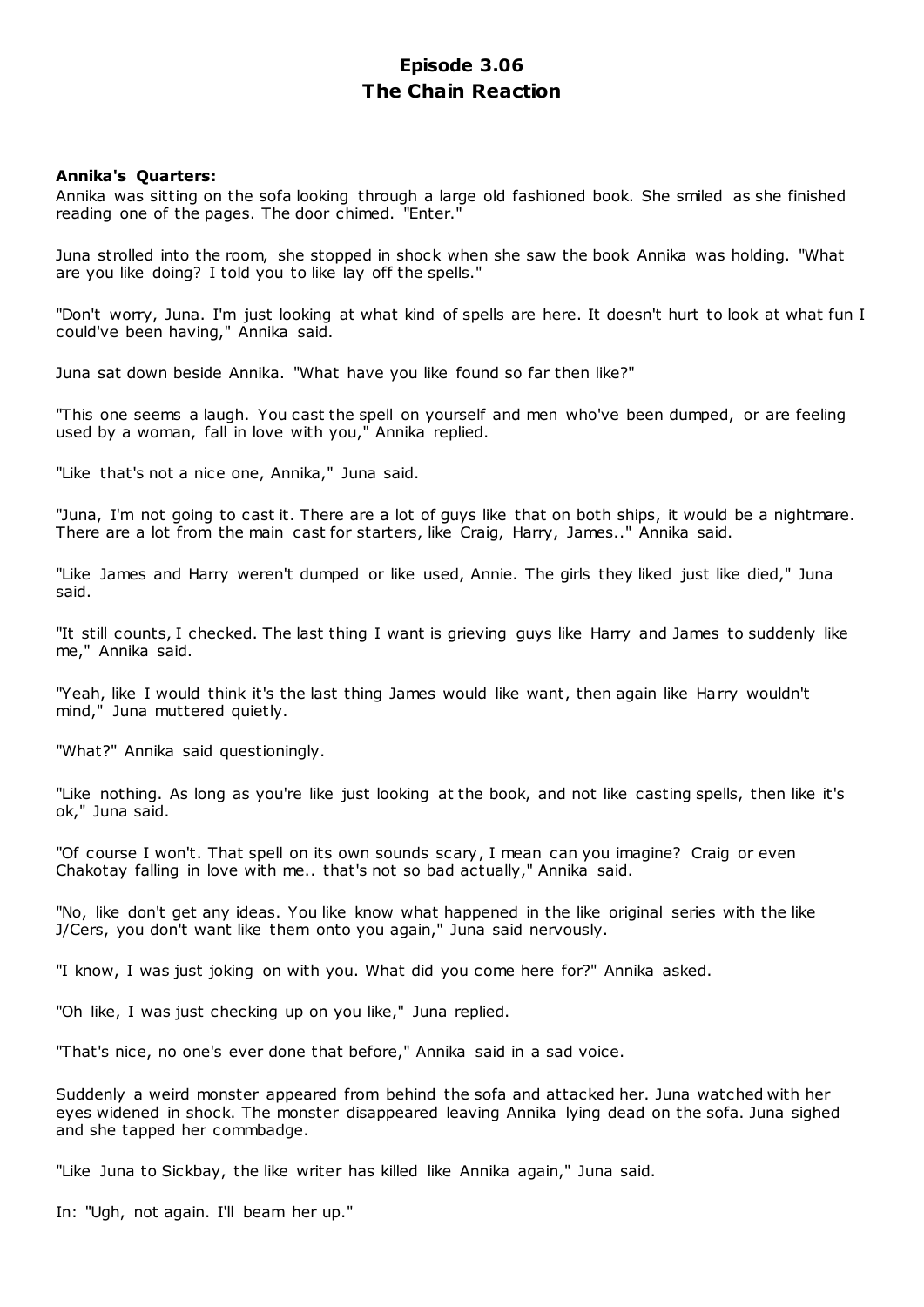# **Voyager's Bridge:**

Chakotay was sitting on his chair staring into space, Tom was trying not to fall asleep on the helm, Harry was working, Craig was doing something on the computer, and it wasn't work no doubt.

"God, this episode is so boring," Tom moaned.

"That's because it's barely begun you dumb a\*\*," Harry said.

Tom turned to him with his eyebrow raised. "Harry, when are you ever going to get rid of that awful attitude?"

"When the writers give in to my demands, they'll crack eventually," Harry replied.

"I somehow doubt that, Harry. I'm guessing that they like torturing all the males of this series. I mean look at me, Tom, you, James, Craig.. you get the picture," Chakotay said.

Craig looked up quickly, he looked rather guilty. "What? I'm not doing anything."

"Just get back to looking at your porn,  $d***$ k head," Harry said.

"What's porn?" Craig asked before looking back down at the computer. Everyone rolled their eyes.

"What's your demands, Harry?" Tom asked.

"That they bring Emma back, and stop killing Annika off. She's changed, she's not that bad anymore," Harry replied.

"Oh never mind, Craig get me a tea," Chakotay muttered.

Craig looked up again looking guilty. "What, I'm not doing anything. You can't prove anything!"

"We know you're not doing anything. I just want you to make me a tea," Chakotay said.

"I think he is doing something," Tom said.

"No, I'm not, I'll get you a tea, Commander," Craig stuttered. He fiddled with the console and then rushed into the turbolift.

"Who bets he's spying on a certain girl?" Tom asked. Everyone but Chakotay raised their hands into the air.

"Certain girl?" Chakotay said questioningly.

"Don't get it, maybe that's a good thing," Tom muttered.

Chakotay sighed and he stood up. "Actually I think I'll get a cup of tea in my office. Tom you have the Bridge."

"Hey, what about me? We're same rank, plus I'm better than him, oh and I have a better storyline than him," Harry said.

"What storyline?" Tom muttered quietly.

"Doesn't matter, I'm only going to be ten minutes. Janeway will have finished chatting with Lena in about five," Chakotay said angrily. He stormed into the other turbolift.

### **Meanwhile, Janeway's Ready Room:**

Lena was standing nearby the sofa, Kathryn was sitting on it sipping on a cup of coffee.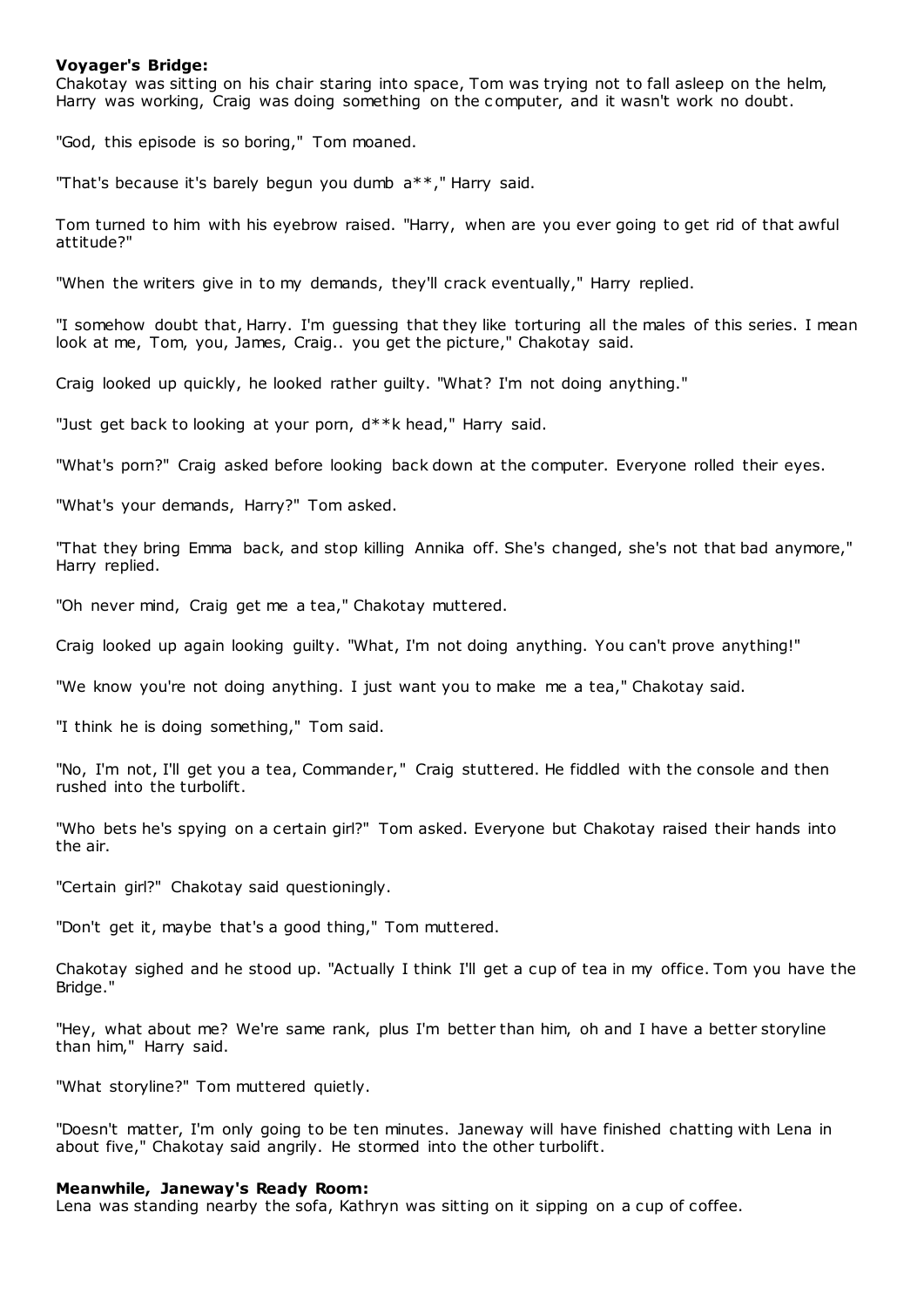"People hardly ever recover from loved ones deaths in only a month or so. Sometimes it takes years, and I have a feeling that James will need a lot more time than he's had," Kathryn said.

"Yeah I guess so, it's just what he said the other day really worried me," Lena said. She sat down beside Kathryn.

"Lena, don't worry about him. The last time he tried suicide because of Jessie was when he was a t een. Now he's, I guess, an adult with a son, and a kid on the way, he won't try suicide because he knows that it'll hurt them," Kathryn said.

"Yeah, you're right, but I still can't help being worried about him," Lena said.

"Well, the best way to help him is to let him spend some time alone. Where is he now?" Kathryn asked.

"He said he was just going to sort out his old quarters. There's some stuff of his and Duncan's that needs taking to the new quarters. There's also some stuff left in there belonging to Jess that he wants to get rid of," Lena replied.

"That's a good idea too. But he'd better be careful, that part of Voyager is still very volatile, anything could fall apart there," Kathryn said.

"Maybe I should get down there then, he could use a hand," Lena said and she headed towards the door.

"Lena, let him do it on his own," Kathryn said.

"Hey, there's a chance he could get hurt down there. He'll probably welcome it, so I don't really trust him there on his own," Lena said. She stepped through the door. Kathryn sighed and she sipped more of her coffee.

### **James/Jessie's Old Quarters:**

James was roughly stuffing some stuff into a box, while pushing away bits of rubble with his available hand. Once the box was full, he pushed it over to where two other boxes were. He went over to the wall panel near the door and pressed some of the buttons. The boxes beamed away. He then went over to the sofa and sat down on it.

The ceiling creaked loudly, then a huge piece of the ceiling fell onto the table, smashing the table and a small computer. The remains of the computer started to spark uncontrollably.

James got off the sofa, and he went over to the door. It opened halfway and then closed, then the computer burst into flames. James turned and he saw it, "s\*\*t." He tapped his commbadge while keeping an eye on the fire. "Stuart to Bridge."

In: "Paris here, what's up."

The fire spread slowly, James just continued to watch it. "Never mind," he said, he tapped his commbadge again.

### **Meanwhile, the Bridge:**

"Ok, fine, that was rude," Tom muttered.

"Quit moaning," Harry said.

"You know I'm getting really bored of your edginess," Tom said as he turned to Harry.

"And I'm getting sick of your moaning, and bad jokes," Harry said.

"Guys cut it out, I can't concentrate," Craig said.

"Concentrate on what, you're not doing any work," Tom asked.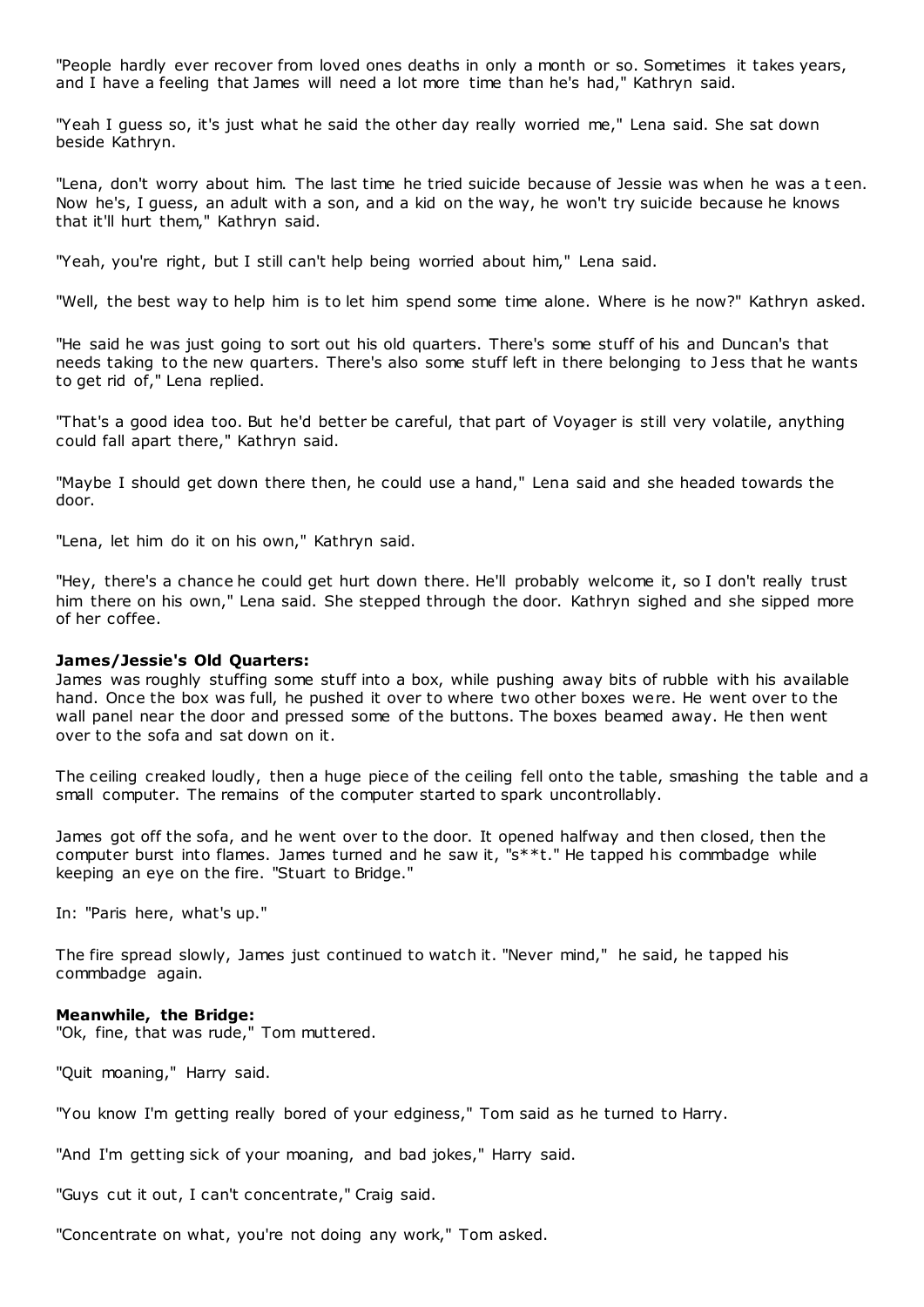"I am, I'm trying to work out a problem someone had," Craig replied.

Tom got out of his seat and he made his way over to Craig at Tactical. "Really, and who and what problem is that?"

"Lena's, she was wondering about how volatile the hull was around Decks Three to Eight," Craig replied.

"Volatile enough to keep away from, unless you really need to go to Sickbay," Tom said.

"This is important, she said James is in his old quarters. She asked me to keep an eye on, you know the hull integrity," Craig said.

Tom groaned, "it would seem a bit too convenient if something happened in his quarters. Lena's being a bit overprotective, and too over reactive."

"Well she's going down there too, so I have to do it," Craig said.

"Great, that's a recipe for disaster. How is the hull integrity?" Tom asked.

"Pretty bad, on most of those decks I mentioned ceilings and walls keep collapsing. Problem is the sensors don't tell me exactly where," Craig replied.

"That's odd, they should," Tom said.

"Probably the radiation is mucking the sensors up," Craig said.

"Where's the radiation?" Tom asked.

"Deck Five mostly, luckily not where Sickbay is," Craig replied.

"But not where Lena's going, right?" Tom asked.

"Right," Craig replied.

"Then it shouldn't affect the sensors, idiot. If you really want to make sure your Lena's safe, I'd go with her," Tom said.

"Good idea," Craig said.

"God, speaking of overprotective and over reactive," Tom muttered.

"What?" Craig said questioningly.

"Nothing's going to happen, if it did Lena's smart enough to get out of it's way. She doesn't need a weakling like you defending her, she's a Slayer," Tom said.

"So is James, Lena doesn't need to check on him to make sure he doesn't get hurt, but she is," Craig said.

"There's a difference, Lena isn't evil and/or in grief. She won't just stand there and let something fall on and hurt her, is she," Tom said.

"You're missing the point," Craig muttered.

"And so are you," Tom said.

The console started beeping furiously, Craig pressed a couple of the buttons which brought up a display. "Well what do you know."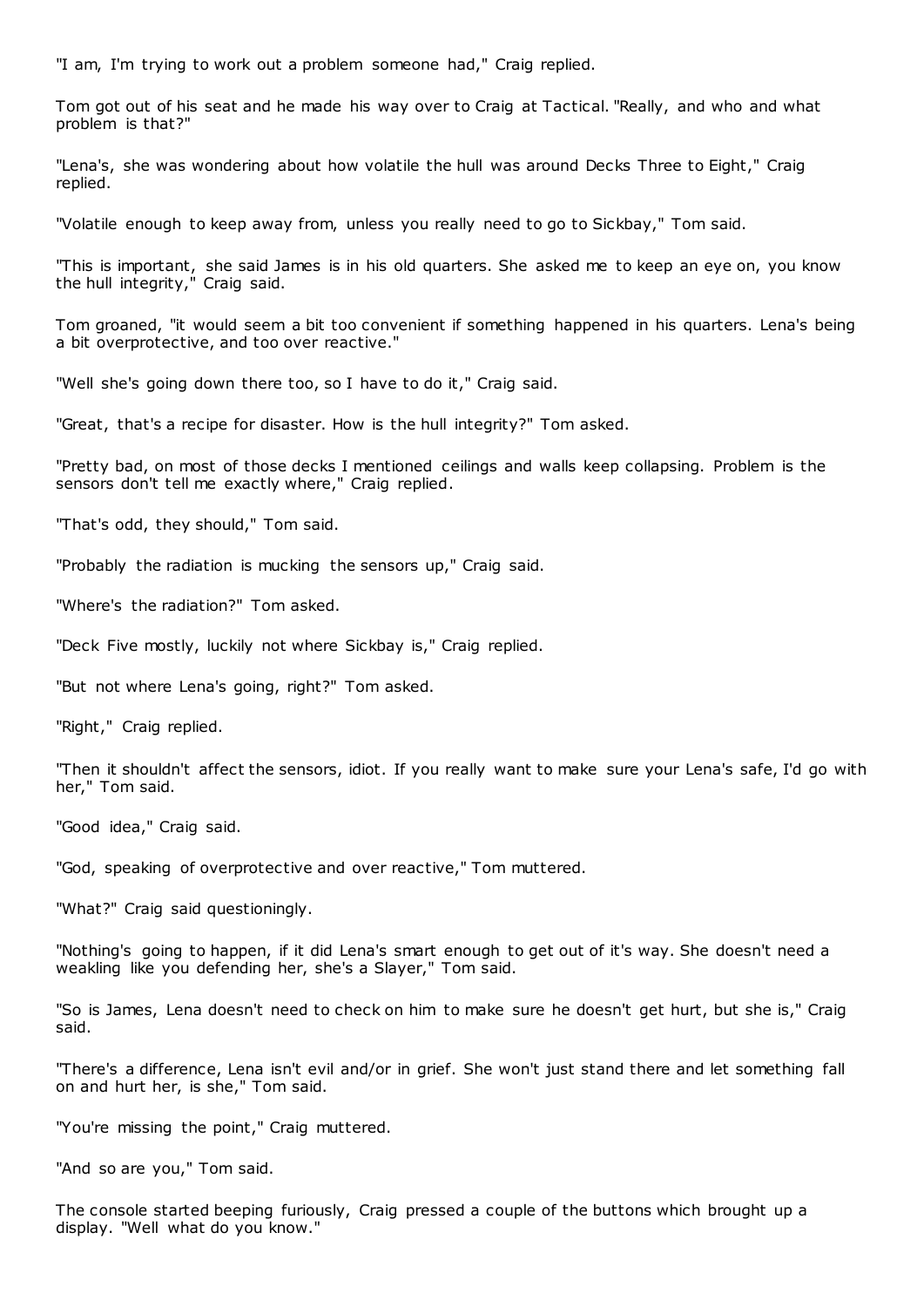"What?" Tom said questioningly.

"A fire's broken out, but I have no idea where abouts. Damn piece of s\*\*t," Craig replied.

"On those decks there will be no chance of the computer putting out the fire. Is there any lifesigns down there?" Tom asked.

"Like I said it's not precise readings. There are a few," Craig replied.

"Great, divert the turbolifts heading for those decks to Deck Nine. I'll start evacuating those decks. You'd better get down there," Tom said.

"Now you're talking, don't divert this one, ok," Craig said, he went into the turbolift.

"Yeah I know," Tom said as he went to the Tactical station.

### **Deck Nine:**

Lena was standing looking rather impatient outside a turbolift. She tapped her commbadge. "Lena to Bridge."

In: "Paris here, don't hang up on me."

"Er, ok. The turbolift was supposed to take me to Deck Eight, but it took me to Deck Nine. What's wrong with it?" Lena asked.

In: "A fire's broken out on one of the decks from Three to Eight. We're evacuating the decks."

"A fire? Where?" Lena asked.

In: "I told you, from Three to Eight."

"That's not good enough, Tom. I need to know exactly where," Lena said.

In: "I can't give you that info, the computer has no idea."

Lena rolled her eyes, she tapped her commbadge and she started hurrying down the corridor.

#### **Bridge:**

"That was rude too, is it a family thing?" Tom asked.

Harry rolled his eyes. "Is being annoying a Paris family thing?"

Kathryn came out of her Ready Room. "What is it, Tom?"

"Another fire has broken out, this time on one of the damaged decks. We have no idea where it is exactly," Tom replied.

"Tom, we need to get the sensors fixed. I need to know where that fire is," Kathryn said.

"Yes ma'am," Tom said.

#### **Somewhere on Deck Nine:**

Lena opened one of the jeffries tube hatches, she then climbed inside and shut the door behind her. She tapped her commbadge, then she started moving forward. "Lena to Craig Anderson."

In: "Yeah, where are you Lena?"

"In a jeffries tube, I'm still heading for James' old quarters. Did you find anything?" Lena replied.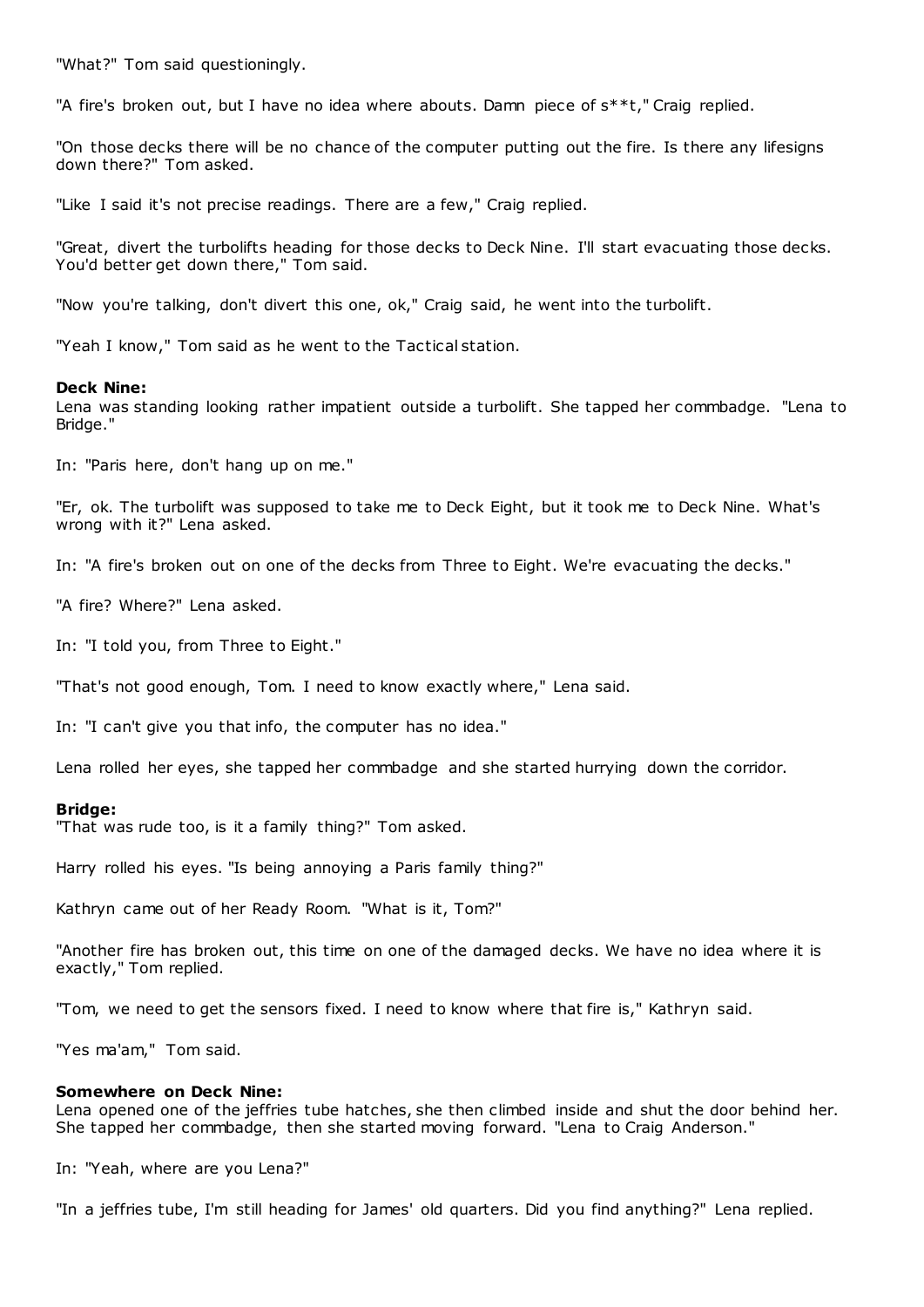In: "Not really no, the sensors are still faulty. I have no idea where the worst damage is."

"Then I'm just going to have to watch my bac k then aren't I," Lena said.

In: "Hang on, I'm on Deck Seven. I'll meet you on Eight."

Lena stopped crawling, "what for? I'm hoping that, that fire I heard about isn't anywhere near where I'm headed."

In: "Tough, I'm meeting you there. Anderson out."

Lena rolled her eyes and she continued.

### **Bridge:**

"Captain, I have an idea," Tom said.

"Let's hear it," Kathryn said.

"The Enterprise has more advanced sensors than we do, maybe they can find out where that fire is," Tom said.

"Good idea. Hail them," Kathryn ordered.

The viewscreen changed to show the Enterprise Bridge. Triah looked like she was there on her own.

"Captain, I hope you know there's a fire on the damaged decks..." Triah said.

"Yes we do, can you use the Enterprise's sensors to find out where it is exactly?" Kathryn asked, eyebrow twitching.

Triah went over to opps, she keyed in some commands before looking back up at the viewscreen. "I'll send the readings to you, you have to be quick, there's a lifesign there."

Kathryn nodded, she glanced at Tom, the viewscreen changed to show outside. She went over to Tactical. "Where is the fire, Tom?"

Tom slowly looked up at her. "You're not going to like it, take a look."

### **Deck Eight:**

Lena and Craig were both going down the corridor. Lena stopped at a jeffries tube hatch, she opened it.

In: "Janeway to Lena."

"Yeah," Lena said as she tapped her commbadge.

In: "Where are you?"

"Deck Eight, why?" Lena asked.

In: "A fire's broke out in James' Quarters, there's still a lifesign there, we're sending a few teams there. I suggest you come back to the Bridge."

"I suggest that you need your head examining. I'm going to get him out of there, that's final. Lena out," Lena said, she tapped her commbadge. She climbed into the jeffries tube.

"Are you crazy, god knows how bad that fire is," Craig said.

"I don't care if it's a death sentence, I'm going," Lena said and she went down the jeffries tube.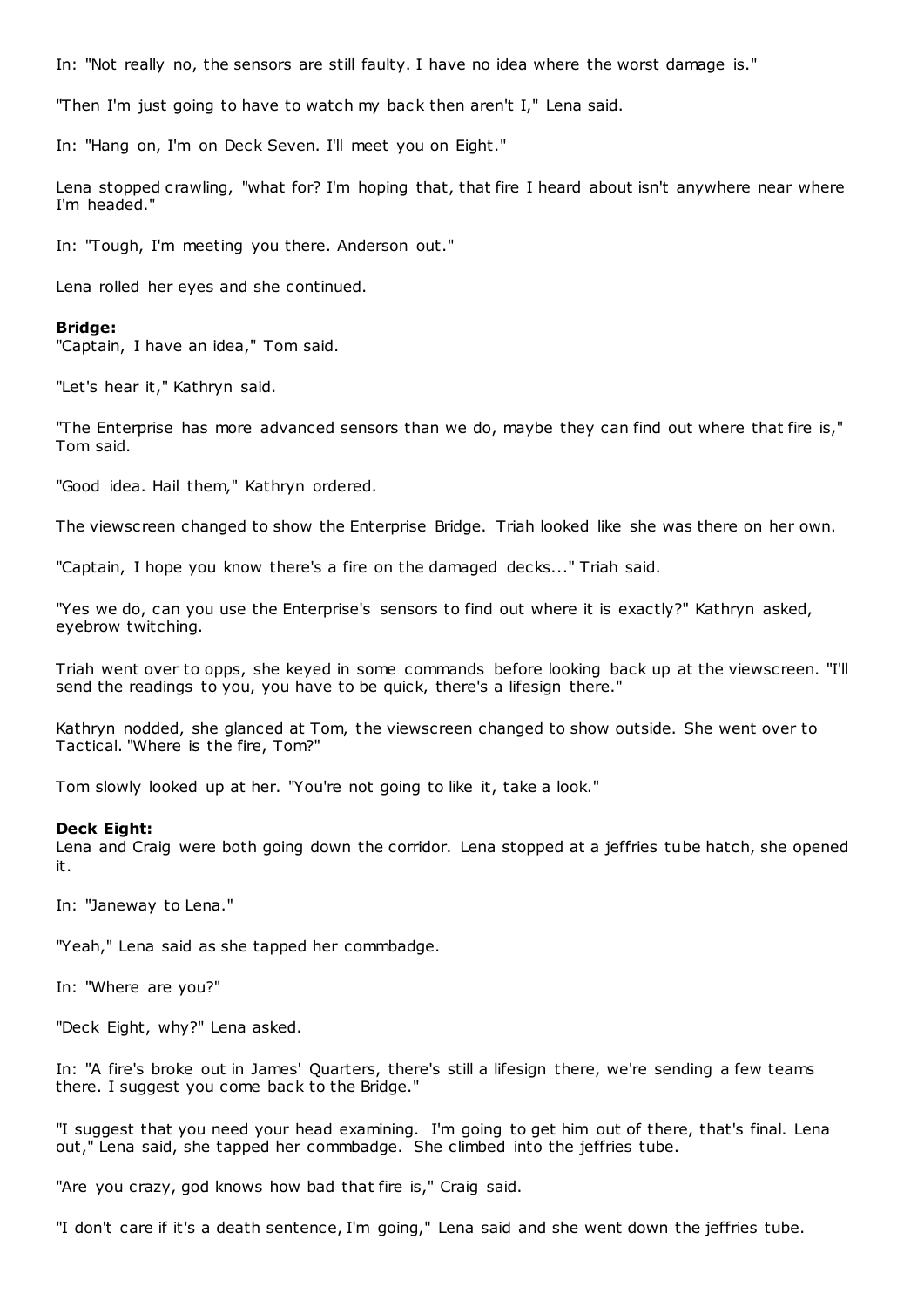Craig sighed before climbing in himself. "If you're allowed to risk your life, then I don't see why I'm not."

Lena glanced back at him. "Great, just don't get in the way."

# **Later:**

A jeffries tube door opened, Lena climbed out, followed by Craig. They went down the corridor, Lena picked up her speed when they both got to a smoke filled part of a corridor. She stopped outside a door, Craig stopped nearby.

Lena put her hands on the door pull them apart, Craig grabbed her arm to stop her. "Wait a minute, if you open that door even just a bit we could get fire in the face."

"So what are you saying, just leave him in there?" Lena said angrily,

"No, the smoke isn't coming from the door, so there must be another way in," Craig said.

Lena smiled slightly, she patted him on the arm then she went a little further down the corridor. Craig fiddled with the panel beside the door.

Lena stopped at a small hole in the wall. Parts of the ceiling had collapsed, there was a bit of metal hanging from the ceiling that was just hanging on near the hole. Craig hurried over, eyeing the tiny hole. "If your brother survives this, remind me to kill him."

Lena glanced at him briefly. Craig watched her as she pulled the metal that was hanging from the ceiling. She picked up another piece from the ground. She came back over to Craig's side, handing him one. He had no idea what she was going to do until she started to swing the metal around the edge of the hole, breaking more of it into bits. After a few similar swings the hole seemed large enough to climb through.

A lot more smoke escaped into the corridor. Craig tried to look inside, but all he could see was the fire.

In: "Janeway to Lena. I'm warning you, you'd better be heading back to the Bridge."

"Mum, cut it out. We're just outside the quarters. We'll have him before any of your so called teams get here," Lena said.

In: "Lena, this is Tom. You have to hurry, according to the Enterprise's sensors there are only two lifesigns near and inside the quarters."

"S\*\*t, thanks Tom. Gotta go," Lena said, she tapped her commbadge. She glanced to where Craig was, but he had already gone inside. Lena quickly followed him in there. When she got inside the room all she could see was fire and smoke. "Craig! Where the f\*\*k are you!"

She headed to the right side of the room, she could feel the smoke burning her throat as she made her way further into the room.

A piece of the ceiling collapsed in front of her, she backed away from it, and went around it. When she did so she nearly tripped over something on the ground. She looked down, she saw James lying on the ground with burns on his face. She knelt down beside him. "Craig! I found him, get your..." she started coughing. "Craig!" she yelled again. She started coughing, and this time she couldn't stop.

Meanwhile Craig was making his way back to the centre of the room, his nose buried in his jacket, his arm around his mouth. He saw Lena kneeling down. He headed over to her as she collapsed. He went over as quickly as he could.

Outside a team of four arrived. They all had air masks on. Craig emerged from the room with Lena in his arms. He put her down, then he collapsed as well. One of the team members started scanning them both.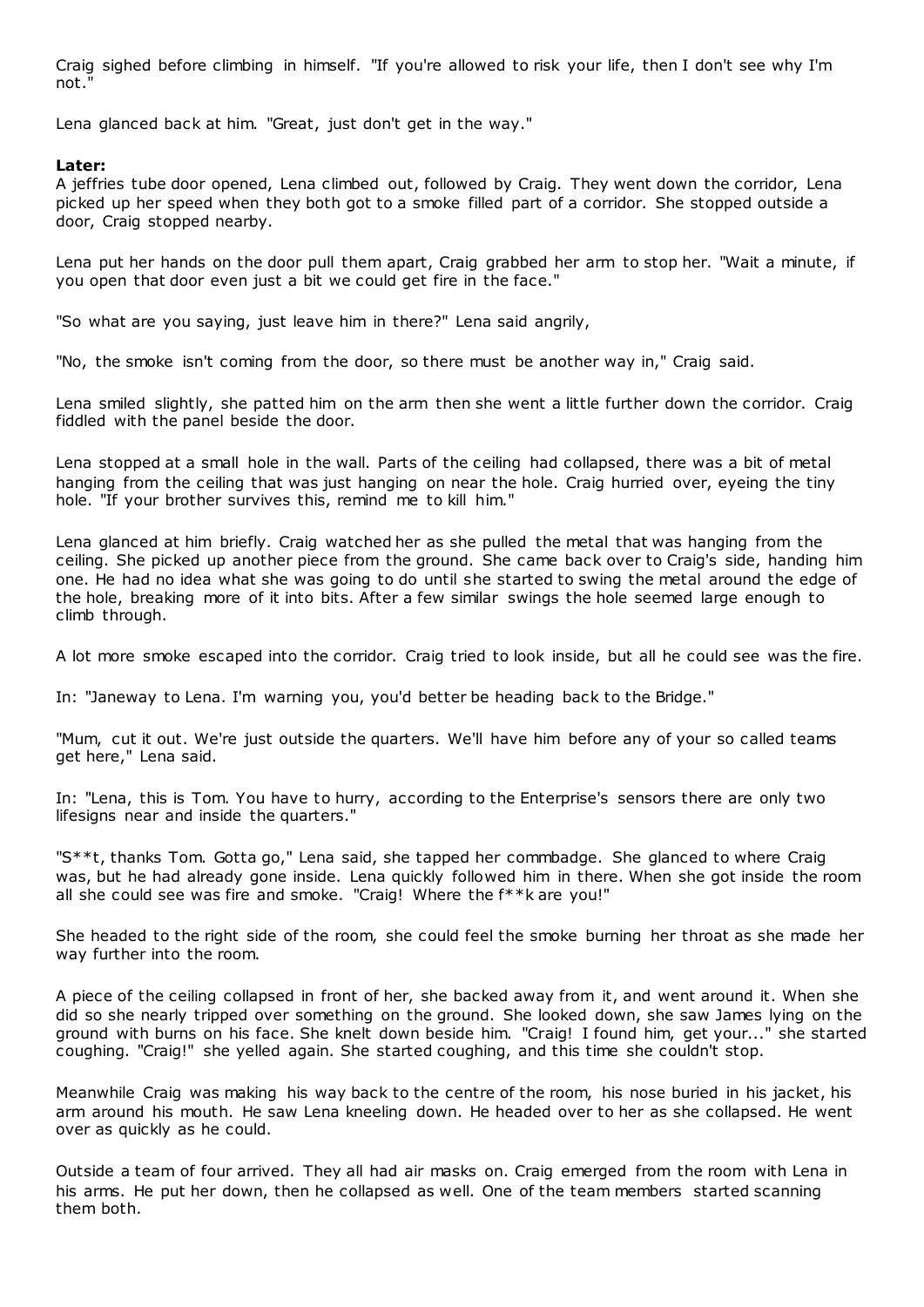# **Later, Sickbay:**

Kathryn rushed in, and she went straight over to Doctor Jones. He was treating Craig. The team were all helping treating Lena and James.

"How are they?" Kathryn asked.

"They'll all be fine, Captain," Doctor Jones replied.

One of the team members came up to Kathryn. "We did manage to put the fire out, Captain. Luckily it didn't spread to the next room. Unfortunately that room the fire was in is totally destroyed."

"How did it start?" Kathryn asked.

"We found a computer was crushed by a ceiling collapse, it may have still had some power in it. We're guessing that was what started the fire," the member replied.

"Good, it was an accident. Thank you, Harkins," Kathryn said.

"That's not all, Captain," Harkins said.

"Ohno, what?" Kathryn asked.

"The fire started in the centre of the room, but I can tell at the time the main door to the room was functioning. Mr Stuart could've got out of the room easily," Harkins replied.

Craig started waking up, Doctor Jones glanced at Kathryn. "Captain, Mr Anderson is waking up."

Kathryn nodded. "Thanks Harkins." She went over to Craig, Harkins followed her.

"Glad to see you're awake Lieutenant," Doctor Jones said.

"Is Lena ok?" Craig asked.

"She'll be fine," Doctor Jones replied.

"You rescued her very well, Lieutenant, but I'm pretty sure that you and her went in to save someone else," Harkins said.

"He was dead, Lena was still alive. I did know what I was doing, if I tried to get James out first Lena would've been dead when I went to get her," Craig said.

"True, you did the right thing, but that wasn't my point," Harkins said.

"You and Lena shouldn't have tried to be heroes, Craig. The team got him out of there, no problem," Kathryn said.

"I wasn't going to let Lena go in there on her own," Craig muttered.

"You should have stopped her, Craig. She could've been killed," Kathryn said.

"I.. couldn't. She wanted to save her brother, I would've done the same for my stepsister," Craig said.

One of the team members came over to Doctor Jones. "Lena's waking up."

Doctor Jones and Kathryn went over to the other biobeds. Craig climbed off his, he went over to Lena. Lena sat up slowly. "How, how did I get back here?"

"I got you out of there," Craig replied.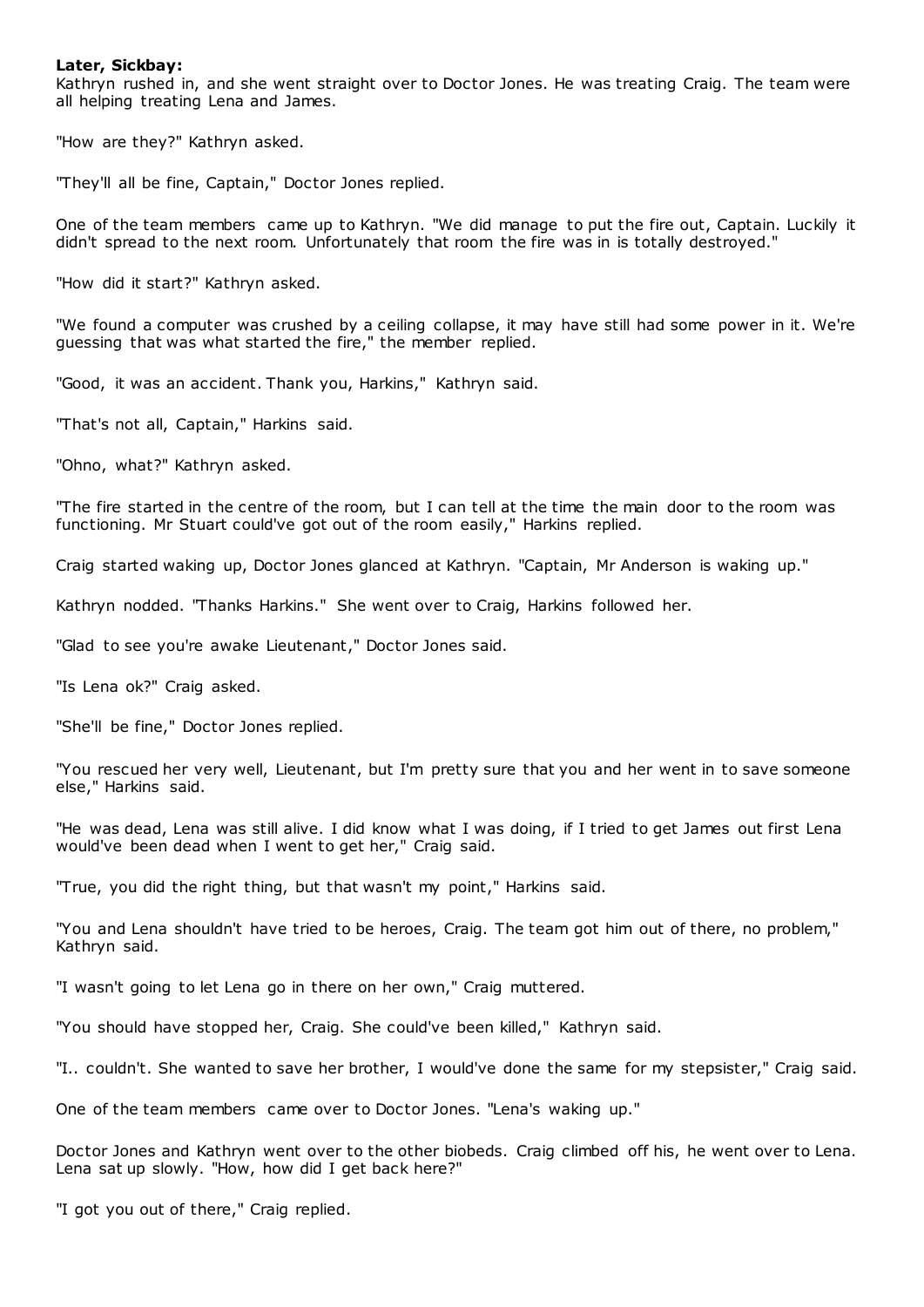"James, what about him? We went in there to get him," Lena asked.

Kathryn put her hand on her shoulder. "It's ok, the team arrived. They got him out."

"Yeah, he's just on the neighbouring biobed," Craig said.

"Is he ok?" Lena asked.

"Physically, yes. Obviously mentally, no," Doctor Jones replied.

"It must've been an accident, right," Lena said.

"I doubt it. We have evidence to believe that he could've easily got out of that room," Harkins said.

"Well maybe he was in another room when it started. You can't jump to conclusions," Lena said.

"Lena, you know what he was like the other day. Maybe he.." Doctor Jones said.

"Maybe you should shut the hell up," Lena growled.

"Lena, I don't blame you for being angry. Don't take it out on the Doctor," Kathryn said.

"Fine. Wake James up," Lena said.

"What, why?" Kathryn asked.

"I want to know what happened," Lena replied.

"I think we should wait for him to wake up on his own," Doctor Jones said.

"What difference will it make, wake him up," Lena said.

Kathryn nodded at Doctor Jones. He sighed, he picked up a hypospray, then he went over to James and pushed the hypospray into his neck.

"I want to talk to him alone," Lena said.

"Why?" Kathryn asked.

"Please," Lena said.

"I think we should," Craig said. Kathryn nodded. Everyone but Lena went into the office. Lena sat up, she pulled herself off the biobed and she stood beside James. He woke up, he glanced around briefly. He saw Lena, he then tried to sit up.

"Feeling better?" Lena asked.

"Lena, what the hell am I doing here?" James asked.

"Oh sorry, did we spoil your plans?" Lena replied as she folded her arms.

"What are you talking about?" James asked.

"Tell me, how did that fire start?" Lena asked.

"Something from the ceiling fell onto the computer, it sparked and burst into flames..." James replied.

"And what did you do?" Lena asked.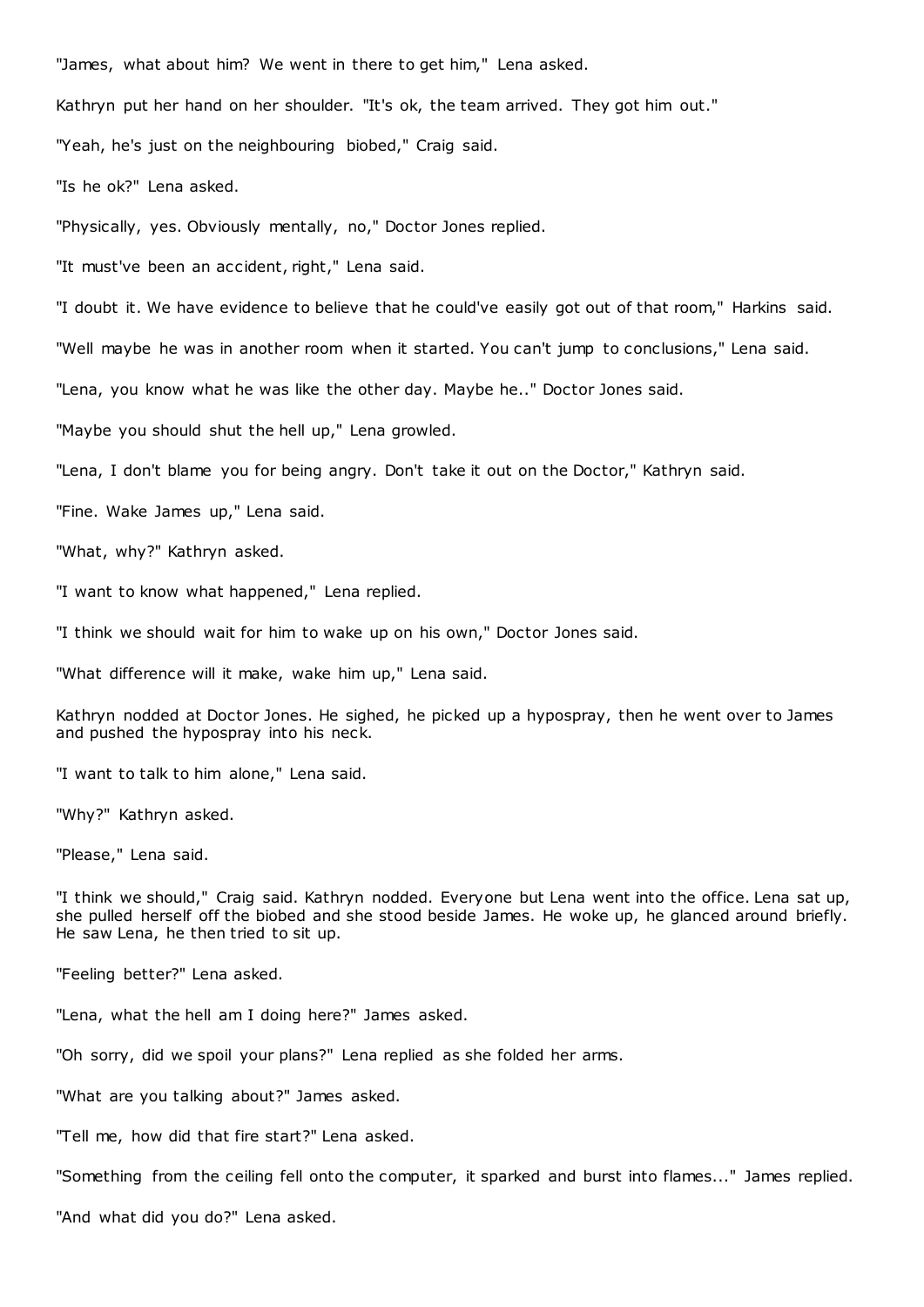"Doesn't matter," James replied.

"Does to me. I want to know, did you try to get out?" Lena asked.

James glanced away from her, he pulled himself off the other side of the biobed.

"Well? Did you?" Lena asked. She went over to the other side, she stood in front of him.

"Of course I did," James replied.

"Well if that's true why did you take so long to answer me?" Lena asked.

"I thought it was a stupid question," James replied.

"You saw what started the fire, so you were obviously near the main door. That means you could've gotten out easily, that doesn't explain why you were dead when I found you," Lena said.

"You.. you didn't?" James said questioningly.

"Of course I did, me and Craig risked our lives to try and get you out of that room. You could at least tell me the truth," Lena said.

"Why did you risk your lives, there was no point," James asked.

"You sound disappointed that we tried to save you, why?" Lena said questioningly.

"Why did you risk your life to save me, Lena? You should have just left me to die in there," James said.

"That would've suited you perfectly, wouldn't it. You never tried to get out of that room, you thought you could make it look like an accident. Let me tell you, I'm not that stupid," Lena said angrily.

"I think it's my choice whether I live or die, don't you? Why don't people let me die when I try? Did no one think for a second that maybe I'd be more at peace dead?" James yelled.

Lena slapped him hard in the face. "Snap out of it! How could you be so selfish? I bet you never even considered what your suicide would do to me! And what about Duncan, you don't give a toss do you!"

"Of course I do!" James yelled.

"You have a funny way of showing it! He's already lost his mother, how's he going to feel when I tell him his father just died because he wanted to?" Lena yelled back.

"You don't understand what it's like, I've got evil inside of me! Duncan is better off without me!" James yelled.

"Well maybe if you'd stop being a coward and fight against it, maybe it will go away," Lena said as she folded her arms.

"What's the point? Lots of people have said it, I cause nothing but trouble around here. Somehow I doubt anybody will miss me when I'm gone," James said.

"Oh, so you're just going to keep trying it until you die for good," Lena said.

"Well it'll be a little easier if some people would stop saving me," James said.

"I don't know why I didn't see it before. You are one selfish little b\*\*tard, and I hate your guts. I can't stand to even look at you anymore," Lena said angrily.

"Then why are you still here?" James asked.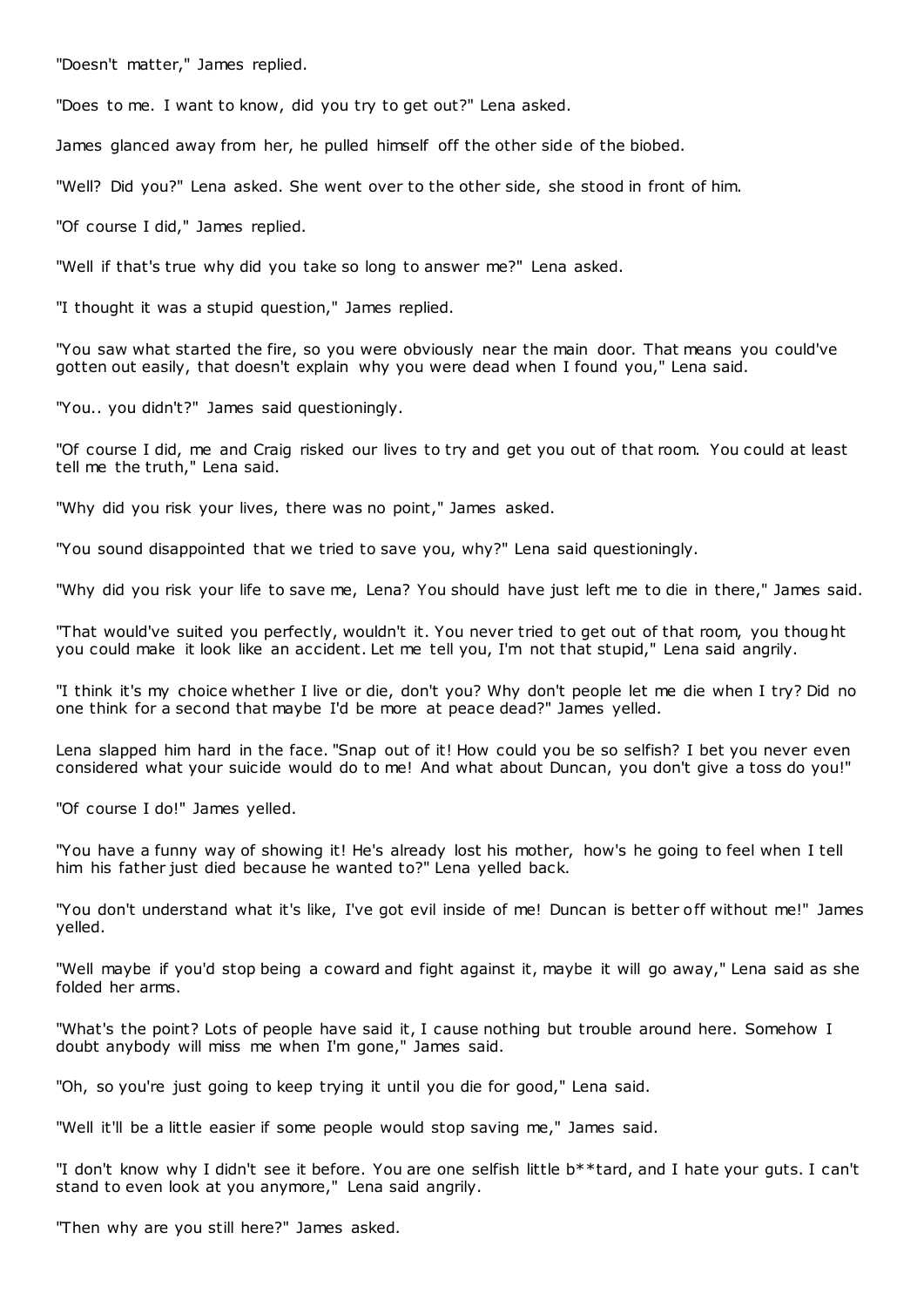Lena clenched her fists, she stormed out of the room. Craig came out of the office and he followed her.

"Lena, hang on," Craig said.

"What do you want?" Lena asked.

"What was all that yelling about?" Craig asked.

"We shouldn't have wasted our time, Craig. He's not worth saving," Lena replied.

Craig grabbed a hold of her arm to stop her. She pulled her arm out of his grip.

"Lena, be easier on him. He's gone through a lot," Craig said.

"That is no excuse, he doesn't care about anyone, why should I care about him?" Lena said.

"Because he's your brother. Of course he seems a bit out of it right now, he is still evil isn't he. I'm willing to bet that the guy who wanted to die was the evil part of him," Craig said.

"He scared me, Craig. I thought I was going to lose him, you really expect me to be happy about this, " Lena said.

"Don't turn your back on him now, Lena. He thinks you hate him, that'll make it easier for him to do it again. If he knows that there are people who care about him, then he'll at least try to pull through," Craig said.

"You're right, I made a complete arse of myself haven't I," Lena muttered.

"You were angry, maybe he'll realise that," Craig said.

"Maybe. Wait a minute, where's Duncan?" Lena asked.

"It is late, he's probably in bed," Craig replied.

"Let's hope so, I think it's best if he doesn't find out about this," Lena said.

"Yeah, good idea," Craig said.

### **The next day, Janeway's Quarters:**

Kiara was sitting on the sofa with her feet up on the table. Kathryn came into the room, she pushed Kiara's feet off the table.

"Kiara, I thought you were going to see your granddad today," Kathryn said.

"I was but he said he was busy," Kiara said, she put her feet back up.

"Busy with what?" Kathryn asked.

Kiara shrugged, "I don't know, he didn't say."

"Computer locate Commander Chakotay," Kathryn said.

"Commander Chakotay is in his office," the computer said.

"He's been spending an awful lot of time in there. I'd better go see him," Kathryn said. She left the room.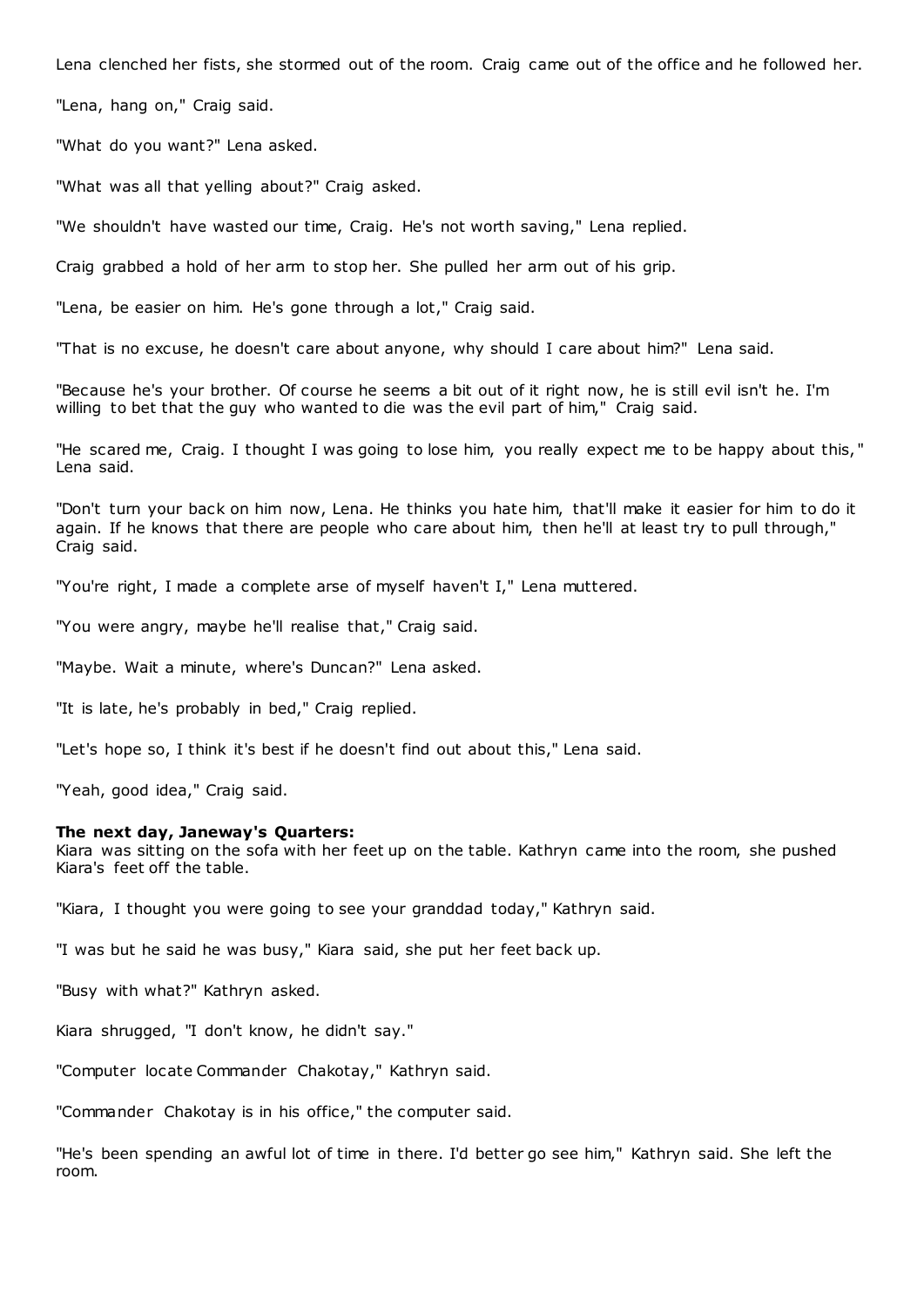Kathryn was going down a damaged corridor. She stopped outside one of the doors, she pressed a button and she went straight inside. She stared in shock at the sight in front of her. Annika and Chakotay were kissing.

"What the hell is going on here?" she asked angrily.

Annika and Chakotay discontinued what they were doing. Annika pretended to look upset and disgusted. "He just came onto me, excuse me." She ran out of the door, she seemed to spot something as she did. "Uhoh, not again," she muttered before running down the corridor.

Moments later a group of J/Cers ran passed the doorway, one of them screamed, "there she is, get her!"

"What the hell was that all about?" Kathryn asked angrily.

"Why should you care, you don't care about me," Chakotay grumbled in response.

"How long's this been going on, huh?" Kathryn asked.

"Nothing's been going on, we just started talking before.. it just happened. Anyway you divorced me, why are you acting jealous?" Chakotay replied angrily.

"I'm not jealous, I'm angry. As soon as we get divorced you jump onto the nearest young, blonde bimbo in sight. How long have you been wanting her for, huh?" Kathryn asked before storming out of the room.

"Kathryn, wait," Chakotay said to an empty room. He sighed, he collapsed onto the sofa, then he buried his face in his hands.

# **Later in the Ready Room, Voyager:**

Duncan was sitting on the sofa, hugging his own legs. He was holding his nose with his other hand.

Kathryn was sipping another cup of coffee. She looked at it for a few seconds and then she downed it. She glanced over at Duncan and she grinned.

"Oh crap," Duncan muttered.

Kathryn clumsily got out of her chair, she made her way around the desk. She tripped over one of the chairs and tumbled onto the floor. All Duncan could hear was her giggling against the ground.

"I wish I was dead," Duncan said as he stared at the ceiling.

"Now, now, Duncan. Stop talking like your father," Kathryn said.

Duncan jumped a mile, Kathryn was right in front of him, kneeling on the floor.

"What do you mean?" Duncan asked.

"Oh yeah, you don't know do you. Oh well, I gotta take you to the nursery," Kathryn said. She clumsily stood up, using the sofa to push herself up. Duncan watched her, confused, as she stumbled out of the room without him.

### **Deck Six:**

Kathryn and Duncan stepped out of the turbolift. Kathryn looked around looking confused. "Is this the transporter room deck?"

Duncan rolled his eyes. He spotted a teenaged girl come around the corner. A part of her seemed familiar, but he was sure he'd never seen her before. She kept an eye on him as she headed into the turbolift.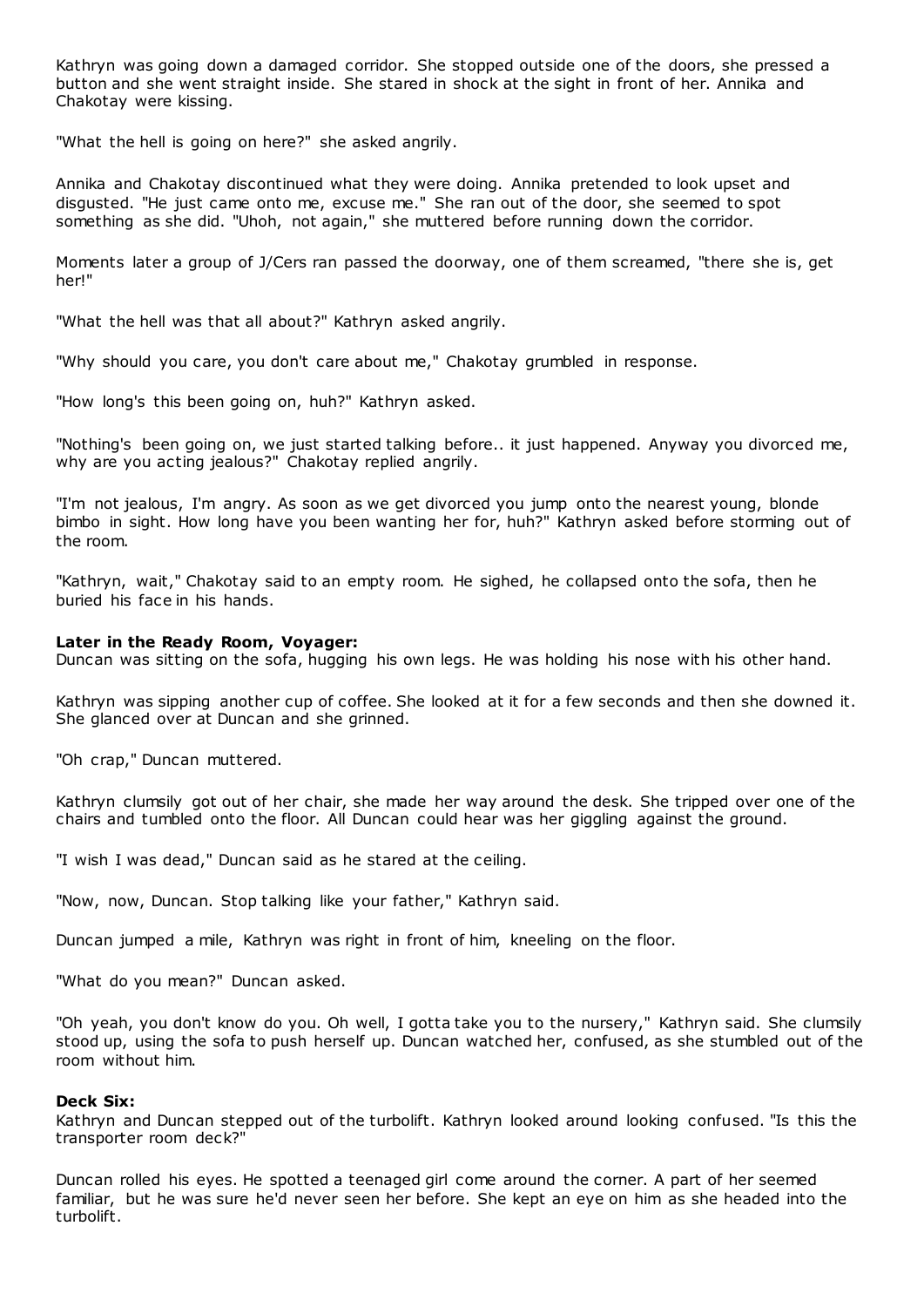Duncan looked up at Kathryn who still looked really confused. "Oh yes it is on this deck," she said. She took a hold of Duncan's hand, and she dragged him down the corridor.

### **Voyager's Bridge:**

Chakotay was sitting in his usual place looking rather depressed, Harry was at his usual station, Craig was at Tactical, and Claire was at the helm.

Chakotay heard something from the opps station, he turned around. "Harry, what are you drinking?"

"Coke," Harry quickly replied.

"I guess that's ok," Chakotay muttered before turning back.

Harry rolled his eyes and drank a little from his bottle, which was in fact vodka.

In: "Enterprise to Voyager."

"Yes Lena," Chakotay said.

In: "We've lost all helm control, are you having the same problem?"

Chakotay glanced towards Claire, she turned to face him.

"Helm's fine," Claire replied.

Harry put his bottle down when his console started beeping. "It might have something to do with this energy signature near the Enterprise."

In: "Don't be a dumb a\*\* Harry, that won't affect the helm."

Chakotay turned to Harry again. "Are you ok?"

"I'm fine," Harry muttered after rolling his eyes.

"This is odd," Craig said.

"What is?" Chakotay asked.

"I think... no there is a portal starting to open up near the Enterprise," Craig replied.

"On screen," Chakotay ordered.

The viewscreen switched to show the Enterprise, and a reddish gold portal opening up.

"It's generating a weird gravity field, it may explain why the Enterprise can't move. They're too close," Craig said.

"Where does that thing lead to Harry?" Chakotay asked. Harry just shrugged his shoulders.

### **Enterprise, Sickbay:**

Freddie was fiddling with the console, happily smoking on another tab.

In: "Janeway to Garvin, shouldn't you be in the nursery now? You weren't there when I dropped Duncan off."

"I'm on my way now, Captain," Freddie replied. When he turned around he immediately retapped his commbadge.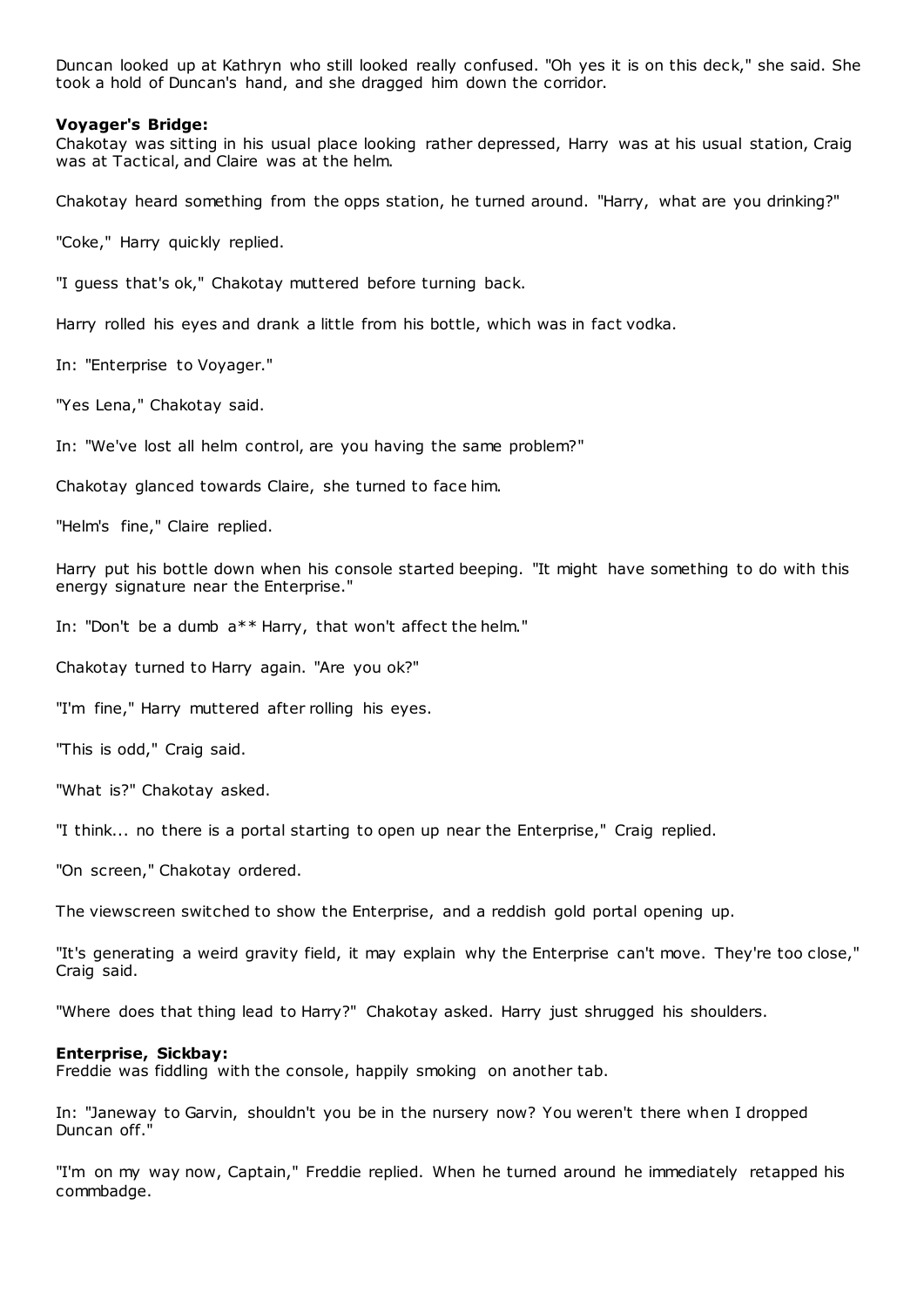# **Enterprise Bridge:**

In: "Garvin to Bridge, I have some visitors here...."

Lena turned to Triah. "We lost the signal."

"Great, this is the last thing I need. Can you detect any intruders?" Lena asked.

"No... but, wait this is odd. There are mini portals opening up on different parts of the ship," Triah replied.

Lena went up behind Triah, she glanced down at the console. "Oh s\*\*\*," she muttered.

"That could explain the guests, they can easily get through those things," Triah said.

"We have full shields, they shouldn't be able to get in," the guy at tactical said.

"That doesn't matter now. We just need to get rid of these guys. Lena to all Security teams, all of you get off your lazy butts and hunt down our so called guests," Lena said. She headed towards the turbolift.

"Where are you going?" Triah asked.

"I think with intruders, I'm needed elsewhere," Lena replied. She stepped int o the turbolift.

Triah glanced around, "does that mean I'm in charge?"

"Oh crap," the guy at tactical muttered.

"Shut up, you," Triah said.

#### **The nursery:**

Kids were running towards the door, all of them scared stiff. They all left the room quickly. Well all except one. He was being held up in the air by an alien with strange marks on his skin.

"Let me go, you b\*\*tard!" Duncan yelled, he kicked the guy in the head.

"You must be him, you're a feisty little brat, aren't ya," the guy said.

"Let me go or my dad will kick your sorry arse!" Duncan yelled.

"I have killed all Slayers that opposed me. I'm not afraid of him," the guy said.

Someone tapped him on the shoulder. The guy rolled his eyes, dropped Duncan onto the ground, and he turned around. As soon as he did he was punched hard in the face, he fell onto the ground.

"You should be," James said. Duncan got up and he ran over to stand beside James. He stuck his tongue out at the guy. "Duncan, do me a favour and go."

"But I want to see you kick his ugly butt," Duncan moaned.

"Now," James said as the guy started to get up.

Duncan sulked, he ran out of the door.

"Now that wasn't very smart, Slayer, I was just about to take him," the guy said.

"No, that wouldn't have been very smart," James said.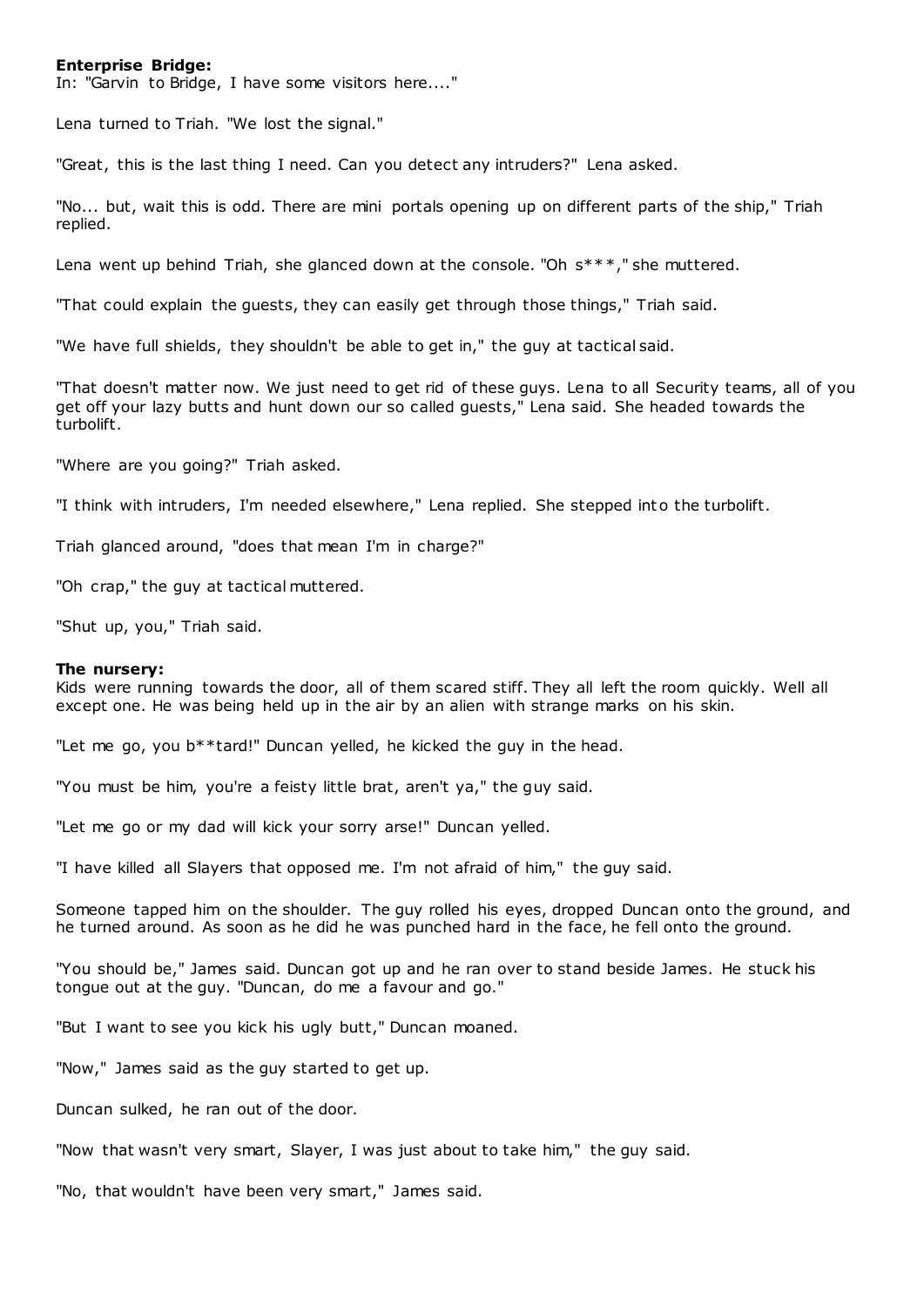"You Slayers are all talk, why don't we just get straight to the killing part," the guy said. He then punched James in the face, he didn't seen hurt at all but the sunglasses he had on fell onto the floor, showing his black eyes.

"What a good idea," James said. He grabbed a hold of the guy and threw him across the room. He landed on top of the table. It smashed on impact. The intruder quickly started to get up.

"Oh goodie, a challenge. I love it when Slayers are like you. It's more fun," the guy said. He jumped to his feet. He tried to hit James, but he blocked him with his arm, and then he kicked him hard. The guy stumbled into the wall, leaving a small dent.

"Go on dad, kick his butt!" Duncan yelled from the doorway.

James glanced towards the door. "Duncan, I told you to leave." The guy quickly recovered and he pushed James into the wall.

"Now how the tables have turned, Slayer. Now I'll kill you just like I killed all the other Slayers," the guy sneered. James saw Lena come into the room. She went up behind the guy, she grabbed a hold of him and she threw him on top of the nearest console.

Duncan ran over to James and Lena. "That was so cool, can I kick his butt now?"

"Not until you're older, Dunc," Lena replied.

Duncan sulked, he went over to the guy and he started kicking him while he was trying to get up. "Bad man, I told you you'd get your butt kicked."

Lena dragged him away from the guy. "Someone better take him somewhere safe."

"Go on then," James said.

"Why me?" Lena asked.

"This one's mine," James replied.

"Go daddy, go daddy," Duncan chanted.

Lena rolled her eyes and she picked Duncan up. "Fine, just don't let him kill you." She left the room.

The guy got back onto his feet. "Slayers have the strength, but they all seem to lack brains. You would've been safer with your little girl and brat doing all the work for you."

James pushed him into the wall, he put his hand around his neck. "Care to repeat that."

"Why, didn't hear it before?" the intruder sneered. James' hand tightened. "Now now, if you kill me, you'll never will be able to go back to your so called usual self. Let me go."

"You're a bit late for the don't kill anyone speech. Now tell me why you and your demon friends are here, or I'll snap your neck," James said.

The intruder smiled, "why would I tell you? You don't have the guts to kill me."

"Want me to show you how wrong you are, or are you going to tell me why you're here?" James asked.

"Fine. Our leaders sent us here to capture the next generation of Slayers while they're still young. They'll be easier to capture and brainwash that way," the demon replied.

"Your leaders?" James said.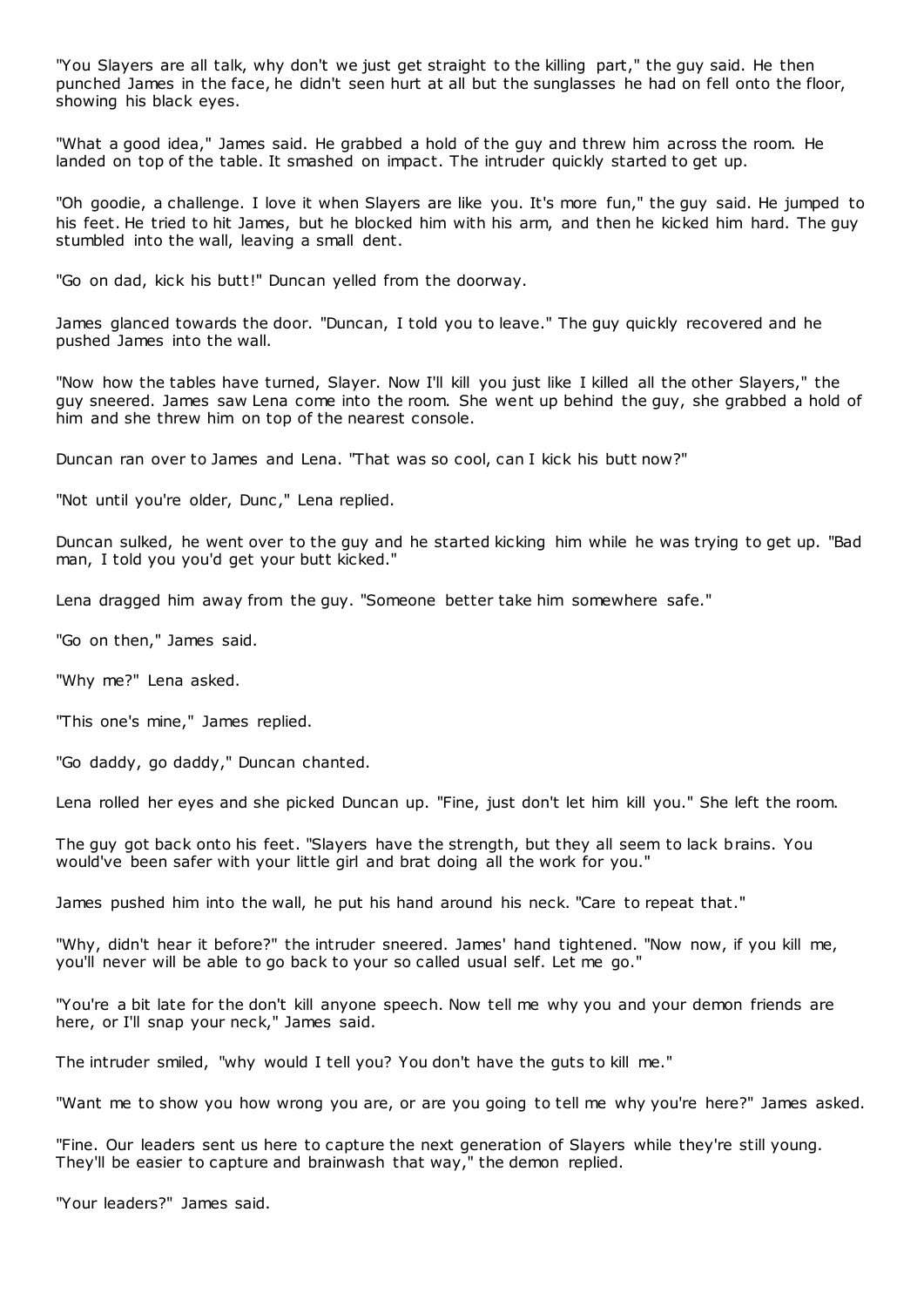The demon laughed, "now, that I can't reveal. Now, I told you what you wanted to know, now let me go."

"Why would I do that?" James asked.

"Well, the deal was that you let me go when I told you what I know," the demon replied.

"I don't remember promising that," James said.

### **Enterprise Sickbay:**

About six demons had surrounded Freddie, they all looked annoyed.

"Why won't this guy die?" one asked as he kept pushing a knife straight through him.

"That's because I can't die, fellas," Freddie replied.

"He's really getting on my nerves. Will one of you get the unborn brat, and stop messing around," the lead demon said angrily.

"But I want to kill this guy," another one said. The others agreed.

"I am a hologram, I cannot die," Freddie said.

"Hologram, huh. Two of you destroy any console you see. That'll kill him," the lead demon said.

"Be careful though, you may damage the brat if you fire at the wrong thing," another one said.

"This is more like it," one demon said as he raised a rifle. He and a few others started firing on consoles and wall panels.

"I'm warning you, I contacted Security. Someone should be here any minute," Freddie said just before he disappeared.

"Let's get what we came here for," the lead demon said.

One of the demon's screamed and fell onto the ground. Two went over to him. He had hyposprays littered around him. "What the," one said.

"Looks like those things injected him with something, I don't know how they could've hit him," another said.

The lead one raised his rifle and pointed it towards the door. "That's how." They all saw James standing at the doorway.

"Kill him, now," the lead one ordered.

All but one aimed their rifles at James, the one that didn't screamed like a wussy and ran out. The lead one rolled his eyes. "Why did I ever hire that guy?"

The demons all fired their rifles. James managed to duck out of the way, the shots hit the door. Three of the demons abandoned their weapons. All quickly surrounded him instead. They converged all at the same time to grab him, a couple went down in the process.

The leader came over. "Put him over there."

The demons struggled, but they eventually dragged James over to the console. The leader followed him. "Just as I thought, the so called Chosen Slayers are able to fight off one or two enemies. But they can't take on an armed group."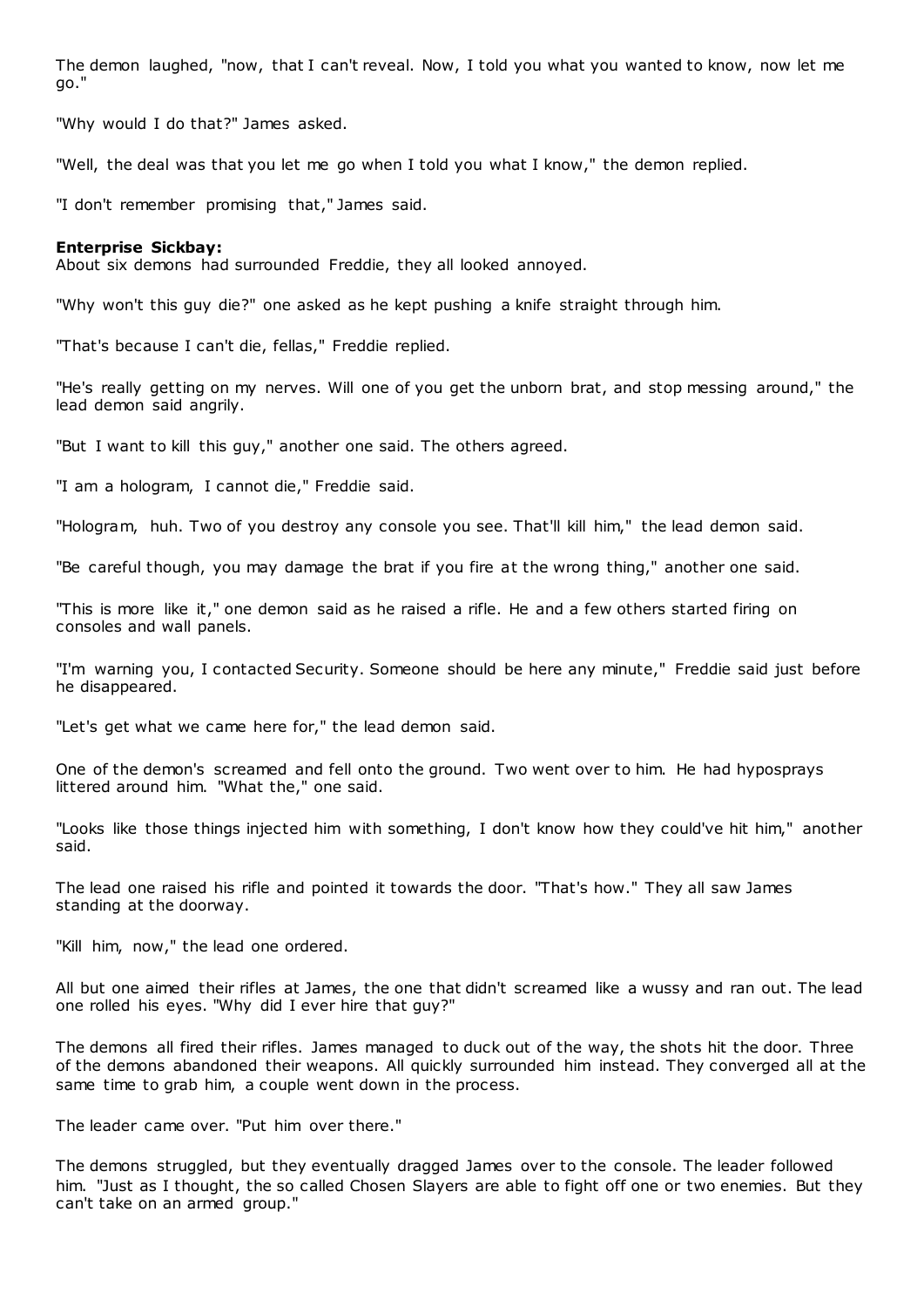"What should we do with him, boss?" one of the demon's asked.

The lead guy didn't reply, he went up closer to James. He quickly took away the sunglasses. "I knew it, we'll take him with us. He'll be easily brainwashed." The wussy guy came back in, he screamed and ran straight back towards the door. "Just use one of those sedatives on him, and we'll get the other one too."

The wussy guy screamed again. The leader rolled his eyes. "What could you possibly be screaming at, you moron!" the leader yelled as he turned around. He saw the wussy guy being thrown into the wall. He glanced over to where the wussy guy once was. The teenaged girl Duncan saw earlier was standing at the doorway.

"Who the hell are you?" the lead demon asked.

"Your worst nightmare," the girl replied.

The leader turned to his remaining three team members. "One of you take care of her."

One of them let go of James, he went over to the lead guy's side. He looked confused, so did the leader when he turned back to face the door. She was gone. "Where did she go?" the lead guy asked.

The other demon heard something above him, he pointed upwards. "Er, boss." The leader quickly glanced upwards, he saw the girl jumping down from the ceiling.

"Boo," she said, before smashing the two demon's heads together. They fell onto the ground. James managed to push one of the demon's away, then he hit the other one. The one who was pushed away got his bearings back, just in time to be kicked in the head by the girl.

The girl kicked the lead demon in the head to knock him unconscious. "Phew that was close, " she said. She glanced at James, then she gasped, she backed away. "Oh s\*\*t," she muttered.

"What are you scared of?" James asked.

"You're... you're evil," the girl stuttered.

James knelt down and picked up his sunglasses. He put them back on. He stood back up. "Not fully, don't worry about it."

The girl tried to shake it off, "great."

"Hang on, have we met before?" James asked.

The girl smiled nervously, "wait a sec, er.. this is June, yeh.. no we haven't met yet."

"What?" James asked.

"Erm... long story," the girl replied.

"I'm sure we have met, you look really familiar," James said.

"No, you haven't. That's not really possible at the moment," the girl said.

"You're really starting to confuse me, who are you?" James asked.

The girl glanced around, looking even more nervous than before. "Well er, let's just say that if I didn't help you stop those demons getting the unborn baby.. I wouldn't be here."

"What, how does that work... wait, no that isn't possible," James muttered in shock.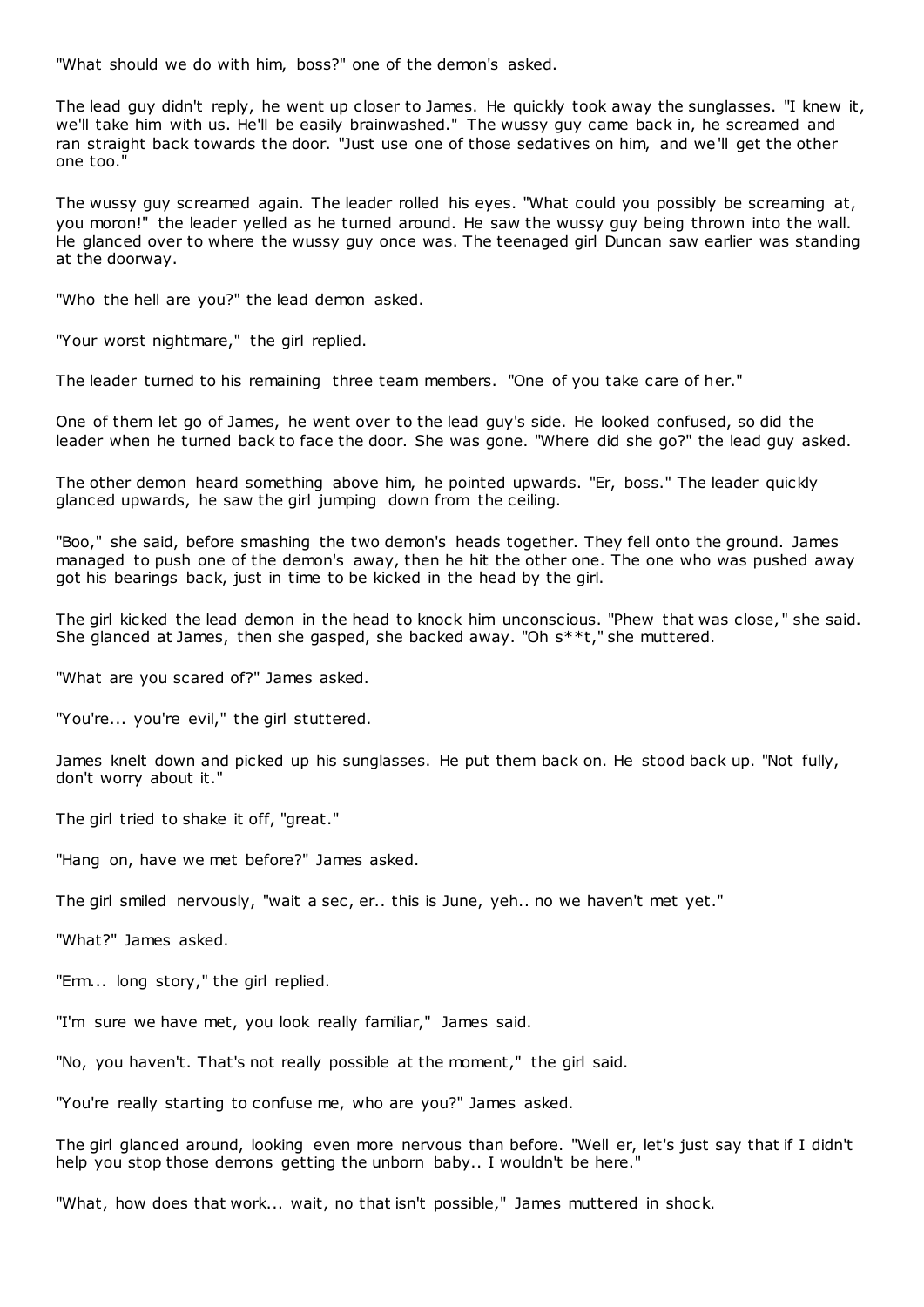"Yeh it is," the girl said, she smiled nervously. "I'm Sasha, I'm from 17 years in the future. I'm your daughter."

"But.. but how?" James asked.

"Well, like I said.. long story. We haven't got time, we have to get rid of these demons. I know how, but it won't last that long," Sasha replied.

# **Enterprise Bridge:**

Craig came out of the turbolift, he tried to keep a straight face. "Triah, please don't tell me you're in charge."

Triah got out of her seat. "What's so funny about that?"

"Well... it's funny cos I outrank you so I'm in charge now," Craig replied.

"I'm not taking orders from my younger brother, you can forget it," Triah said.

"Please Triah, we're in a crisis here. We don't have time to argue," Craig said.

"Fine, just don't boss me around," Triah muttered. She went over to the opps station. Craig went to Tactical. The guy seemed relieved when he left his station, then the Bridge.

"Got any idea how to get rid of these portals, Triah?" Craig asked.

"Hell no," Triah replied.

"I do," Sasha said as she and James came onto the Bridge. Triah and Craig glanced at each other, then at Sasha.

"Who are you?" Craig asked.

"Doesn't matter. I need to know where Tactical is," Sasha replied.

"James, who the hell is this?" Craig asked.

"Just let her use Tactical, we'll explain later," James replied.

Craig looked uneasy as he stepped away from the station. Sasha took over, she started working at it. "Ok, opps person I need you to give me more power to the shields."

"Why, you got plenty of power," Triah asked.

"No I don't, you'll see," Sasha replied.

It was Triah's turn to look uneasy, she keyed in some more commands. She glanced at Craig. "She's overloading the shields."

"Don't worry, that's supposed to happen," Sasha said.

"Is it, you could hurt some people doing this," Craig said.

"She's diverting the shield power to the deflector," Triah said in disbelief.

"Ok, you're confusing me now," Craig said.

"I needed somewhere to store all that power, don't worry I've done this before," Sasha said.

The deflector glowed then a white light then engulfed the Enterprise. After five seconds it died down.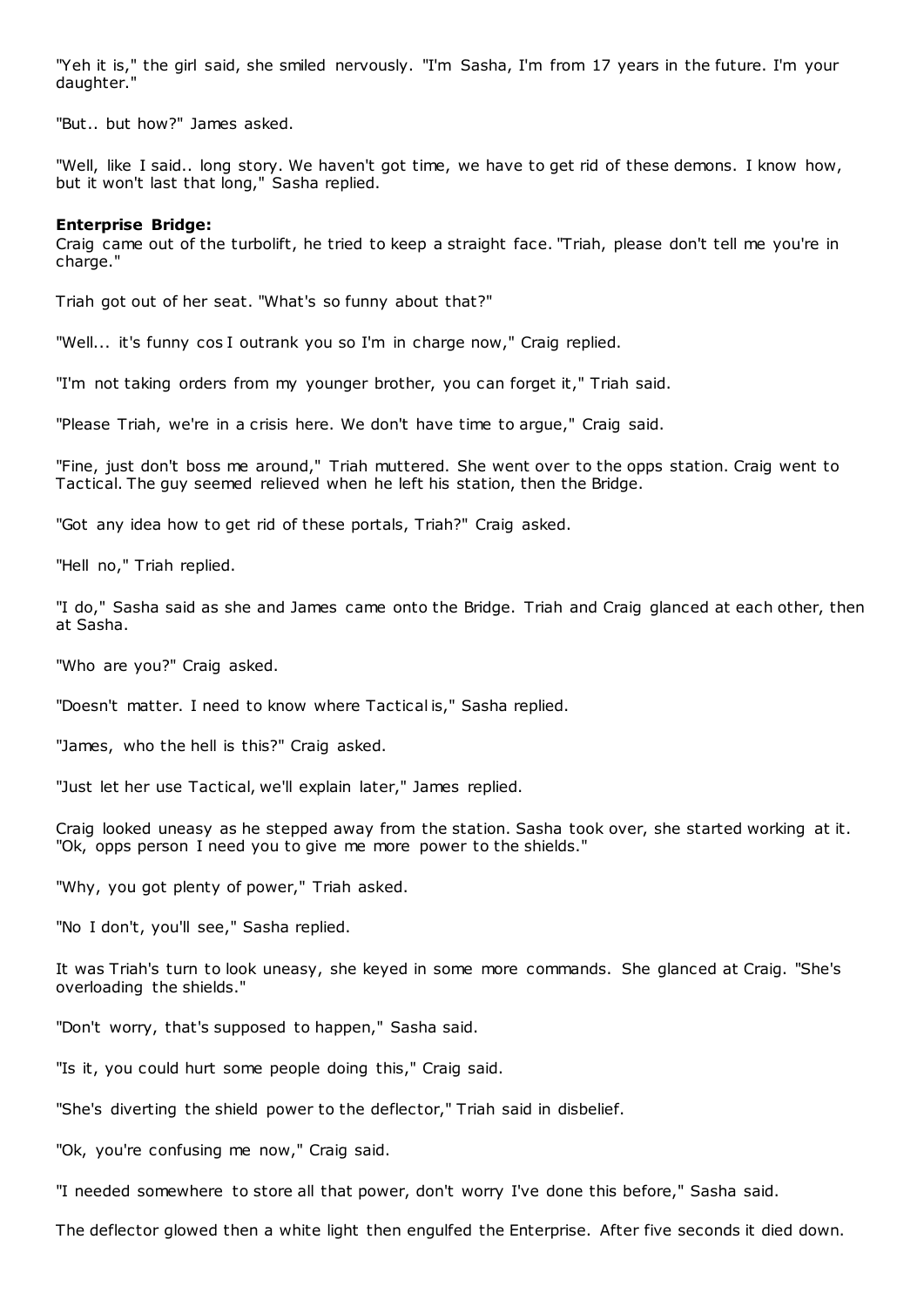"The portals are closing," Triah said.

"Ok, explanation please," Craig said.

"Those demons hate bright lights. When the deflector has that much power sent into it, and doesn't fire, it spreads back to the shields incredibly quickly.. causing that white light," Sasha said.

"Since when?" Craig asked.

"Since I overloaded the shields," Sasha replied, she smiled.

"Ok, I'd better inform Lena," Craig muttered. He tapped his commbadge. "Anderson to Lena."

In: "Go ahead, what happened?"

"Too be honest, I have no idea. Maybe you should ask this teen on the Bridge."

"It's Sasha, Craig," Sasha said.

In: "Sasha, who's that?"

"I don't know, but she knows me," Craig muttered in response.

"I've seen quite a lot of people I know, true they're a hell of a lot younger, but I'm good with faces," Sasha said.

"Ok, James, do you have any idea what she's talking about?" Craig asked.

"Sort of," James replied.

"Sort of? Great," Craig said.

"Those demons won't be scared off for long, they'll keep coming back. But I know a way to get rid of them for good," Sasha said.

#### **Voyager, Conference Room:**

The entire senior staff were all sitting at the large table. Kathryn, Chakotay and Annika were sitting as far away from each other as possible. Sasha and Juna had both joined everyone at the table.

"So, Sasha, there are a lot of questions I want answering..." Kathryn said.

"I guessed you would, you always asked too many questions," Sasha said.

"Excuse me," Kathryn hissed.

"You see, I'm from 17 years in the future. I've come back to your time to change the timeline," Sasha said.

"I don't like this already," Kathryn muttered.

"Hear me out. The only way to get rid of these demons for good is to cast a certain spell on them. That's why I asked both of your witches to come," Sasha said.

"Oh you like mean the Banishing like spell. That one we certainly like can't do," Juna said.

"Why not?" Kathryn asked.

"You need three witches to perform it, there are only two," Sasha said.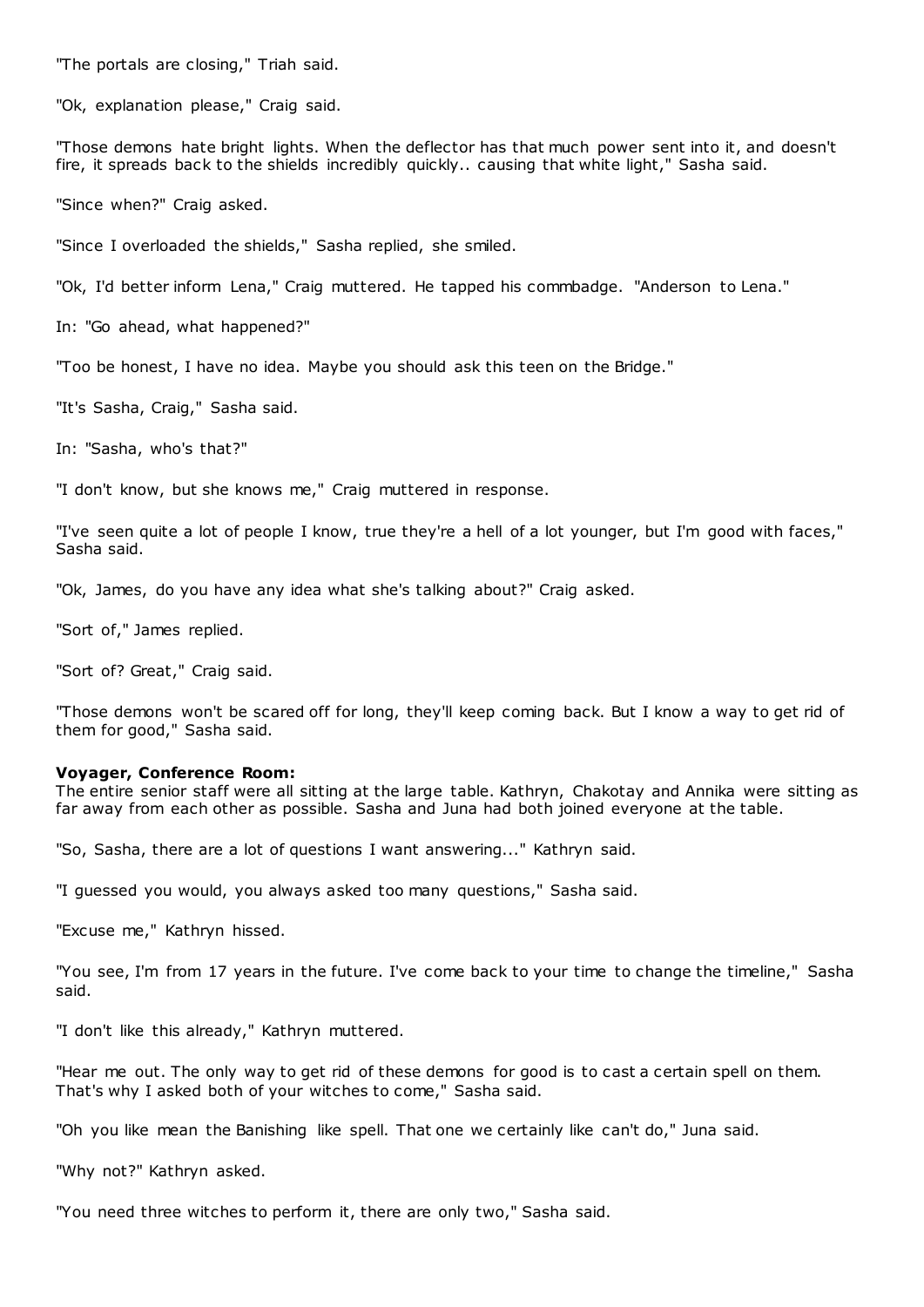"Just as like I was going to like say," Juna said.

"So, why bother coming back in time to get rid of demons when it's impossible to do?" Tom asked.

"Because I have to. You have no idea what your future is like. It's awful, the Enterprise was destroyed killing hundreds, Voyager is constantly invaded by demons, there are only fifty crewmembers left," Sasha replied.

"But Tom said, there's nothing you can do," Kathryn said.

"There is," Sasha said.

"Really, how?" Kathryn asked.

"I know how to get a third witch," Sasha replied.

"Witches are like not easy to find," Juna said.

"I know that. I don't need to find one, all we need to do is perform the Li Hiraina ritual. Granddad should know about that one," Sasha said.

"Granddad?" Kathryn said questioningly.

"Ooops, I forgot to mention it, didn't I?" Sasha muttered.

"She's my daughter," James said.

Everyone excluding Chakotay glanced at Sasha in shock.

"Woah, I knew she seemed familiar. She really looks a lot like Jess," Tom said.

"Well I wouldn't know about that," Sasha said.

Chakotay seemed to be in mid thought. "Which ritual did you mention?"

"The Li Hiraina," Sasha replied.

Chakotay looked up at her in shock. "You're not planning what I think your planning, are you?"

"What is the Li Hiraina?" James asked.

"It's the dark version of the Lea Halalela. If someone dead has already started decomposition, then the Li Hiraina uses a sacrifice to regenerate the body and soul. It's extremely dangerous, and it's been prohibited for thousands of years," Chakotay replied.

Nearly everyone's eyes widened as they glanced from Chakotay to Sasha. "Ohno, we are not going to revive your mother, Sasha."

"Why not?" James asked.

"For one thing it's illegal. Another thing it could seriously damage her mentally, can you imagine coming back from the dead after a few months," Kathryn replied.

"Besides, the one that has to perform it has to go through far more dangerous tests than the Lea Halalela. The reason why it was banned was because most that perform it never live to tell the tale," Chakotay said.

"You're like forgetting something," Juna said.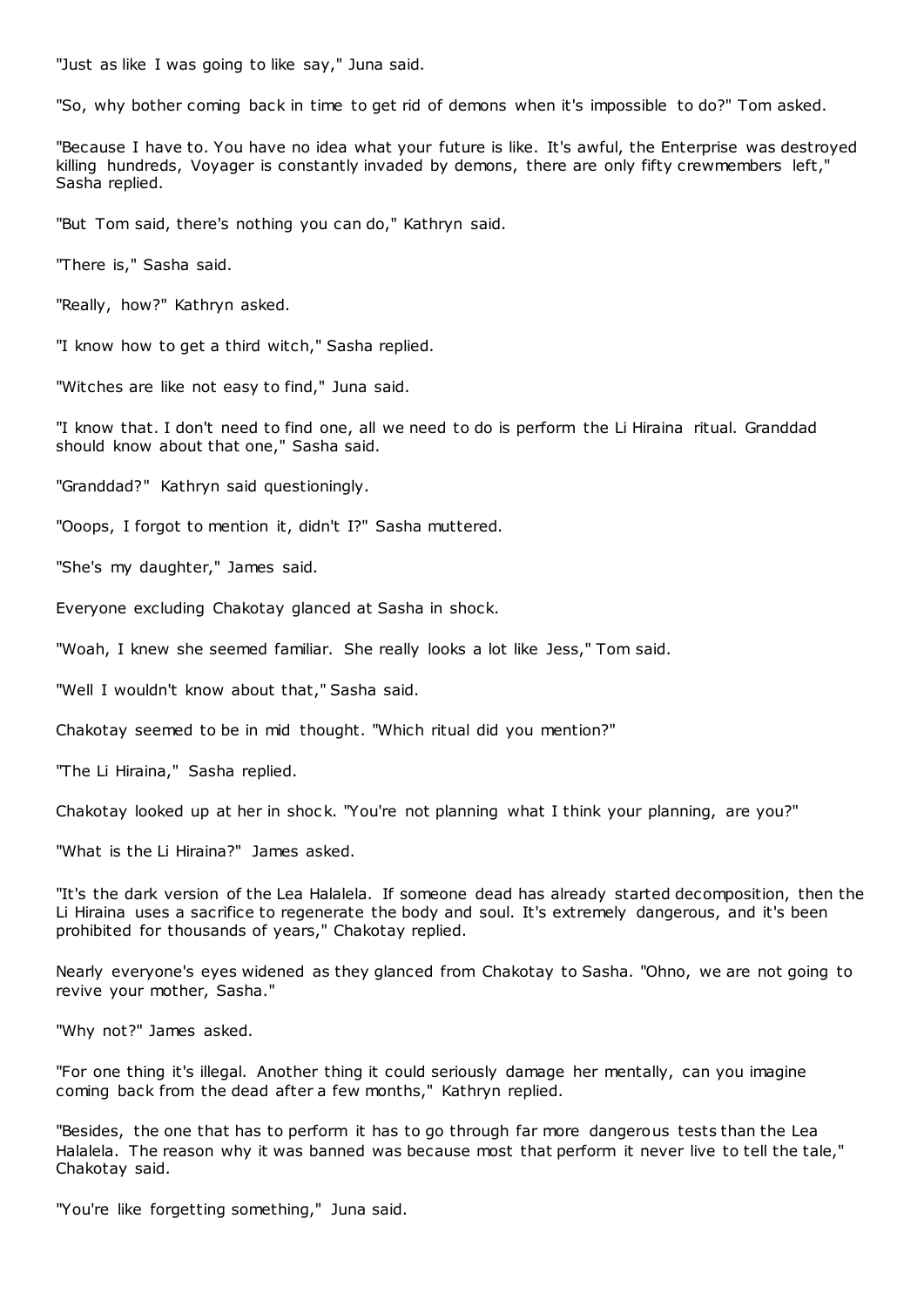"What else could be wrong with this plan?" James asked.

"She was like a witch. According to like legend you're not supposed to like revive a witch after she has like been dead for at least twenty like days. If you do they like have access to all witch powers, like they can control them all. Problem is, like they lose the ability to like control themselves. Like a Chosen Slayer, they can like turn evil," Juna replied.

"Great, that's all we need, Mr and Mrs Evil," Harry muttered.

"Er, that's miss," Lena said quietly.

"Doesn't matter, we're not going to do this," Kathryn said.

"I can perform this ritual thing, we use Unu as a sacrifice," James said.

"No, it's a death sentence for someone not of Native blood. You're only related to one," Chakotay said.

Lena huffed, "exactly. I did it the last time. It should be me."

"I'm willing to take the risk," James said.

"You would be, it's either Jess comes back or you die. It doesn't matter to you, does it?" Lena said angrily.

"If we don't perform this ritual hundreds will die. The spell will ban the demons, and no one will be killed," Sasha said.

"No. For one thing you coming here is a violation of the temporal prime directive. Secondly, I'm not putting my only son at risk for something that is doomed to fail," Kathryn said.

"But .. this'll work," Sasha said.

"No, the decision is final. Dismissed," Kathryn said. Everyone but Lena, Tom, Sasha and James left.

"I agree with mum, sorry," Lena said. She left too.

Tom only stood up. "Maybe it is dangerous, but if it were me instead of you, and B'Elanna instead of Jessie, I'd risk my life to do the ritual."

"You would?" James said.

"I wouldn't give it a second thought. B'Elanna's the world to me, and I know Jess was the world to you. Just remember, I'm on your side. If you can persuade Janeway to let you do this mission, I'll help you," Tom said. He left the room too.

"I should have known that we wouldn't be allowed to do it," Sasha muttered.

"Well that's Janeway for you. I'm sure she wants me to suffer," James said.

"I doubt that, she doesn't want you to get killed. It doesn't matter," Sasha said.

"What do you mean?" James asked.

"Well I didn't tell the whole story. I didn't want to, even if Duncan wasn't at the meeting. You see one of the demon attacks occurred after I was born. You were killed trying to defend us, luckily Lena saved us.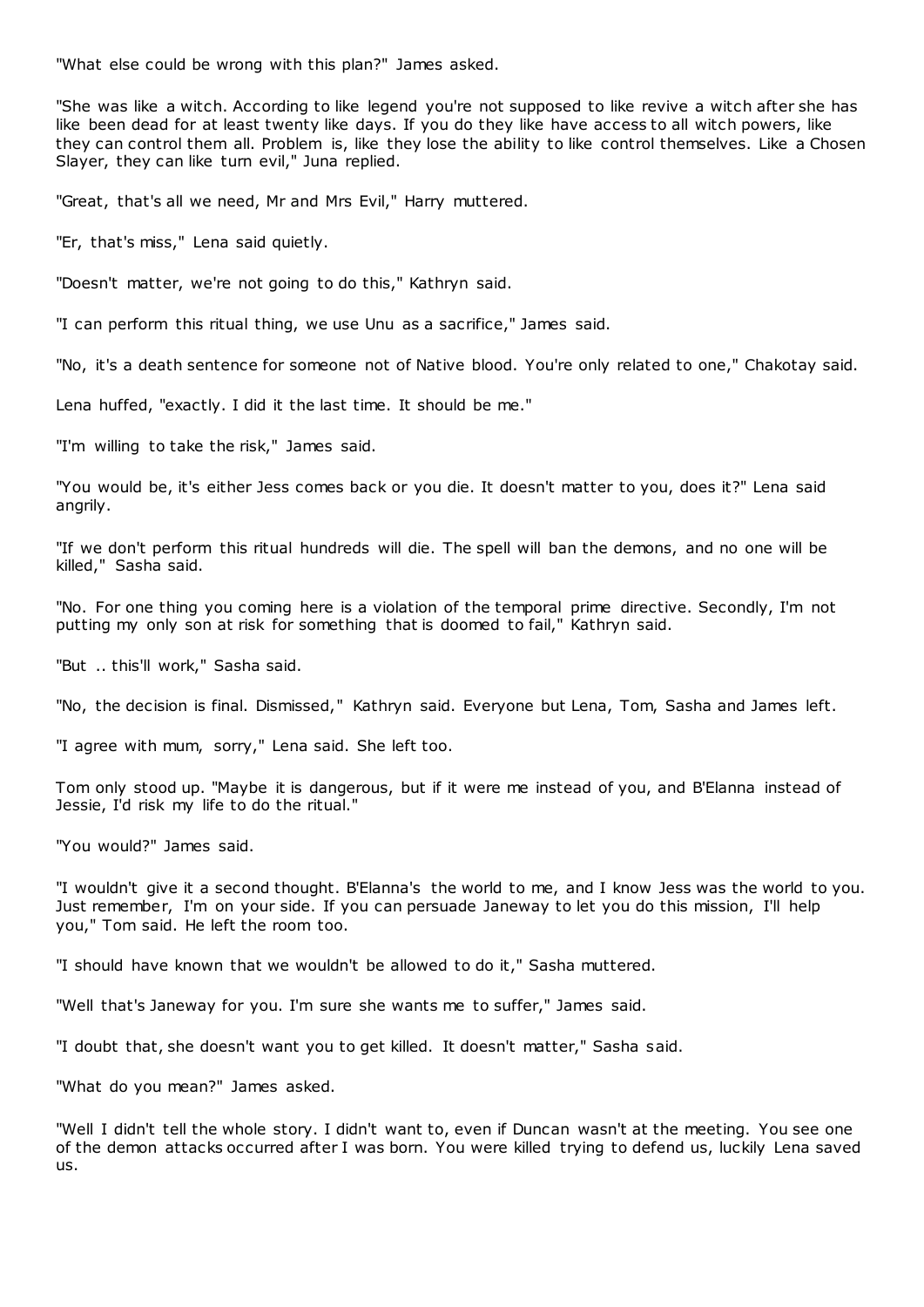As Duncan got older he started blaming himself for what happened. When I was about fourteen some of the demons attacked us, we were doing a good job until I hurt my head. Duncan lost his cool and he killed all of the demons that attacked us. When he helped me up I ran away in fear..." Sasha replied.

"Why?" James dared to ask.

"He looked at me with black eyes just like you did earlier. A few days later the demons captured him, they easily brainwashed him, turned him against us. After that happened more and more people were killed, with a Chosen Slayer on their side, they slaughtered most of my friends, family," Sasha said.

"That's why you came back in time," James said.

"Yeah, to stop it from ever happening. With the demons banished, you won't be killed, mum will be alive, Duncan won't turn evil," Sasha said.

"Just out of curiosity, was that some sort of witch power you used when you got up to the ceiling in Sickbay?" James asked.

Sasha smiled, "yeah, Lena taught me to be sly in battle. She used to be able to jump up to the ceiling and hold onto something. I could never do it. So I cheated, learned it from one of Juna's books. Learning how to defy gravity took a long time, worth it."

"Getting back to the original subject, what will you do now?" James asked.

"I used an implant like what Lena has in her, so I wouldn't lose my memories when I travelled back in time. All I have to do is disable that and I'll go back. I won't remember being here," Sasha replied.

"Would you have to do that if the plan worked?" James asked.

"Why?" Sasha asked.

"Well, all we need is some info on that ritual, Unu, two volunteers to come with us, a shuttle, and we can try your plan," James replied.

"What? Your mum said no," Sasha said in disbelief.

"Are you kidding? I never listened to her when I never knew that, why would I start now?" James laughed.

"Nice, no wonder Duncan was a hooligan," Sasha said.

"If Lena's taught me anything, it's to live. If we listen to her on this, we won't," James said.

### **Enterprise, the Ready Room:**

Lena was sitting behind her desk with her feet up. She was trying to read the PADD in her hands, but she kept losing interest in it. The door chimed, she put the PADD on the table.

"Yeah," she said.

James came in and went straight up to the desk. Lena put her feet back on the ground, she covered her face with her hand.

"Oh please, I don't want to hear it," Lena muttered.

"Oh come on, Lena. Whether you agree or not, I'm going to do it, you may as well come along," James said.

"But you can't do the ritual, dad said so," Lena said.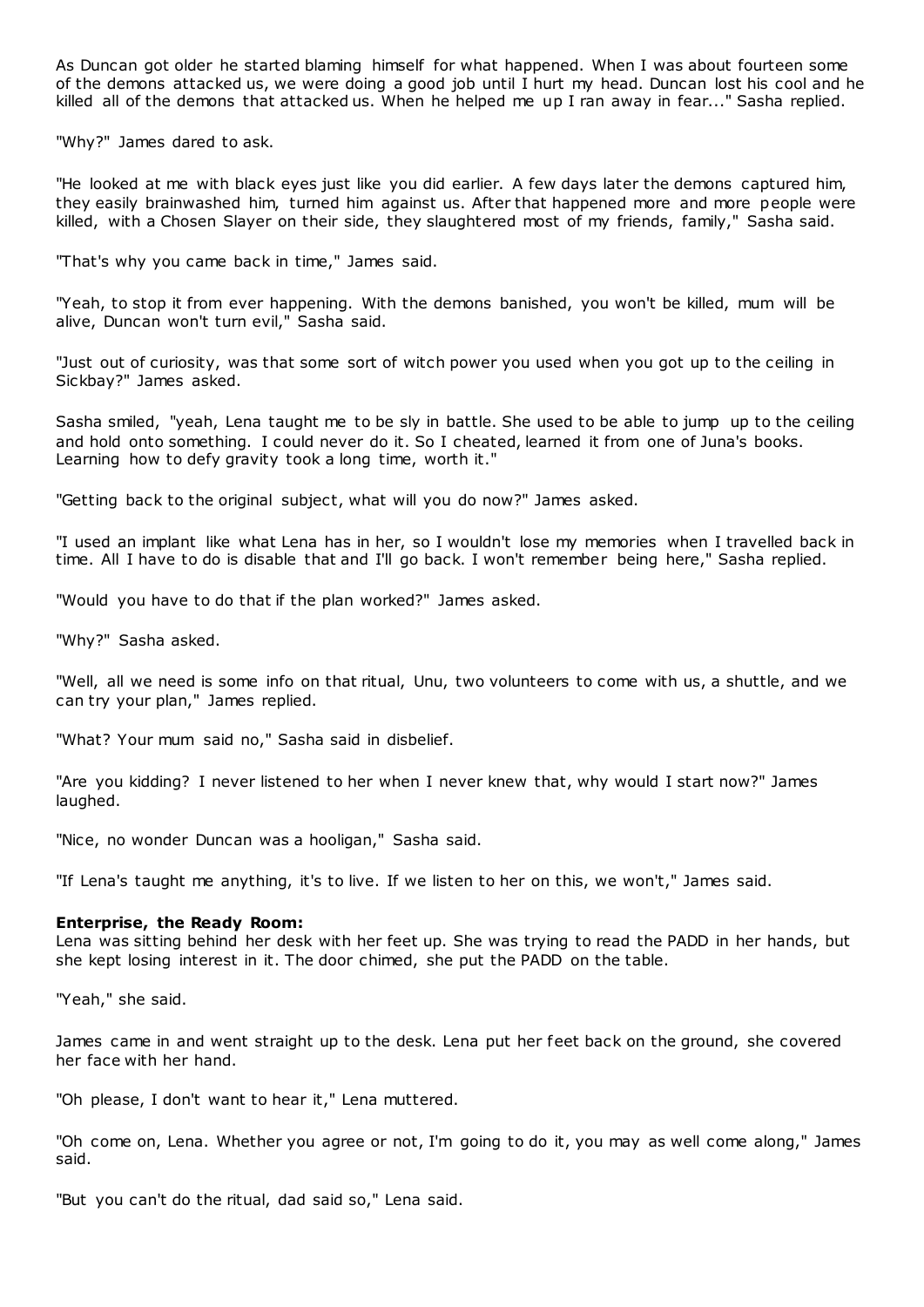"Juna knows it, its origins is magic with the witches, not with his people. It's worth a try. If I don't I'll be dead in a few months. If I do there's a chance I'll survive, and not just me, hundreds won't be killed," James said.

"James, I know you miss her, but you can't risk your life for this ritual if it has no chance of working," Lena said.

"What if it could work, do you really want to take that risk? Lena, if you don't agree with me then you must be turning into mum," James said.

Lena glanced up at him with an angry expression on her face. "Really, I'm only looking out for your well being here."

"Think about it for a second. What if I didn't do it, you know that I'm just going to try killing myself again. Even if I don't Sasha told me I died protecting her and Duncan in her timeline. Either way I'm going to die, at least this way I have a chance," James said.

Lena sighed as she stood up. "I guess you're right. But you'd have a better chance of doing this ritual if I performed it."

"No Lena, I'm performing it," James said.

"No? Tell me, do you want Jess back or not? If not, do it yourself, if you do let me do it," Lena said.

"It's not the matter of whether I want you to do it or not, you've already performed the Lea Halalela before. I checked with Juna, if you have already performed a ritual involving death then you can't perform the Li Hiraina," James said.

"Well maybe you'll have a better chance if I was at least there," Lena said.

"Good, now we just have to get a hold of Unu," James said.

"Well that's easy, she's in the Brig. It's just getting her to the Captains Yacht thing," Lena said.

"Juna can help us with that, she can freeze her," James said.

### **Outside the Captain's Yacht:**

Juna stood with her arms folded, pouting. "I like can't believe I agreed to this, this is like a dumb mission."

"Yeah, like a dumb mission but not a dumb mission," Tom said as he dragged a frozen Unu into the Yacht.

"That's like what I said," Juna said angrily. She stormed off.

Craig came into the bay, he spotted Lena and he went over to her. "Ok, what's going on?"

"Craig, we're going to perform the ritual. All we need to do is go to the planet where her body is. This is where my dumb trust in you comes in, I don't want anyone else knowing. What you need to do is when the Yacht is leaving, we pretend to follow it so Voyager doesn't find out what we're up to..." Lena replied.

"You're going on this mission, why?" Craig asked.

"I may as well," Lena replied.

"You seem to know the plan, it would be easier if I went on the mission, and you took care of the plans here," Craig said.

"It would be, but I'm still going," Lena said.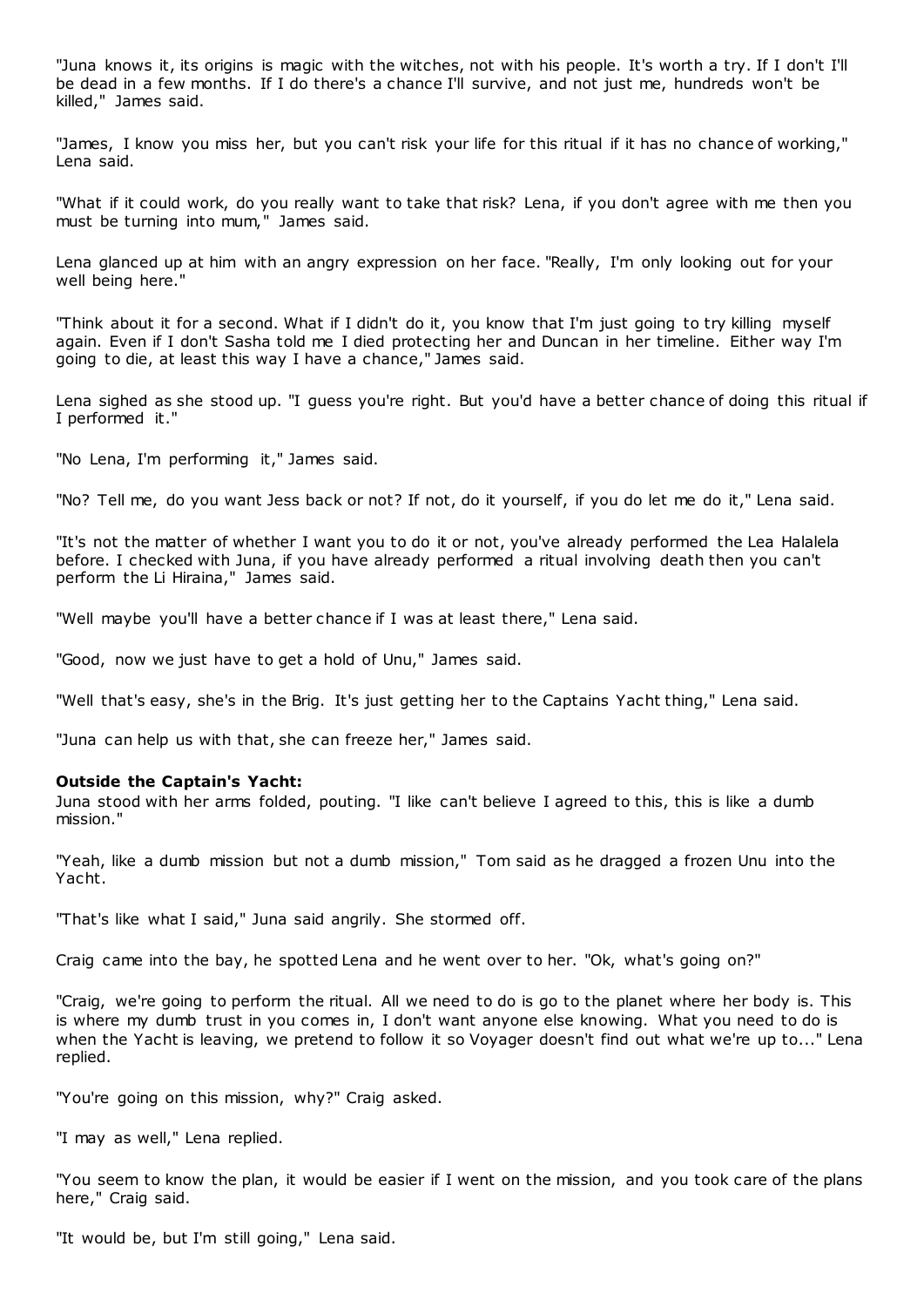"No way, Janeway won't believe me if she suspects something. She might believe you, besides who's going to help defend the ship when more demons come?" Craig asked.

"That's a good point. Fine, Craig, go on the mission. But remember, Tom and James are in charge," Lena replied.

"You what? James doesn't outrank me," Craig said.

"Tom does, this mission is James' idea, so that means they're in charge," Lena said.

"Was that true even when you were on the mission?" Craig asked.

"Luckily I don't have to answer that question," Lena replied. She walked away.

"Yes you do," Craig moaned.

Tom came out of the Yacht and he went over to James. "So who's our last volunteer?"

"Someone who wouldn't give a toss about anything to even think about saying no to this," James replied.

Yasmin walked into the bay with a grin on her face. "Where's the dead body!?"

Everyone rolled their eyes. Lena went over to her. "There is no dead body here. It's on the planet."

"Oh, no fair. Can we go now!" Yasmin yelled.

"Yeah, but first I gotta think of a better name for this thing. Captain's Yacht sounds awful," Lena said.

"Let's call it Death," Yasmin said.

"What is it with her and death?" Tom whispered to James.

"I don't think we want to know," he replied.

"No, Transwarp.. that's better than the original. Ok, Craig's replaced me so I can take care of things on the Enterprise," Lena said.

"Yeah, that sounds like a better plan," Tom muttered.

"Anyway, good luck. See you soon," Lena said and she walked out of the bay.

### **Enterprise Bridge:**

Lena was standing in the centre of the Bridge, Triah was at opps, Naomi was at Tactical, Bryan was at the helm.

"Ok, everyone. Are we ready to break away from this portal?" Lena asked.

"I think so, the deflector's ready," Triah replied.

"Wait a minute, the Captains Yacht is leaving the ship," Naomi said.

"Triah, fire the deflector and hurry," Lena ordered.

Triah nodded, she keyed in some commands.

In: "Janeway to Enterprise. We're going after the Yacht, do you know who's on it?"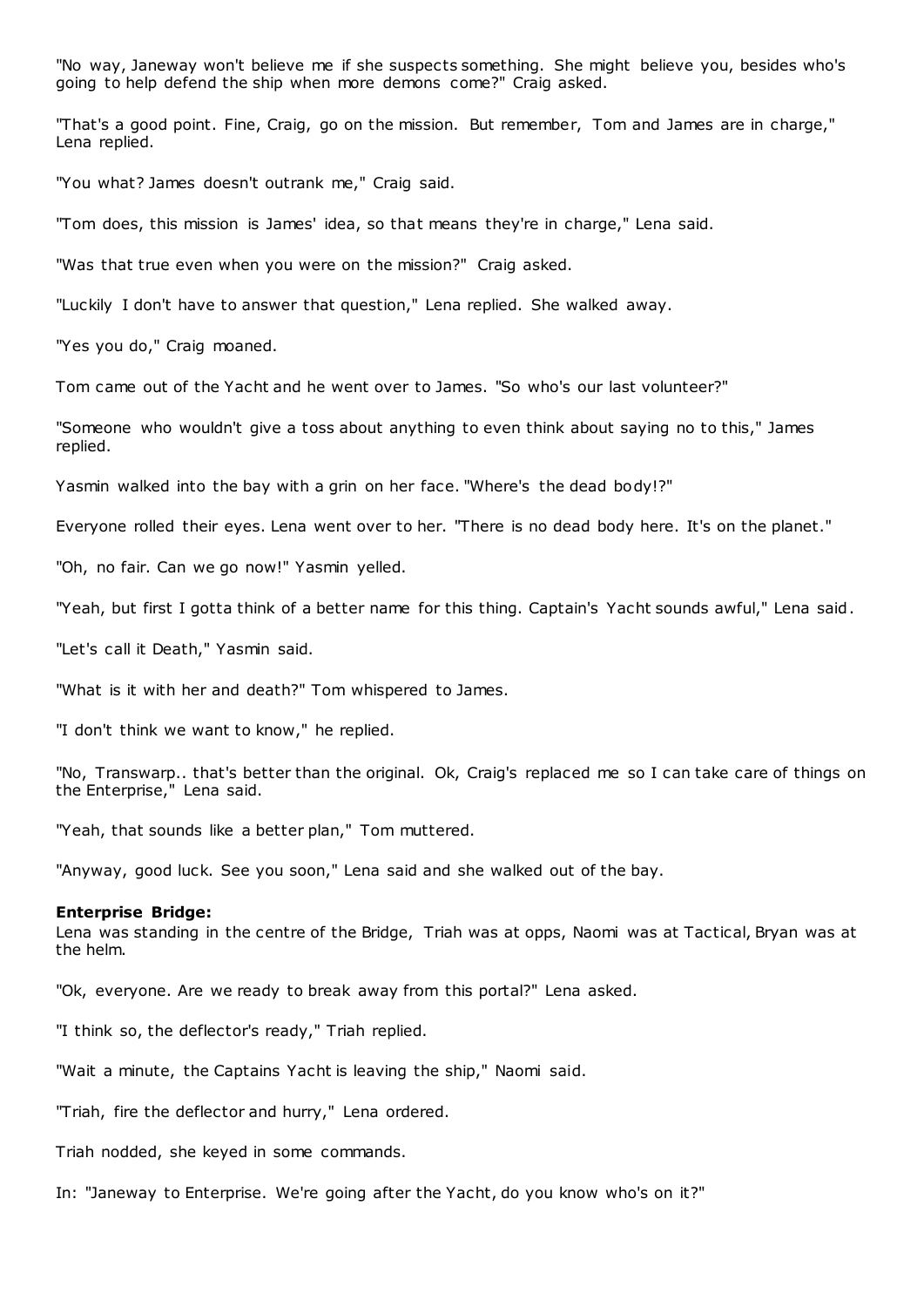"No, we'll go after it mum. We have a way of getting out of the portal," Lena said. She pressed a button on the side panel to cut the link off. "Damn it, hurry it up Triah!"

"Ok, ok, calm down. Firing," Triah said.

The Enterprise's deflector glowed, it fired a beam into the main portal.

"We have helm control," Bryan said.

"Bryan, take us out. Naomi, put a tractor on Voyager," Lena ordered.

Everyone glanced at her. "What? Why?" Naomi asked.

"Do it," Lena ordered.

Naomi nodded nervously, she pressed a button on her console.

The Enterprise flew out of the way of the portal, dragging Voyager passed it with the tractor beam. Both ships stopped suddenly.

"Voyager can't move any further, they're trapped now," Naomi said.

"Release the tractor and follow the Yacht," Lena ordered.

"Lena, what are you doing?" Triah asked.

"You'll find out," Lena replied.

"We can't move still, Voyager's put a tractor beam on us," Bryan said.

Lena banged her fist on the side of the chair. "S\*\*t," she muttered.

"Voyager's hailing us," Naomi said.

"Ignore them. Naomi, power weapons," Lena said.

### **Meanwhile:**

The Transwarp dropped out of warp and entered orbit around a small green planet.

"This is where the signal is, I'm taking her down," Tom said.

"This is so cool, we get to see a dead body," Yasmin said.

"No we don't," James said.

"What, Lena lied to me?" Yasmin cried.

"Obviously, we're not here for a graveyard visit. We're here to bring someone back," Tom said.

"That's still cool, would it be like a mummy?" Yasmin asked.

Sasha tried not to laugh. "Not the kind of mummy you're thinking of."

Tom & Craig tried to keep a straight face. Yasmin just looked confused. "What other kind of mummy is there?"

The Transwarp landed softly, Tom keyed in some commands and the engines shut off. "We landed safe and sound, this Yacht thing mustn't be considered a shuttle."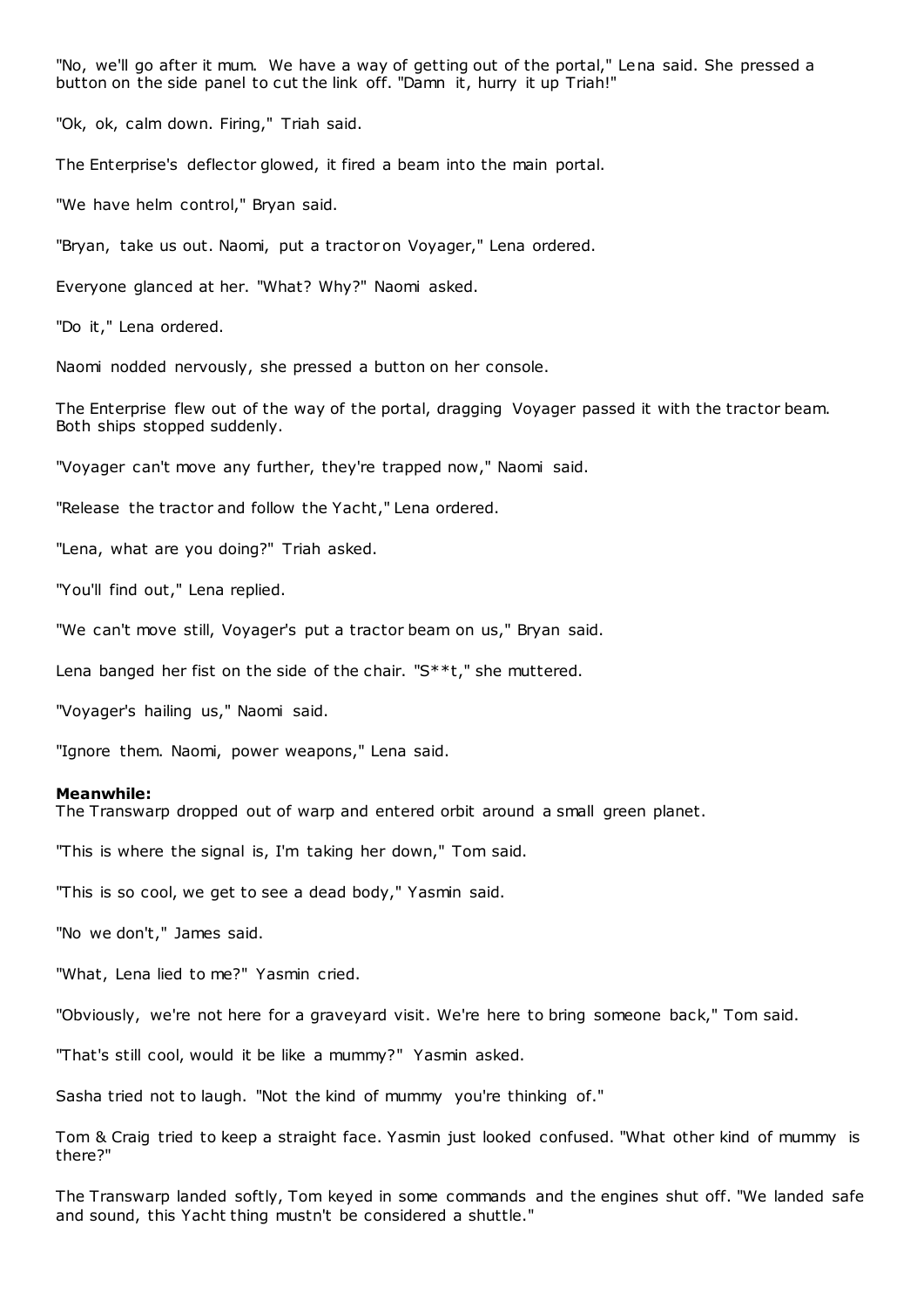"Good thing too. Right, let's get the stuff we need, leave Unu behind," James said.

"What if the yacht's too far away, Juna did mention that the sacrifice has to be a certain distance," Tom said.

"No I checked, we're at an ok distance," Sasha said.

"Let's go then," James said. He, Tom, Craig and Sasha left the yacht. Yasmin grinned like mad.

"Oh here we go, this is going to be sooo fun," Yasmin giggled. She glanced around, she quickly ran after the others. "Wait for me!"

### **Enterprise:**

"Lena, we can't fire on Voyager," Naomi said.

Lena went over to Tactical. "Naomi, you're relieved."

"But.." Naomi muttered, she moved away. Lena took over.

Enterprise fired a few phaser beams at Voyager, the tractor beam was released.

"Ok, Bryan go after that yacht," Lena ordered.

Bryan nodded nervously. He turned back to the helm and he keyed in some commands. The Enterprise jumped into warp leaving Voyager hovering next to the portal.

### **Voyager Bridge:**

"What is she doing?" Kathryn asked icily as she went over to Harry.

"I know what she's doing. That yacht is going to where Jessie's body is, they're going to revive her. Lena's probably gone to help," Chakotay said.

"Harry, do what they did. Get the deflector..." Kathryn said.

"Captain," Claire said from the helm. Everyone turned to her, then the viewscreen. The portal was getting smaller. "It's collapsing," Claire muttered.

"Yes but why," Kathryn said.

"Maybe it's collapsing because the demons want the Enterprise, not Voyager," Chakotay said.

"Claire, follow the Enterprise," Kathryn ordered.

"Aye Captain," Claire said.

#### **The planet:**

The group reached a clearing, not far ahead of them was a torpedo casing half buried in the ground.

"We found it," Tom said.

"Set up the equipment," James said.

"Er, yes sir," Tom muttered sarcastically. He put the equipment bag onto the ground and he opened it. He brought out a small book, and what looked like a small ancient statue. "Ok, Sasha, Yasmin, Craig, you guys need to sit near it.

"Oh cool, can I have a look inside!" Yasmin laughed.

"No!" everyone yelled.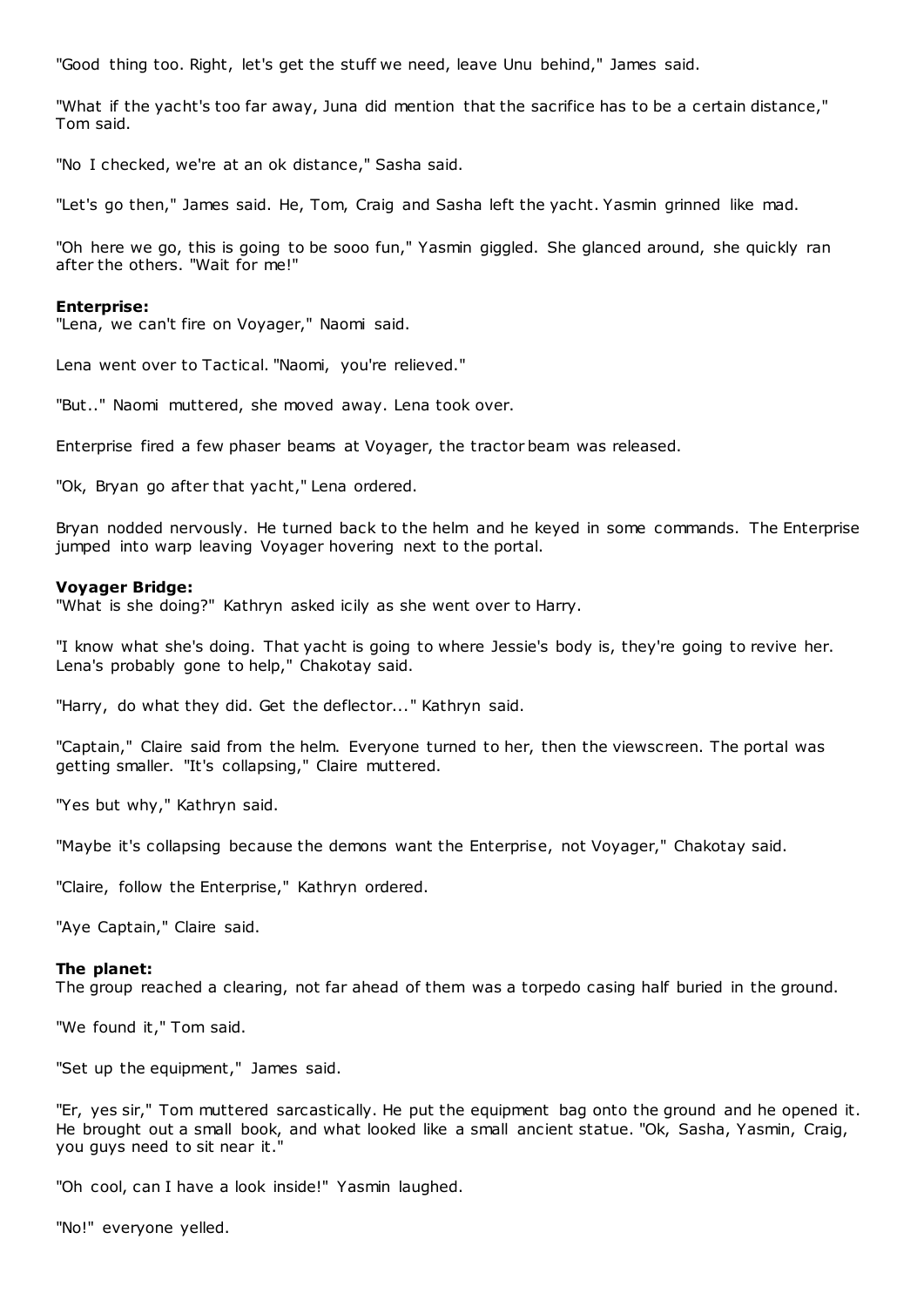"You can't open it up until the ritual is completed," Tom said.

"Damn it!" Yasmin grunted, she stamped her foot. She, Craig and Sasha went to sit near the torpedo casing. Tom stood up and he handed the book and the statue to James. Tom joined the others.

Yasmin couldn't help but grin again. "I'm sitting really close to a dead body, this is so cool."

Everyone groaned. "Do I have to sit next to her?" Sasha asked. Craig and Tom quickly nodded.

"I think we would've been better off with Sid," Tom whispered.

"Yeah," Craig muttered.

James went over to kneel opposite the others. "Ok, if anyone wants to back out now, come over here and I'll smash your head in."

"I don't want to back out, but can I have my head smashed too? That'd be so cool!" Yasmin giggled. Everyone rolled their eyes.

"Maybe later," James said. He opened up the book to a certain page, he started reading it outloud.

Yasmin looked pretty bored, she was about to speak but Sasha covered her mouth. A weird purple mist came over the area, and it all gathered around the awayteam. Yasmin cheered up a little, Sasha groaned and she kept her hand over her mouth.

When James finished reading from the book, scratches appeared one by one all over his skin. Yasmin looked disappointed, Sasha was holding her fist to stop herself from punching her. Tom and Craig glanced to the left, they saw two mini portals opening up nearby.

"Ohno," Tom muttered.

Right on cue a couple of demons came running out of the portals. They all ran over to where the away team was. One demon ran over, stepped on the statue thing. The mist disappeared, as it did James fell unconscious. Sasha was the first up, she kicked one, but two came her away. She raised her hands , all of the demons froze on the spot.

"Come on, we've only got a few minutes," Sasha said as she went over to James. Craig dragged Yasmin into the woods. Tom went over and he helped Sasha get him onto his feet. They all followed Yasmin and Craig.

Craig stopped when they got so far into the woods. Yasmin pulled herself out of his grip. "I wanted to get hurt."

"What is up with you, you're one strange girl," Craig asked.

"Thank you," Yasmin said and she grinned. She glanced around. "Where's everyone else?"

"Crap, we must've got separated," Craig replied.

"When we find them can we do all that again? I want to be able to get those cuts," Yasmin asked. Craig rolled his eyes.

Sasha and Tom stopped, they slowly put James on the ground. Tom looked around, "we've lost them."

"Who, Craig and Yasmin, or the demons?" Sasha asked.

"Both, how is he?" Tom asked.

Sasha knelt down, she checked James' pulse. "He's alive, that's something to be thankful for. He's cut pretty bad though."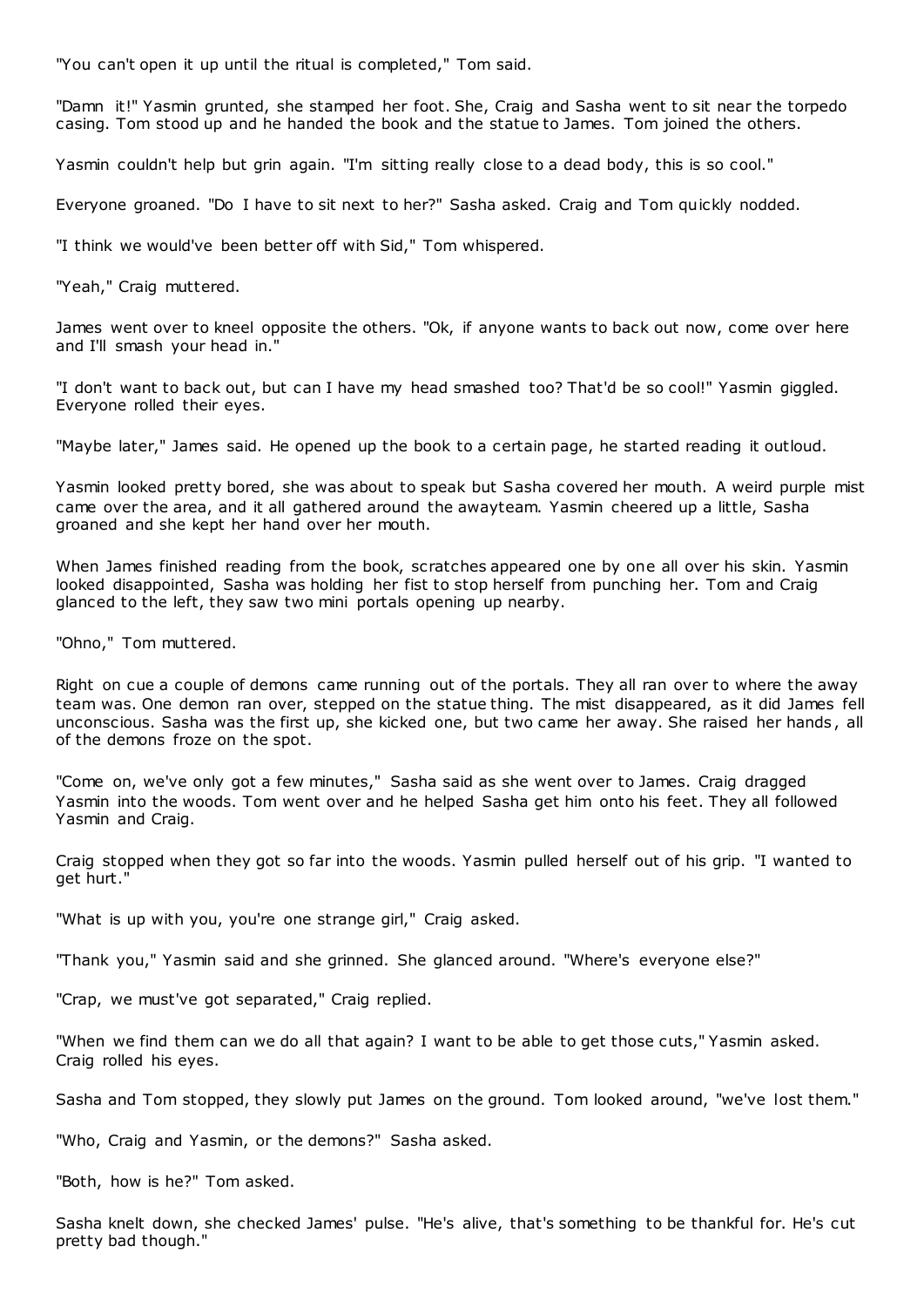"We'll have to get to the Yacht, we can treat him, then I'll perform the ritual," Tom said.

"We can't. If Li Hiraina fails you can't try again," Sasha said.

"So what do we do?" Tom asked.

"There's nothing we can do," Sasha replied.

# **Meanwhile:**

More demons were running out of the portals. A lead demon watched as more came through.

"They're out there somewhere, when you find them capture the evil Slayer, and maybe that other one too. When that ship arrives we get on their ship and steal the children. No one will be able to stop us," the lead one said.

The lead demon started laughing maniacally, the others joined in. There was a small explosion of some sort behind the leader. Pieces of metal landed nearby the leaders feet.

"What the... what's going on?" the lead one asked.

"Sir!" one yelled as he pointed towards the torpedo casing. Everyone else looked that way. A hand was coming out of a new hole in the casing. It disappeared.

"What the hell, go check it out," the lead guy said.

Five of the demons went over to the casing. Suddenly there was another explosion, a bigger explosion. Bits of metal flew towards the five demons. They all collapsed with bits of metal sticking in them.

The rest of the demons watched the smoke start to settle around the casing. "What, this cannot be," the lead guy said. The smoke settled, the top of the casing was destroyed. A figure stepped out of it, with red in her eyes.

The Enterprise jumped out of warp and entered orbit around the planet. The portal reopened nearby the ship directly in front of it, bringing the vessel to a sudden halt

"Where did that come from?" Lena asked.

"I don't know, it just came out of nowhere," Triah replied.

"Use the deflector again," Lena ordered.

Triah nodded, she worked fast at her station.

The Enterprise fired a beam at the portal, a few seconds later the beam was fired back at the Enterprise.

The Bridge shook violently, most of the consoles and lights went off.

"Crap, what happened?" Lena asked.

"The portal seems to have adapted, it fired the beam right back at us," Triah said.

"Damn... it looks like they've took out nearly everything but the shields and life support," Lena muttered.

"It gets worse," Bryan stuttered.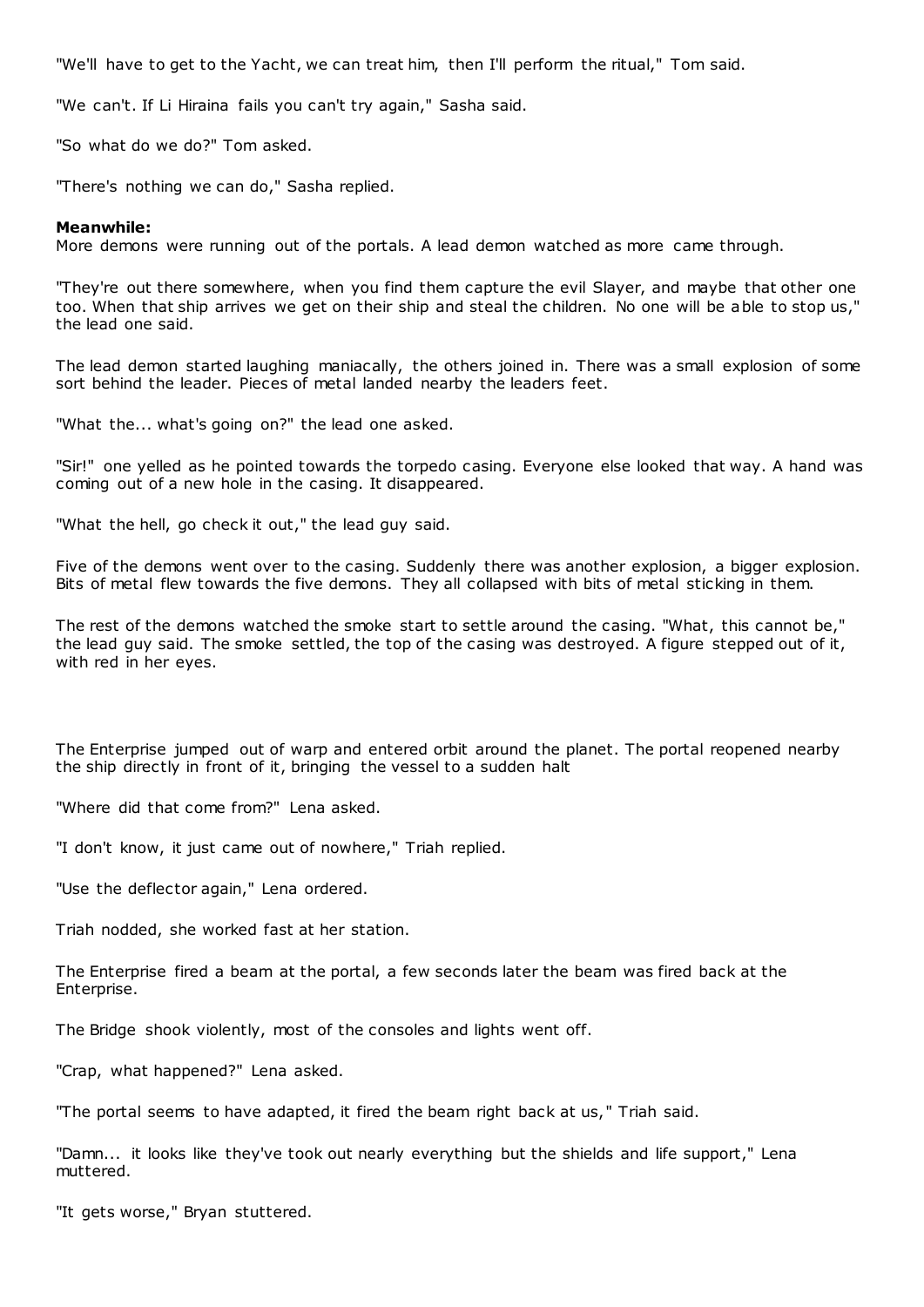"Really, how can it?" Lena asked.

"Look," Bryan said as he pointed at the viewscreen. Everyone saw Voyager jump out of warp, and fly beside them.

# **Voyager:**

"Hail them, now," Kathryn ordered icily.

Harry nodded, he worked at the station, then he waited a few seconds. He shook his head. "I've sent a transmission, but they can't respond."

"What do you mean by they can't respond?" Chakotay asked.

"It looks like they've been in some sort of fight. They've only got minimum shields, basic life support, plus they're trapped in that portal again," Thompson said from Tactical.

The lights suddenly dimmed, the light from some of the consoles barely managed to light up the whole room.

"Same with us too," Thompson muttered.

"Claire, can we move?" Kathryn asked.

"No, that portal has pulled us into its gravity thing," Claire replied.

"If we get out of this situation, all of my kids are grounded for a month," Kathryn grumbled.

"Harry can you check how many human lifesigns are down on the planet?" Chakotay asked.

"The sensors aren't working too well, I can't tell whether the lifesigns down there are human or demon," Harry replied.

"Tell me, why do you want to know?" Kathryn asked.

"Well if there's five lifesigns, then we know the ceremony hasn't been attempted. If there's six, it's been attempted and worked. If there's four, it's been attempted and failed," Chakotay replied.

"I doubt the ceremony would've worked, there's demons down there and they probably have tried to stop the ceremony," Harry said.

"Even interrupted there's a likely chance it worked," Chakotay said cautiously.

"Er... what?" Claire said questioningly.

"It's likely? You said earlier that it would be close to impossible since he's not Native American," Harry said.

"I only said that to try and convince him not to do it. I have only heard stories of it, it has nothing to do with our people. Juna explained that this is a dark spell that feeds off power for it to work. It's not gonna defy an evil Chosen Slayer," Chakotay said.

"Harry, hurry up and fix those sensors, I need to know what's going on down there," Kathryn said.

"Ok, whatever," Harry muttered.

### **The planet:**

Craig and Yasmin went inside the yacht, they went straight into the main room.

"Yasmin, how come the others haven't come back here?" Craig asked.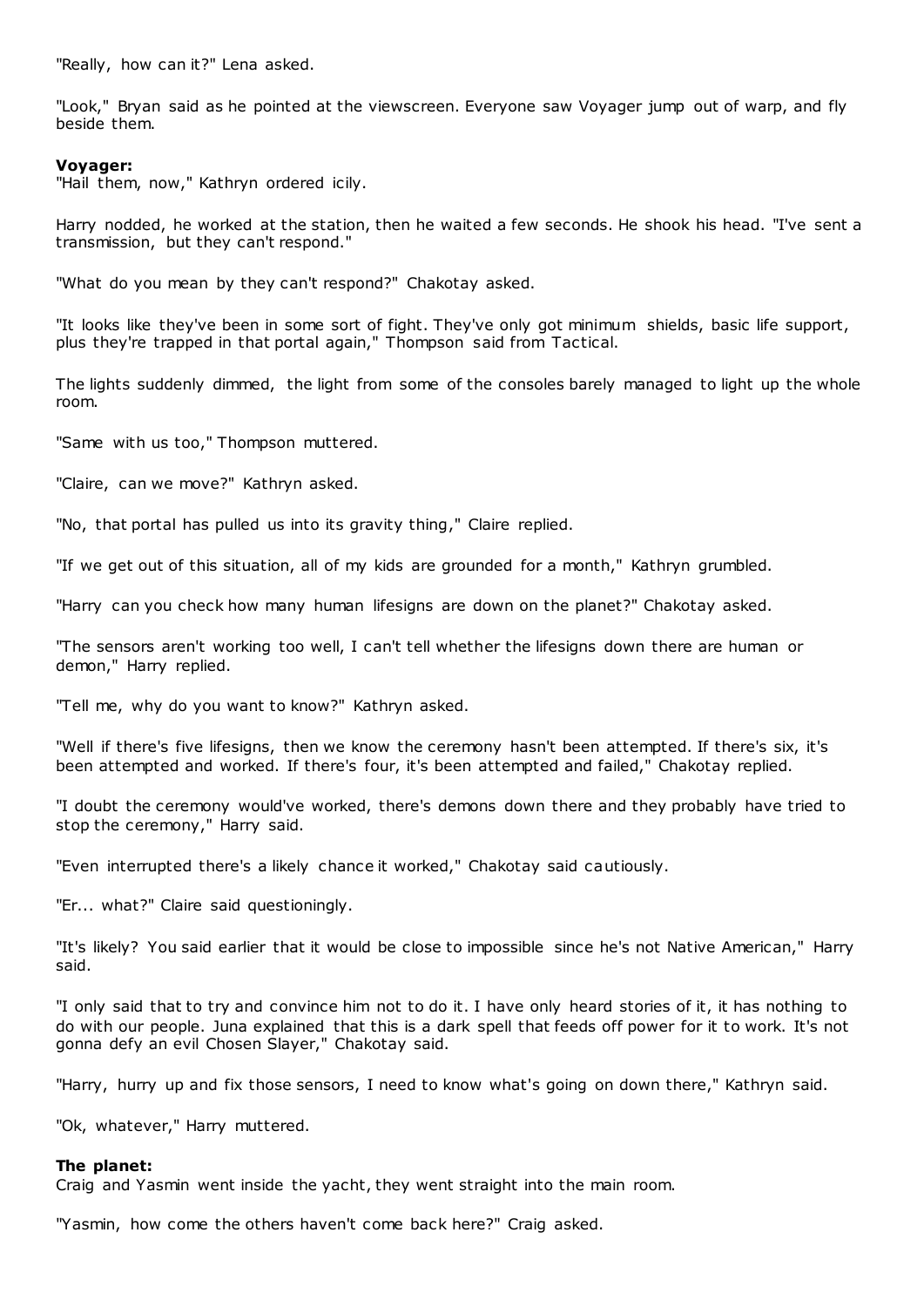"I dunno, god," Yasmin muttered in response.

Craig started pressing some keys on the console. Yasmin heard what sounded like something heavy falling onto the floor, she turned towards the door. She glanced briefly at Craig who hadn't noticed, then she went through the door. A grin suddenly appeared on her face, and she screamed, "cool!"

Craig rushed into the main room with a phaser in his hands. "What, what is it?"

"Look at that, isn't that so cool!" Yasmin squealed as she pointed at a severely rotted corpse lying in front of her.

Craig's eyes widened in horror, "ohno."

"It must've fell out of that cupboard, it's just so cool," Yasmin said as she knelt down. Craig dragged her back onto her feet.

"Yasmin, do you know what this means?" Craig stuttered.

"Not really, do you see me caring," Yasmin replied.

"Yasmin, you stay here and try to contact the others. I have to go back," Craig said.

"Back where?" Yasmin asked.

"Yasmin, you divvy, back to the ritual site. You stay here and do as your told," Craig said and he left the room. Yasmin continued to stare at the body, Craig came back in and dragged her out with him.

### **The Enterprise:**

Lena wandered down a pitch black corridor holding a rifle. She heard a strange noise behind her and she quickly turned around. The light on the rifle shone down the corridor, nothing was there. She turned back around, she quickly aimed her rifle in front of her.

### **The Bridge:**

"They're everywhere, they have a lot more recruits than last time," Naomi said.

"How many are there?" Triah asked.

"Hundreds, and more are coming," Naomi replied.

"How are we going to stop them this time when we have barely any power?" Bryan asked.

The sound of the turbolift doors opening caught everyone's attention, and they all turned to look. "You can't stop us this time, this ship is ours," a demon said from the turbolift. Others with rifles came out from behind him.

# **The planet:**

Tom was walking backwards and forwards, glancing around. Sasha was kneeling beside James, who was still unconscious.

"I wonder if the demons are gone, we haven't seen any since we got here," Tom said and he stopped walking

"I doubt it, they know dad's evil now.. they'll probably want him. Like Duncan was in my timeline he'll be easily brainwashed," Sasha said.

"Duncan turned evil just like him? What happened?" Tom asked.

"Yeah you don't want to know," Sasha replied.

"Fine. We'll be safer in the yacht, maybe we should head back," Tom said.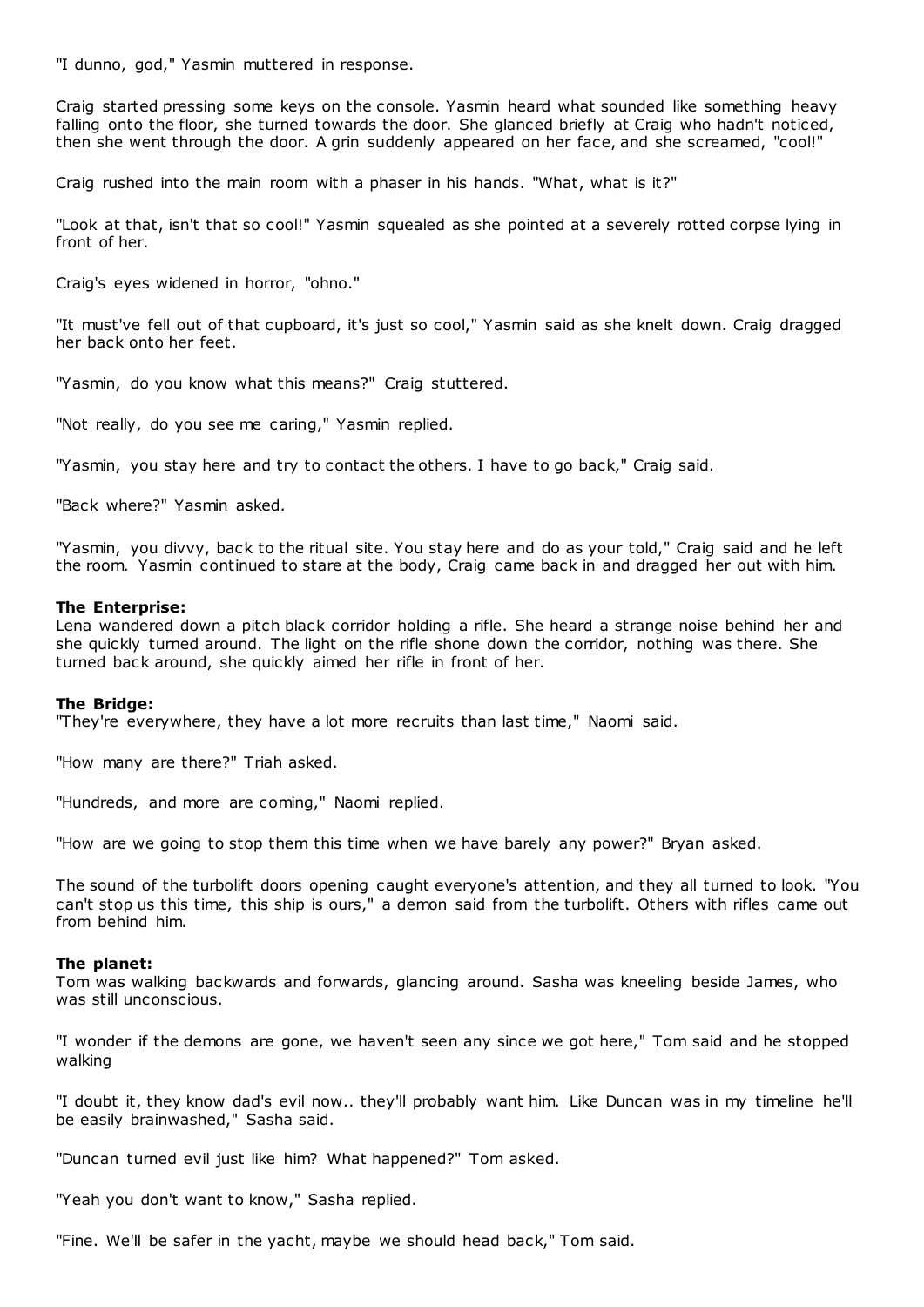James woke up, he slowly rose to a sitting position. "What happened?"

"The demons decided that they wanted to trash the party," Tom muttered in response.

"Because of the interference, it didn't work," Sasha said.

"We can do it again, can't we?" James asked.

"No, we can't. Once it's been attempted, you can't attempt it again," Sasha replied.

"Uhoh, trouble's coming," Tom muttered.

Sasha and James turned to look where Tom was looking. About six demons were coming towards them. Sasha stood up. James tried to, but he stumbled. Tom glanced at Sasha.

"We're in trouble, our Slayer can't even get up never mind fight," Tom said.

"You're forgetting, I'm a Slayer too," Sasha said. She went forward, Tom sighed and he followed her.

Sasha raised her hands, the demons froze but two of them quickly unfroze and jumped onto the pair. Tom punched the demon with both hands clasped together, then he pushed it off him. Sasha pushed the demon, she got back onto her feet and kicked it a few metres away.

"How did they do that?" Tom asked just before the demon jumped on him again.

"Unfortunately I'm still practising my freezing spells," Sasha replied. She went to kick a different attacker but it grabbed her leg, dragging her to the ground.

The other demons unfroze and they all went over to James. He just managed to kick one of them away. The others dragged him onto his feet. He punched one of them, but the other two held his arms back as they dragged him away. The other two followed slowly.

The other two demons stopped fighting Tom and Sasha suddenly, they then went in the same direction as the others. Sasha and Tom climbed onto their feet, looking confused.

"Ok, that was sure strange," Tom muttered.

"Ohno, where's my dad?" Sasha asked frantically.

"I take my comment back," Tom said.

"Come on, if we follow those two demons they may lead us to him," Sasha said, she ran after the demons. Tom shrugged and he quickly followed her.

# **Meanwhile:**

Craig reached the clearing, he then ran over to what looked like bodies on the ground. The portals had closed, but there were lots of dead demons littering the ground. Craig rushed over to the torpedo casing. He noticed the hole in the casing, then he glanced around and saw all the bits of metal scattered around.

In: "Yasmin to Craig."

Craig tapped his commbadge. "Yasmin, I told you to contact the others, not me."

In: "Yeah well smarty pants, I can't contact the others. They're too far away to receive the signal thingy, I could only reach you."

"Relay the signal to them using the signal you're using now," Craig said.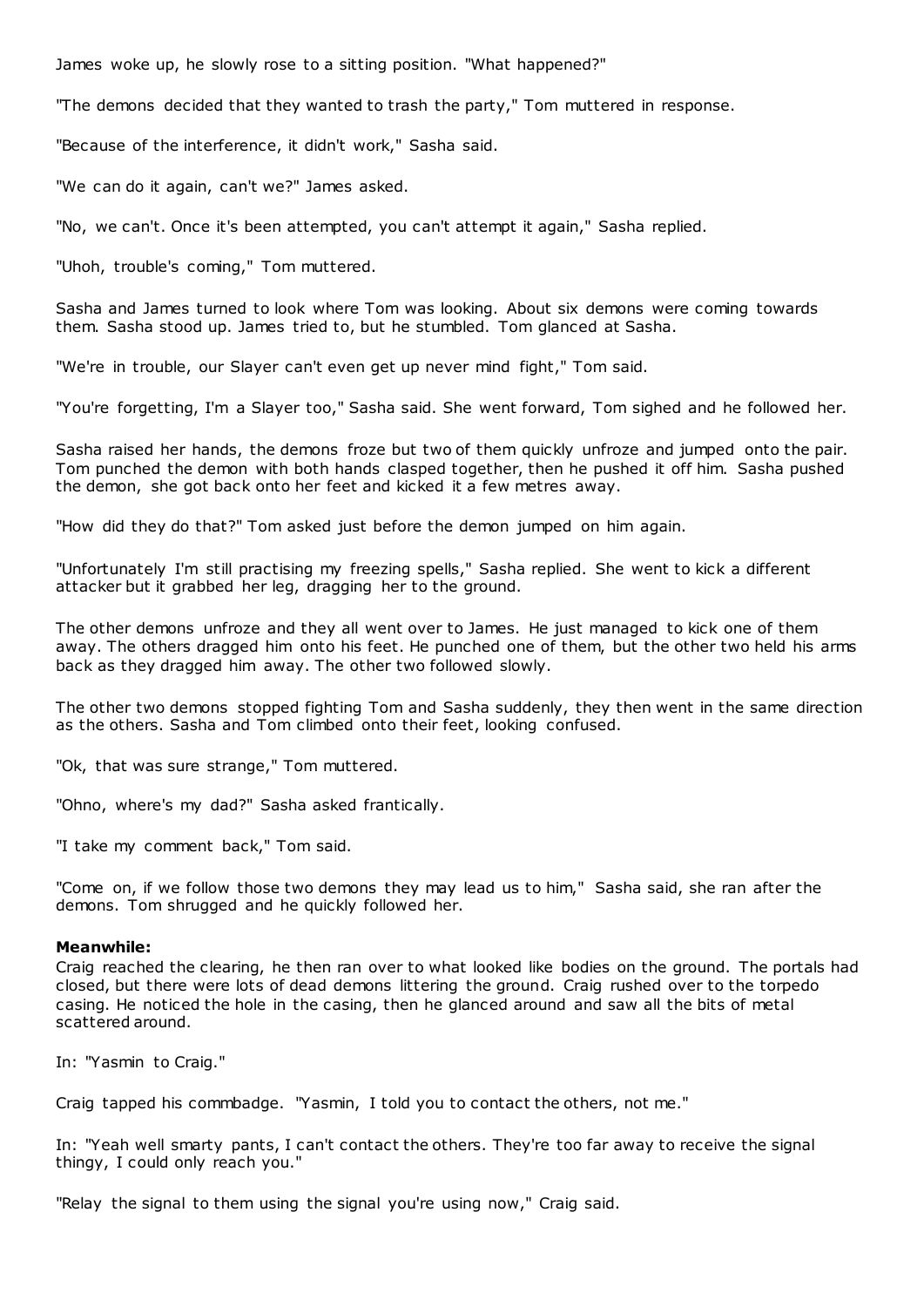In: "You what? Why can't you contact them from where you are?"

"Because my commbadge won't be able to do it on its own, do as I told ya," Craig replied.

In: "Fine."

"After you do that I want you to meet me at the clearing, Craig out," Craig said.

### **Meanwhile in the woods:**

Tom managed to catch up with Sasha, he grabbed a hold of her arm to stop her.

"What are you doing, Tom?" Sasha asked angrily.

"Sasha we've been running for ages, for all you know those demons went another direction to us," Tom replied.

"We can't just give up," Sasha said.

"I know, we'll just have to keep an eye out for portals, or other demons. Running non stop isn't going to get us anywhere except lost," Tom said.

"Fine, I guess," Sasha said.

"Why don't we head towards the mountains," Tom suggested.

"Why?" Sasha asked.

"Just a suggestion," Tom replied. He started walking ahead of Sasha. She sighed, she followed him.

In: "Yasmin to Tom."

Tom tapped his commbadge. "Yasmin? Where are you?"

In: "In that yacht thingy. Craig told me to contact you, but I have no idea why."

Tom stopped and glanced backwards at Sasha. "Erm, ok. Where is Craig?"

In: "He went back to that clearing where the dead body was."

"Didn't he say why?" Sasha asked.

In: "Not really... he freaked out when he saw a dead body in the yacht."

Tom's eyes widened, "oh god."

In: "Not you too, geeze."

"Was it in the back room?" Sasha asked.

In: "Yeah it was."

"Dead and decomposed?" Tom stuttered.

In: "Yeah, it was so cool. What is everyone's problem?"

"Yasmin, that's Unu. She was the sacrifice. If she's decomposed then it could only mean that the ritual worked," Tom said.

In: "And?"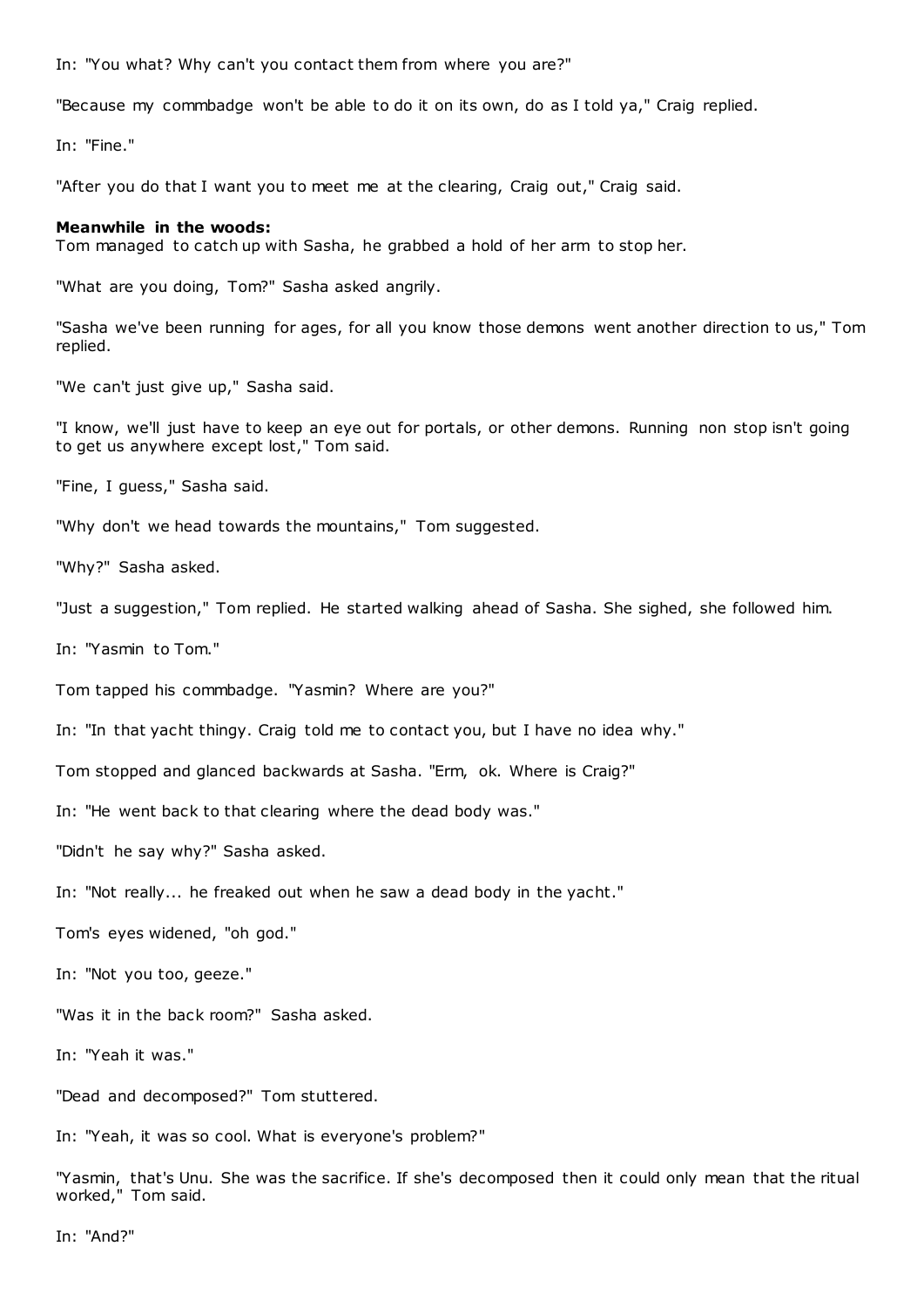"And, that means that the dead body you mentioned first is not dead anymore. It's alive and not decomposed," Tom said slowly.

In: "Oh, now I get it... cool!"

Tom rolled his eyes, he tapped his commbadge. "Great, James has been kidnapped and Jessie's somewhere, well I don't know."

"That witch said she will be evil if she was ever revived," Sasha muttered.

"According to legend, Sash. We'd better get back to the coffin just in case," Tom said.

"If she's an all powerful witch like that other witch mentioned, then she can get out of there, plus Craig's there isn't he. We need to save dad," Sasha said.

"Right, heading towards the mountains?" Tom said questioningly, he continued walking. Sasha followed him.

# **Voyager:**

Kathryn went over to where Harry was carefully. "Harry, are you getting anywhere?"

"If I was I'd tell you," Harry grumbled from underneath the opps station.

"Harry, don't use that attitude with me," Kathryn growled.

Harry rolled his eyes and continued working.

"I don't understand, why are the demons just concentrating on the Enterprise?" Claire asked.

"Because they think Duncan and the younger Sasha are there," Kathryn replied.

"Oh, but they are aren't they?" Claire asked.

"Not anymore, before Lena decided to attack Voyager and everything, Doctor Jones brought the younger Sasha to our Sickbay, plus we beamed Duncan over," Kathryn replied.

"Well those demons are either dumb, or ... er or," Claire muttered.

"Dumb?" Thompson said, he was beside Harry at opps.

"Yeah, dumb," Claire said.

"Thompson, how are the sensors?" Chakotay asked.

"I'm still working on it. Just gimme a few seconds," Thompson replied.

"It doesn't really matter anyway. Even if the ritual worked we can't get Jessie up here to perform that banishing spell with Juna and.... the other one because we have no transporters," Kathryn said. Chakotay rolled his eyes.

"Yeah but it would be a step in the right direction, right?" Claire said questioningly.

"You never know the witch might have the ability to transport like that Unu girl," Thompson said.

"Yeah, but she wouldn't know about it unless someone told her, will she," Kathryn said.

"True I guess. Now I can tell if we have a new witch or not," Thompson said. He pressed a few buttons, he waited a few seconds while Kathryn, Chakotay and Claire watched. "Ok, there are over twenty demons, two unidentified aliens, and six humans.. yep we have our witch," Thompson said.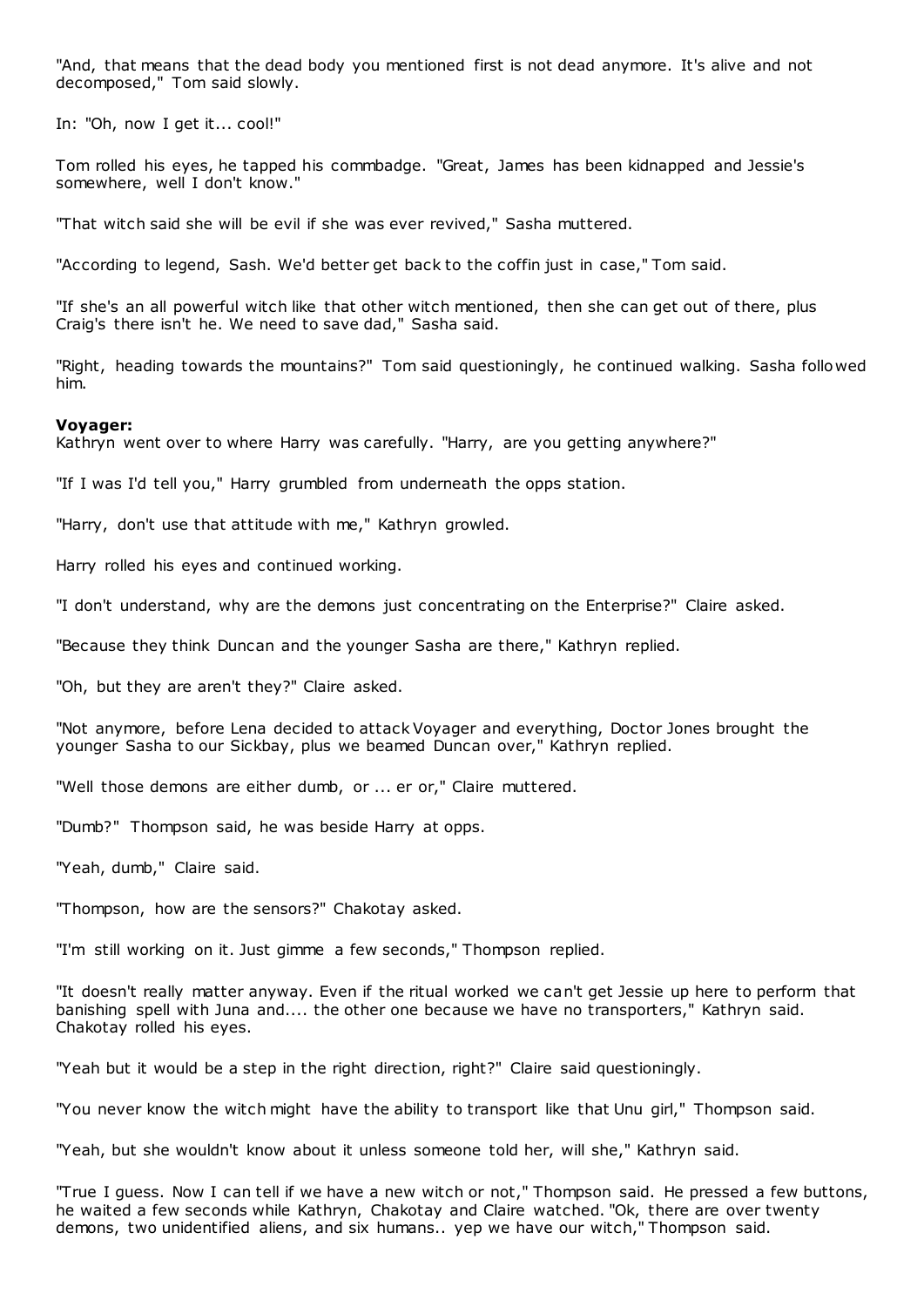"Trouble is, like the Captain said, we can't get her," Chakotay said.

"Harry, keep working," Kathryn ordered.

"I am, I am, quit bugging me," Harry grumbled.

"I told you to stop using that attitude with me," Kathryn growled.

"I don't give a crap, I bet they'll even bring back Tuvok after this... what about Emma?" Harry grumbled.

Kathryn tried to keep her cool. Chakotay went over to opps. "Calm down, Harry. If you don't continue with this work, then there's no chance of it happening."

"Fine," Harry muttered.

"Yeah, don't turn evil on us," Thompson sniggered. Everyone glared at him, he cowered and continued what he was doing.

# **The planet:**

Sasha and Tom finally emerged from the woods, they found themselves outside several cave openings.

"Thought so, these could be good hiding places," Tom said.

"So are the portals," Sasha said.

"We may as well have a look inside at least one, it beats wandering around the woods again," Tom said. He headed inside one of the caves, Sasha followed him looking rather uneasy. They quickly reached a junction, they went down the right tunnel. It wasn't long before they hit a dead end.

"Oh well this was a good idea," Sasha said sarcastically, she folded her arms.

Tom didn't hear her, he walked passed Sasha slowly. "Did you hear that?"

"Hear what?" Sasha asked.

"Footsteps," Tom muttered. He turned back towards the dead end.

"I didn't hear anything," Sasha said.

"Shhh," Tom whispered. This time they both heard the sound of someone coming towards them.

"I hear it, it's behind us isn't it," Sasha said.

Tom nodded slowly, he turned around even slower. He jumped a mile. "Sasha!" he yelled. Sasha turned around quickly, she saw someone running down the other tunnel at the junction.

"What was that?" Sasha asked. She didn't get a response, Tom was already following the person. "Er, hello?"

Tom stopped and he turned to Sasha. "I don't know, whatever it was ran away before I got a chance to look."

Tom turned back around and he went down the other tunnel. Sasha quickly followed him. They quickly reached another dead end. They both saw a girl facing the wall.

"Oh god, it's not.." Tom muttered.

The girl looked over shoulder, her eyes were full of black but she still looked frightened.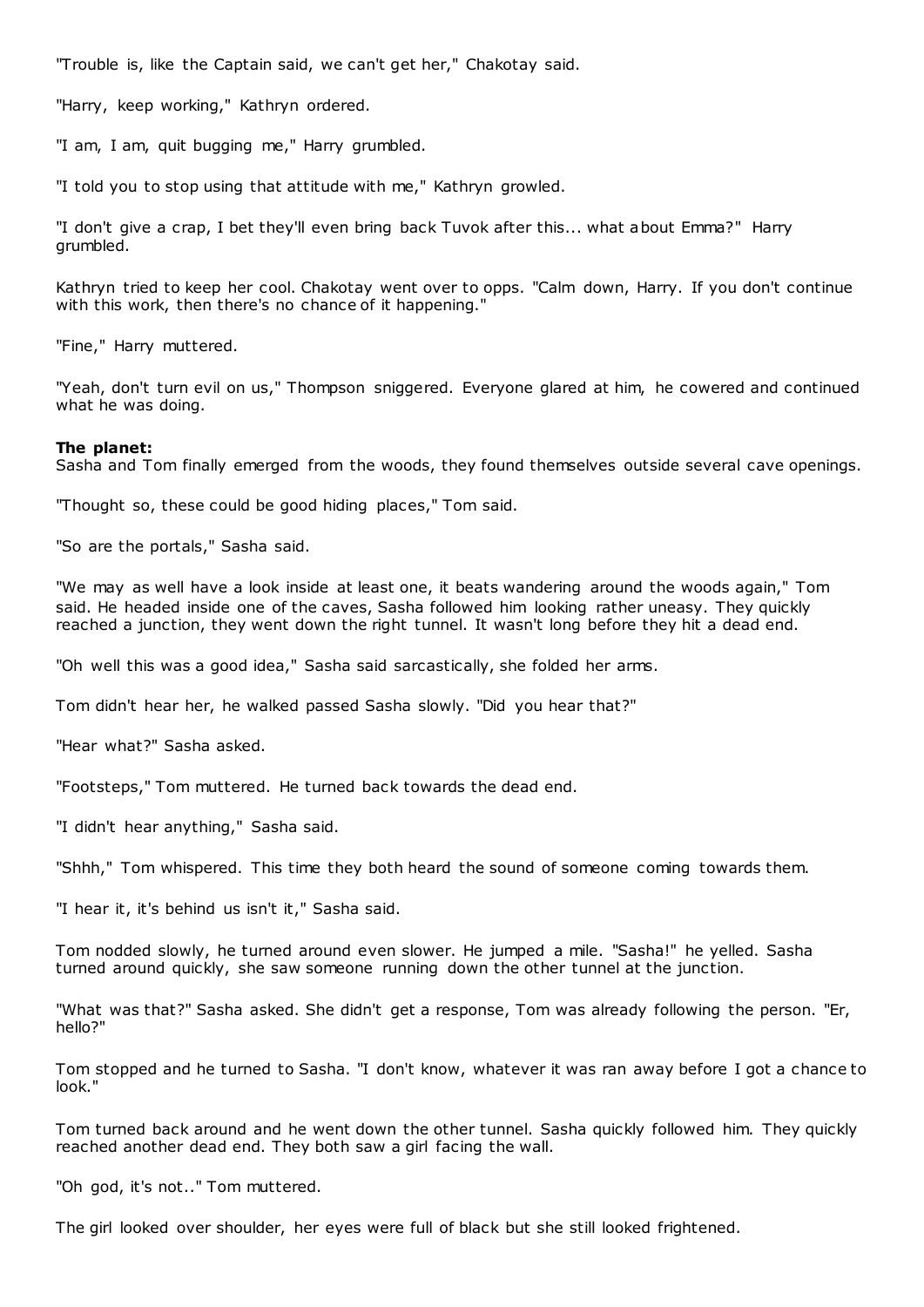"Jessie? It's me, Tom," Tom said. Sasha glanced at him in shock. Tom ignored her and he slowly went towards Jessie. She quickly pushed her left hand out. Something that he couldn't even see stopped him in his tracks.

"Invisible Barrier," Sasha said quietly. Tom sighed.

Sasha heard more footsteps coming from behind her. She turned around quickly, she saw a couple of demons in front of her. One of them grabbed a hold of Sasha's arm. "Hmm, this one's a cutie. Can I keep her?"

Sasha pulled her arm out of the demons grip, she pushed him into the wall. "Keep your hands off, pervert."

Tom turned around, he then spotted the demons. "Oh crap."

All of the demons headed over to them. Sasha pushed one of them away, but he quickly hit her in the face. He pushed her into the wall, he then put his hand around her neck. The others went over to Tom. Two of them pushed him hard into the wall, he fell onto the ground. One of them went up closer to Jessie, she still had her left hand out but the demon seemed to go through the barrier.

"So this is the one, is it?" the demon said.

"Yeah, that's her," another demon sniggered.

The main demon went closer to Jessie, she backed against the wall. "God look at her, so small and weak looking. The mighty witch we came here to stop is so scared she's trembling." The other demons laughed. "If we'd have known earlier, we wouldn't of bothered to hurt the Slayer to stop the ritual."

"What should we do with the other two boss?" one demon asked.

The main demon turned around to face the others, "I don't know, I don't really care what you do with them. Kill them if you want to." He turned back around, he was immediately kicked in the stomach, and then punched hard in the face. He fell onto the ground.

"Finally, I think she's back," Tom said whilst trying to get up.

The demon holding Sasha squeaked painfully or even fearfully, he let her go in order to retreat, with a limp. Sasha couldn't keep her balance and breathe easy, she had to lean against the wall for support. Tom rushed over to her. As he did Jessie managed to block the other demons from coming near her with the barrier.

"What's she doing?" Sasha managed to say.

Tom glanced back at Jessie. What looked like purple sparks were coming from her right hand, she then pointed her hand towards the demons and a purple lightning strike was fired towards them. They all collapsed onto the ground with burns on their skin.

"I think we won," Tom muttered.

As soon as Jessie put her right hand back by her side, she glanced at all the demons. She then ran passed Tom and Sasha, and ran out of the cave. Sasha and Tom glanced at each other briefly, then they followed her. When they reached the outside of the cave there was no sign of Jessie anywhere.

"S\*\*\* we lost her," Tom muttered.

"We have to find her, that witch was right wasn't she?" Sasha said.

"Hell yeah, Jess couldn't do anything like that before she died," Tom said.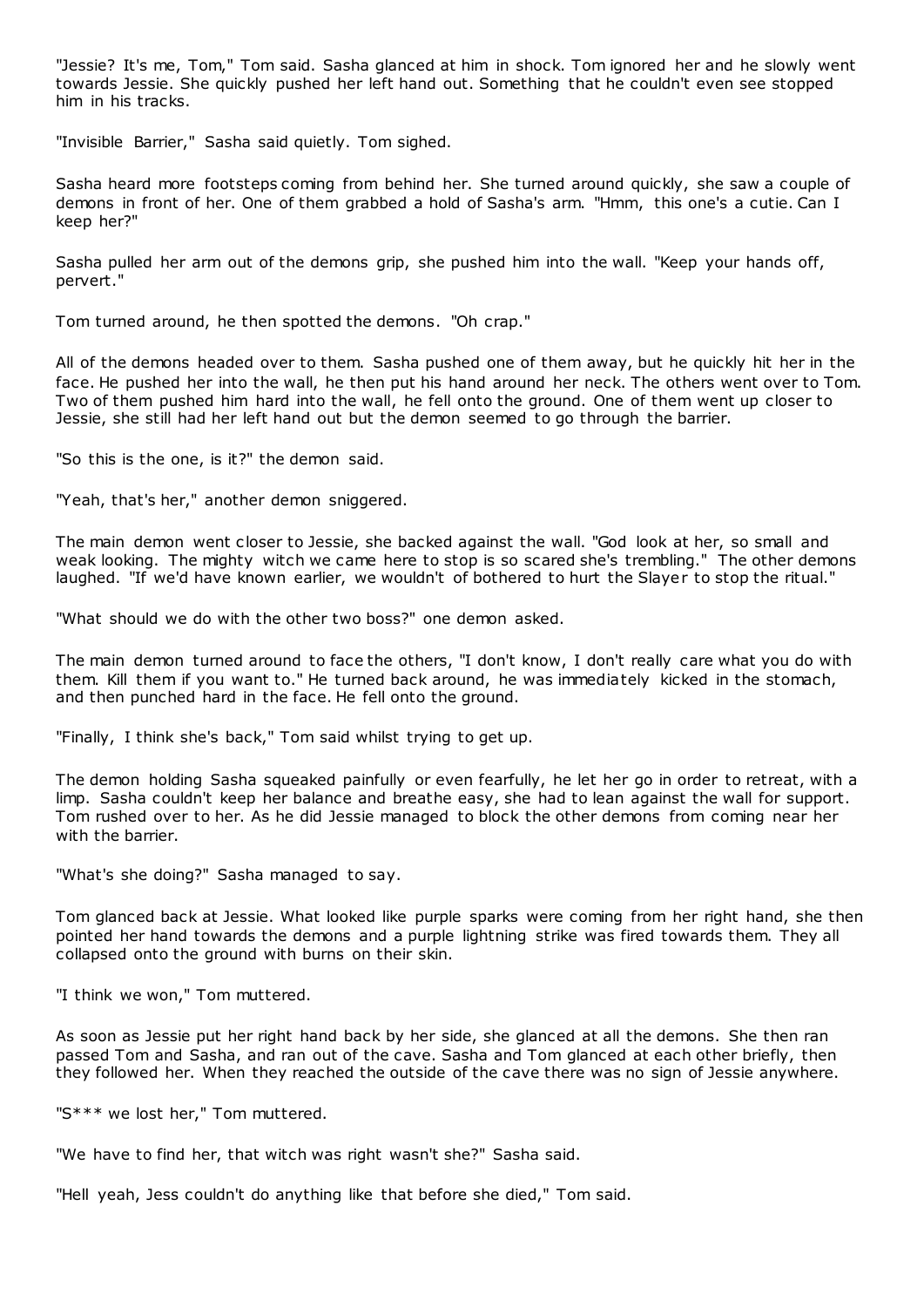"It was strange, she didn't seem evil when we first saw her, and after she killed those demons. She seemed more scared than anything else," Sasha said.

"Yeah, I noticed that. That's not important now though, we have to find her," Tom muttered. Sasha nodded, and they both went back into the woods.

### **In one of the caves:**

Two men came around the corner and bumped into a couple of demons. All of the demons nodded their heads at them.

"Xillian, Janan, you honour us with this meeting," one of the demons said.

"Yes, I wish I could say the same," the taller man muttered. He pushed passed the the demons, the other one followed.

The shorter one turned towards the demon that spoke. "What have you got to show Xillian?"

"We have a Slayer to show him," the demon said.

Xillian stopped and he turned around. "A Slayer, yes well.. that's not what I want. I want those kids, I can raise them into evil fighting machines. Older Slayers are useless to me."

"You don't understand, Xillian. This is not any old Slayer," the demon said.

"Then what is it then?" Janan asked.

The demon tried to hide his smile. "The Chosen Slayer, the evil one."

Xillian pushed Janan out of the way and stood in front of the demon. "Does that mean you could still brainwash him?"

"Yes sir, as simple as a child," the demon said.

"I like this, this is good news. I can take this back to the boss, he will be happy," Xillian said, he continued walking in front of the demon and Janan.

"Has he already captured the children?" the demon asked.

"It is not your place to ask," Janan said.

Xillian smiled, he turned around again. "My dear Janan, don't be like that. Both of the Slayer's brats are still to be found, and believe me they will be."

Another demon ran up to the group. "Sir, he's woken up."

"And?" the main demon asked.

"I just thought you'd want to know," the demon stuttered.

"It won't make any difference, not even he can get out of magical restraints. Get back there now," the main demon said.

The demon nodded and he ran back the way he came. Janan, Xillian and the main demon followed him at a normal pace.

"You must warn your leader that we were unsuccessful in stopping the ceremony," the demon said.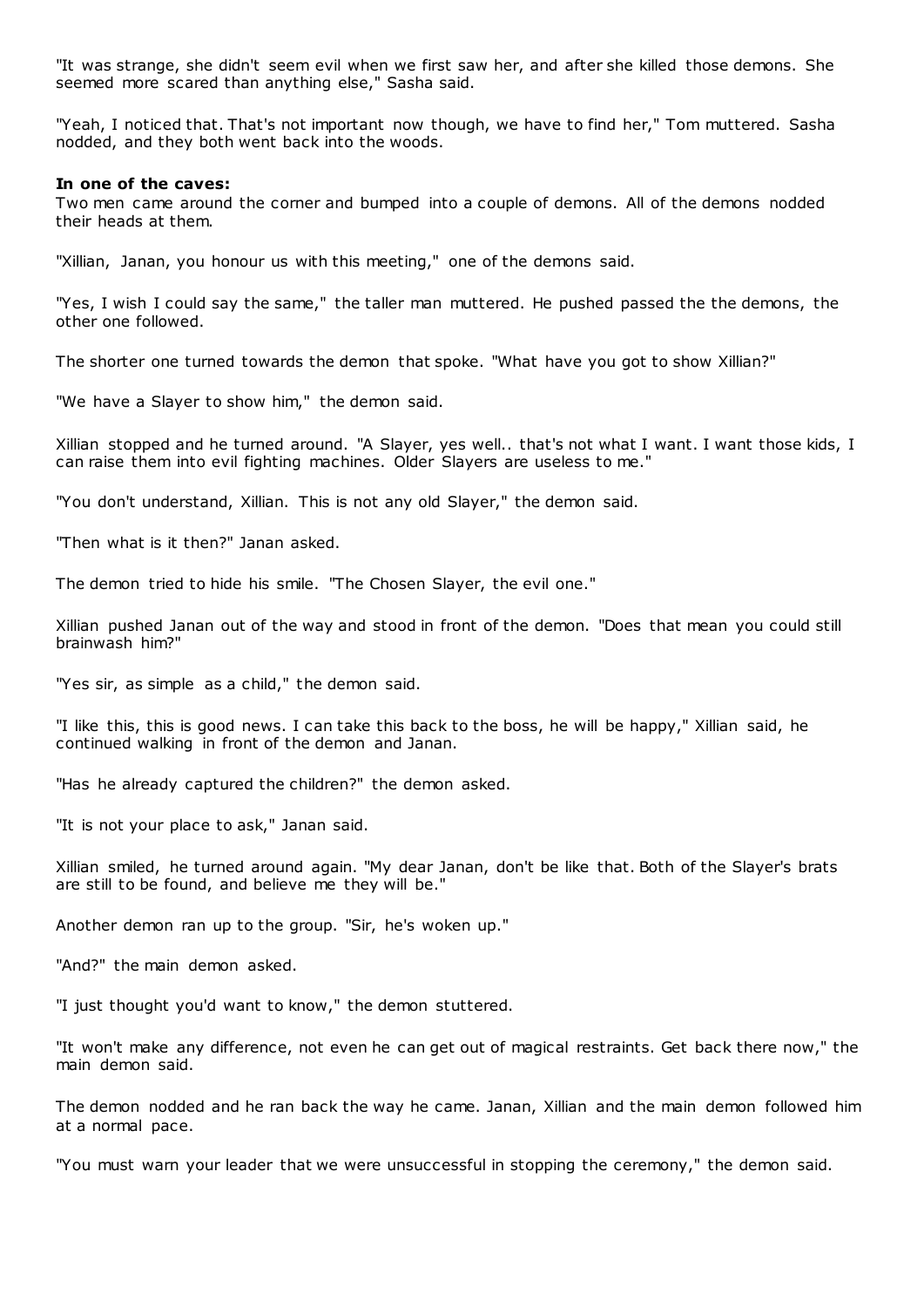Both Xillian and Janan stopped. They both turned to him. "You mean there's an all powerful witch on the loose? Do you realise that as soon as she finds out about our plans with her and the Slayer's brats she'll not make things easy for us," Janan said.

"Yes sir, I have teams searching for her. They'll kill her if they find her," the demon said.

Janan and Xillian continued walking. "For your sake, I hope so," Xillian said. The three reached the dead end, the tunnel had widened so that the dead end was like a small room. There was six other demons in the room. All hanging round a stone slab. James was lying on it, tied to it with strange glowing chains.

Xillian, Janan and the demon went up to the slab. "I take it he was the one who tried to bring the witch back," Xillian said.

"Yes, that's right. By trying it made it easier to capture him," the main demon said.

Janan stood over James. "Tut tut, you've been a bad boy."

Xillian smiled, "now Janan, there's plenty time later for that."

"When is the leader expecting you back?" the main demon asked.

"As soon as we're finished here. Sedate him, we'll take him to him now," Xillian replied.

The main demon nodded at one of the other demons. He came over and injected James with a small needle. He lost consciousness.

"Now you lot help Xillian and Janan take him out," the main demon ordered. The others weren't listening, they were all staring at something far in front of them.

"Sir.... we got company," one stuttered.

Xillian, Janan and the main demon turned around. Jessie was standing at the entrance. "You fools, get rid of her," Xillian ordered. The purple sparks came from her hand again, purple lightning strikes came out of both of her hands, they struck the six demons. They fell to the ground with burns all over them.

"Don't worry, sir. I'll take care of her myself," the main demon said. He ran over to where Jessie was, he pushed her into the wall by surprise. He pushed his right arm against her neck and held her there.

Xillian turned to Janan. "Get a portal open, we may as well take the Slayer while the witch is distracted."

"Yes sir," Janan said, he pulled out a remote. He pressed a button on it. A portal started to open nearby.

Jessie kneed the demon where it hurts, he loosened his grip then she punched him hard in the face. He fell to the ground. She then glanced at Xillian and Janan, they noticed.

"Just go," Xillian ordered as he rushed into the portal. Janan stopped un-tieing one of James' hands and ran in after Xillian. The portal closed.

Jessie looked around at all the dead demons, she tried not to look at them as she went towards the stone slab. She knelt down beside it, gently placed her right hand on the side of James' face. She moved it away, and started un-tieing his hands. The only alive demon groaned from the ground, he was unconscious. She stood up and left the cave.

### **Meanwhile:**

Yasmin was kneeling beside one of the dead demons, fiddling with its arm. Craig was trying not to look at her, or anything, with a grimace on his face. Sasha and Tom ran over to him.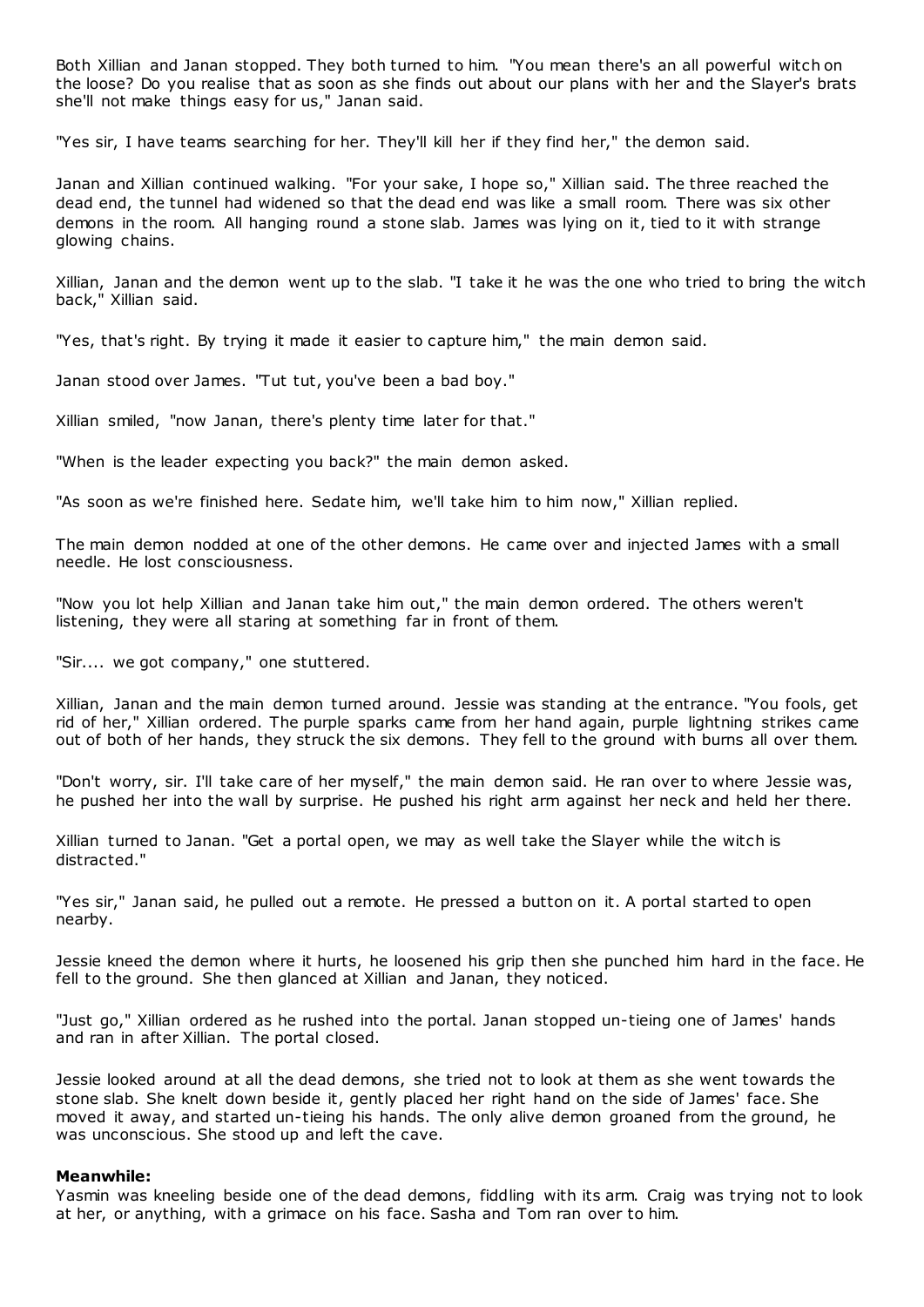"Er, Tom... where's James?" Craig asked nervously.

"The demons have him. We'd have better luck finding him if we all look," Tom replied.

"What about Jess, have you seen her yet?" Craig asked.

Sasha and Tom glanced nervously at each other. "Oh yeah, and Juna was right."

"So she's evil, oh crap," Craig muttered.

"Not fully evil," Sasha said quietly. Tom and Craig glanced at her confused. "She was terrified of us and those demons that attacked, somebody fully evil wouldn't be afraid of anything. She just suddenly started to attack the demons when they.. er actually I don't know.."

"The lead demon mentioned that they hurt James when they interrupted the ritual. That was when she just suddenly lost it," Tom said.

Sasha nodded. "After she did it she seemed guilty, and she ran. I'm guessing that Juna was right about her not being able to control the part of her that can control all her powers. But she's definitely not right about the evil part."

"So in other words she's the witch version of James now," Craig said.

"Not exactly, she doesn't seem suicidal," Tom said.

Sasha looked confused, "suicidal?"

"Forget I said that," Tom muttered.

"So we got to find both of them, that sounds fun," Craig said sarcastically.

"Problem is James doesn't know the ritual even worked, we're going to have to find her before he does," Tom said.

"Why?" Yasmin asked as she raised a dead demons arm and let it drop.

"God knows what'll happen if he finds her first, he became evil cos she died right," Tom replied.

"I doubt he'll suddenly turn goody goody if he finds her," Craig muttered.

"I know, he never was to start with. It's just we have no idea what'll happen, I think it would be easier if we tell him she's alive rather than him find out on his own that she is," Tom said.

"He has a point," Sasha said.

"Ok fine, let's go," Craig said.

"Aw, do we have to... I want to play," Yasmin moaned.

"Yes we have to," Craig said as he pulled her to her feet.

"Oh, no fair," Yasmin muttered.

### **In the cave:**

James woke up to the sound of the only alive demon crying. He slowly sat up, he looked to the side. The demon was lying on the ground with his back to him. He then climbed off the slab. He made his way out while trying not to look at all the fried demons.

"Oh the pain, the pain," the demon cried.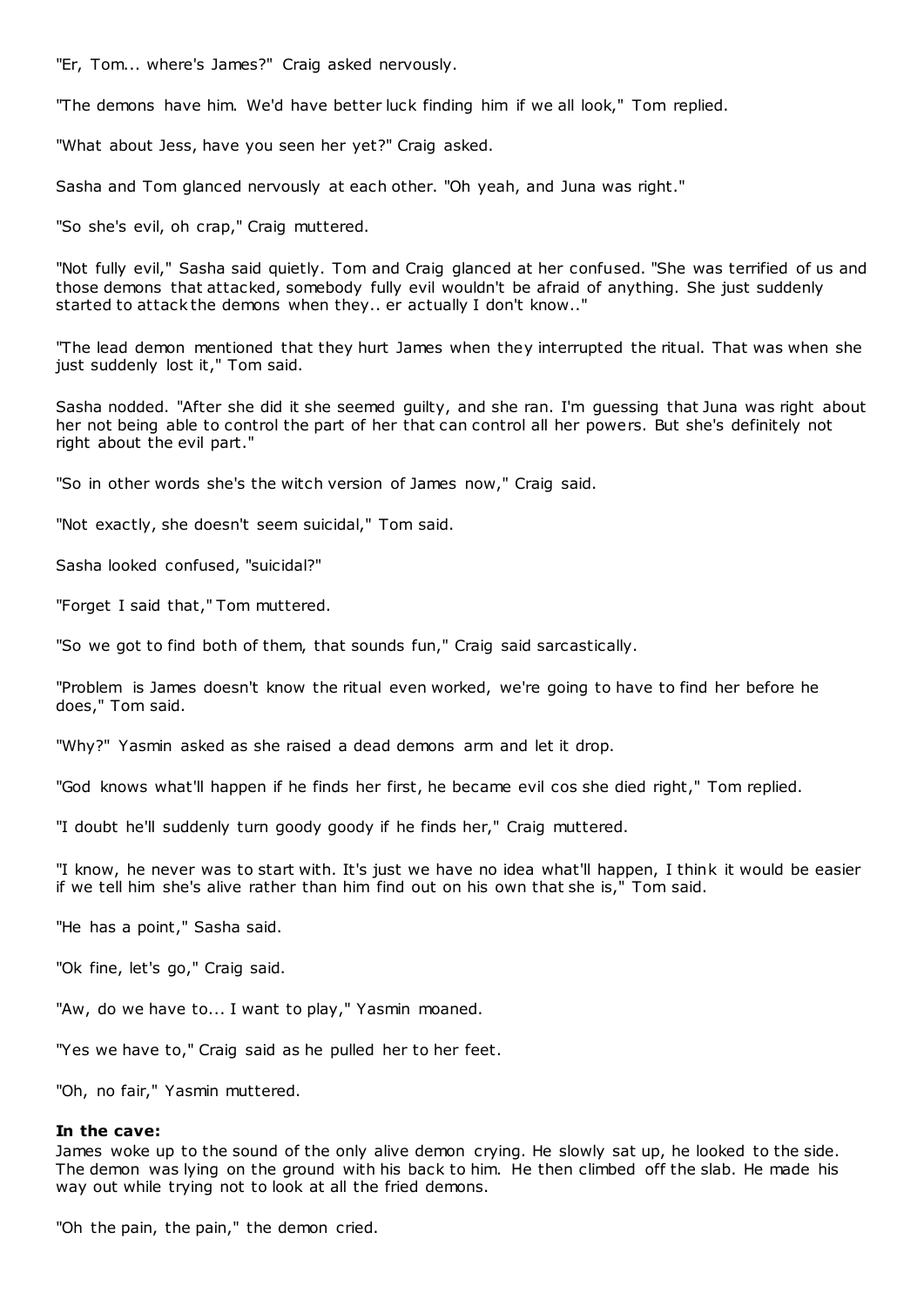James rolled his eyes before leaving the demon to cry on his own. After a long walk through the tunnels, James finally got out of the cave. He looked around, there was no one in sight. He then headed towards the woods, he stopped suddenly. He turned his head and he saw somebody at the edge of a mountain ledge. He glanced towards the woods, then back at the mountain. He started his climb.

A good way up, he reached a straigh almost path like ledge. He went along it and up towards the top. Not far in front of him was the ledge, his pace slowed considerably when he got closer to the girl on the ledge. The girl glanced behind her, she quickly glanced back in front of her.

"Jess, is that... is that really you?" James stuttered in disbelief.

Jessie glanced back briefly again, she stepped forward slowly.

"Please say something," James said.

"Why did you bring me back?" Jessie asked quietly.

James went a little closer to her, "I had to."

"Why?" Jessie whispered without even looking at him.

"Because I need you, and.." James replied.

"Did you even think for one second that I might've been happier where I was?" Jessie said.

"Were you?" James asked.

"No, but that's not the point. I feel like I've just woke up from a nightmare with a hangover," Jessie said quietly. She glanced around, then she looked down from the ledge. It was a good thirty feet drop. "And that's the cure."

"What are you talking about?" James stuttered fearfully.

"Do you have any idea what it feels like to wake up in a cramped space, with no way out? Do you?" Jessie sighed.

"No... no, I'm really sorry, I didn't even know the ritual had worked. If I'd have known I'd have... you wouldn't..." James said.

"You would've got me out of there, I know. It wouldn't make a difference," Jessie said. She then glanced at James, immediately a frown formed. "What happened to your eyes?"

James glanced away, he pulled some glasses out of his pocket and he put them on. "You don't really want to go there."

"There I was thinking that you had no idea what I was going through. When I tried to get my way out of that coffin it felt like I lost control of myself. The next thing I knew I was standing next to the damn thing staring down at a group of dead bodies," Jessie said as she looked back at the drop before her.

"I killed and I felt good about it," James mumbled. Jessie glanced back at him with widening eyes. "It felt like I was being possessed, but at the same time it was still me."

"You don't need to explain it to me, I know. Right now I feel like there's a bomb ready to go off, and eventually I'm going to hurt someone I care about, maybe even kill them. I can't let that happen," Jessie said, she started to walk further forward. James went up to her quickly and grabbed her arm.

"What are you doing?" James stammered.

"What does it look like," Jessie said plainly in response. She looked down again.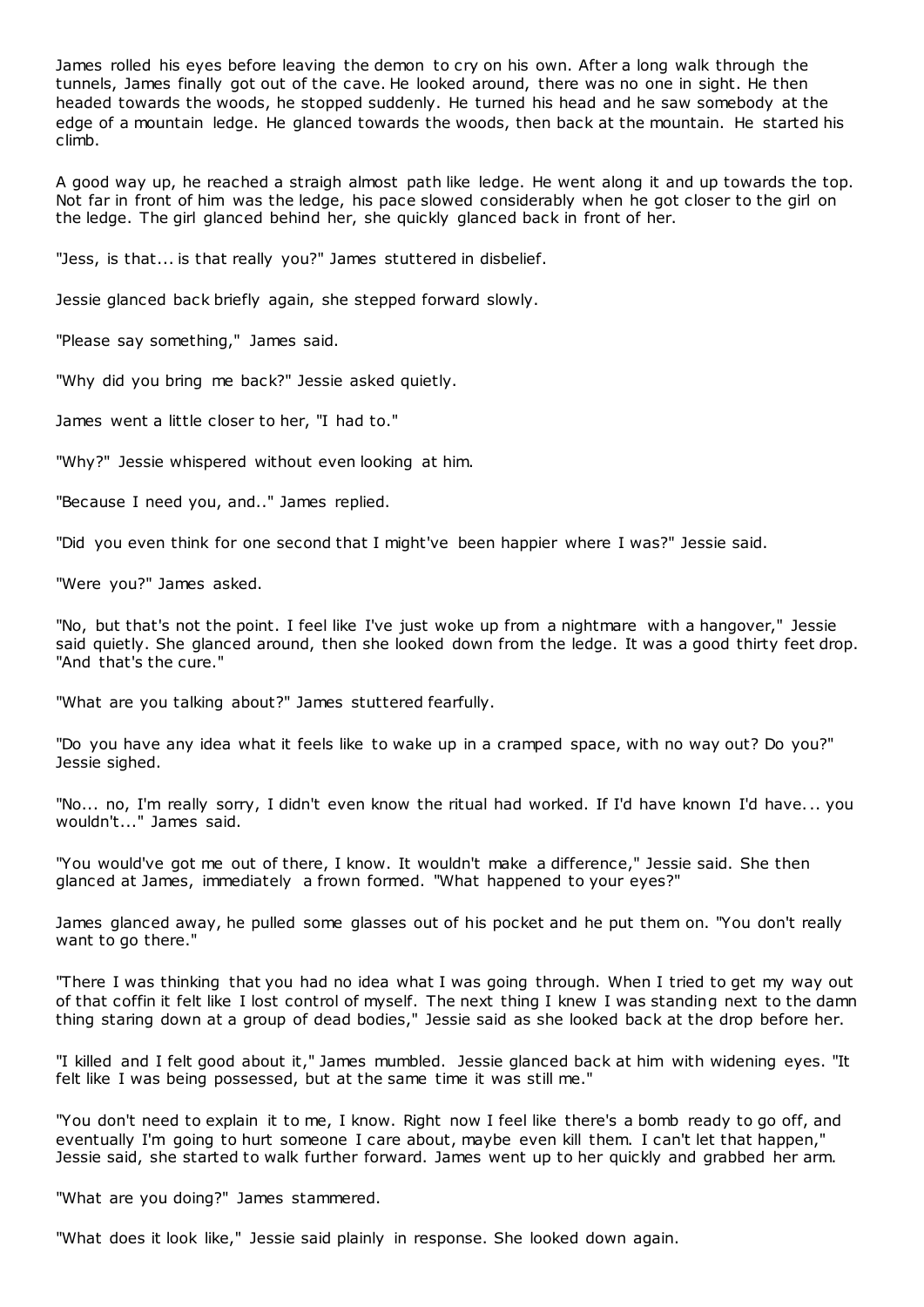"Believe me that's not the way out at all," James stuttered.

"It is, I was dead before, it isn't going to make any difference," Jessie said.

"But.. I need you, Duncan needs you, the crew need you.." James said pleadingly.

"The crew need me? James please, this isn't the time to joke," Jessie groaned.

"Isn't Duncan needing you enough?" James said, instantly regretting it and wincing.

Jessie glanced back at him. "I only told you this once, but.. I love you. So this is for the best."

"If you love me you won't do this," James said with a frog in his throat.

"I'm sorry but I can't live like this. I don't want to live in fear that I may hurt or even kill someone I care about, especially you," Jessie said, she looked down again.

"We both are in similar situations, we could work together to defeat this. There is no point in letting it win like this," James said.

"I don't want to hurt you, at least if I do this that'll never happen," Jessie said.

"I'd rather have you turn evil and try to chop me up with a knife than you jump to your death, it wouldn't feel half as bad. I will continue to fight this evil inside me if you are there with me, we can help each other through this, I know," James said.

"But.. there's no way we can win," Jessie mumbled on the verge of tears.

James shook his head defiantly, "there is. We can do anything, we're a team. I promise it'll be work."

"You can't promise anything," Jessie said.

"I can and I did," James said, he held out his hand. Jessie slowly took a hold of it.

### **Meanwhile:**

Tom, Craig, Sasha and Yasmin emerged from the woods. They all looked around.

"Where do we go now?" Craig asked.

"I don't know, there's so many caves," Sasha muttered in response.

Tom looked around, he spotted the ledge where James and Jessie were.

"Hey, guys! I found them!" he yelled. Sasha, Craig and Yasmin quickly turned to him.

"What both of them, where?" Craig asked.

Tom pointed towards the ledge. Everyone glanced that way. "So much for us finding him first."

"Doesn't matter," Sasha said and she walked towards the mountain side.

"It's made it easier to find them hasn't it, but how on earth do you get up there?" Craig asked.

Sasha spotted a steep path leading up the mountain, she started to go up it. Tom glanced at Craig. "Does that answer your question?"

Tom, Craig and Yasmin followed Sasha up the path.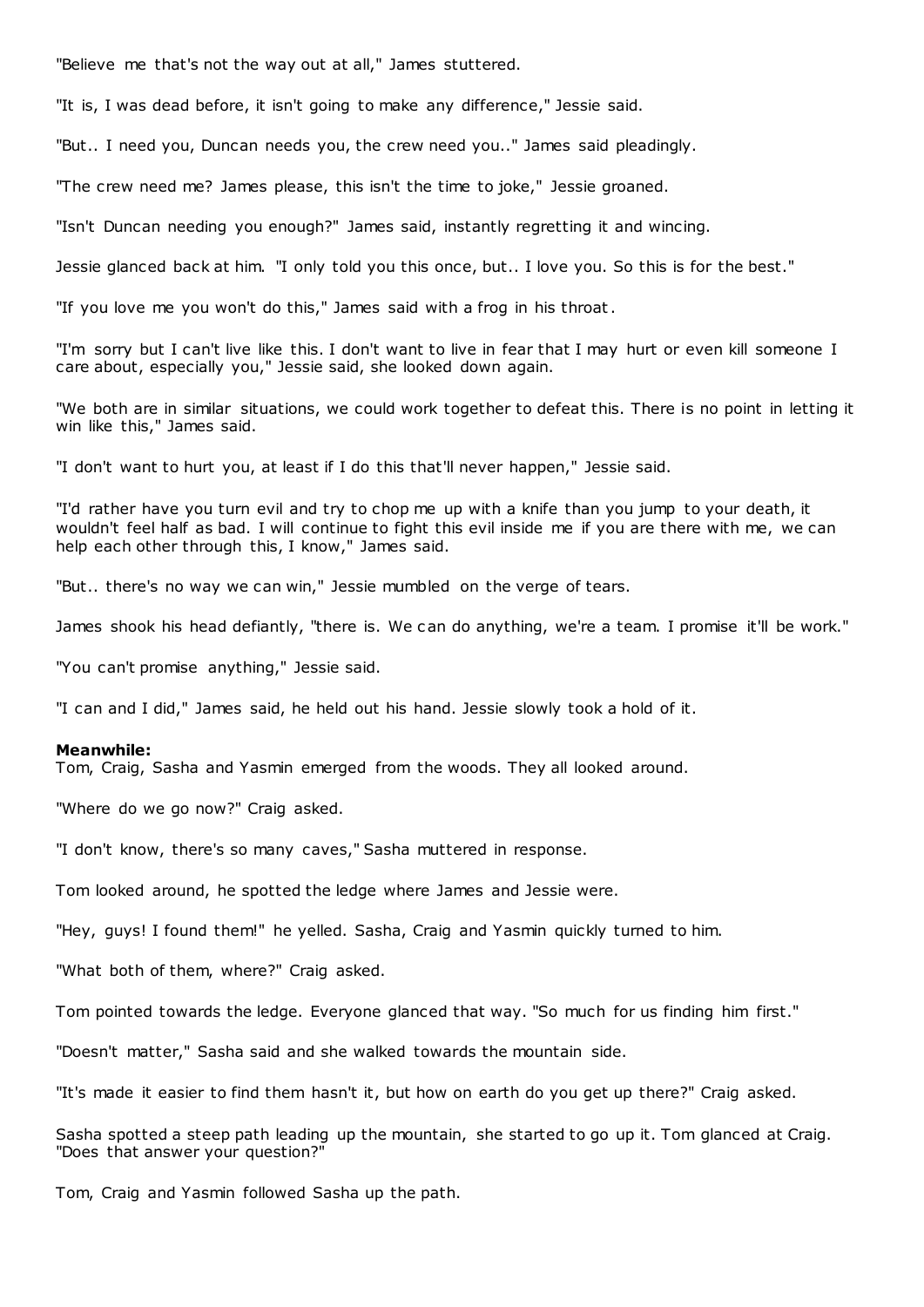# **Meanwhile, again:**

James and Jessie were heading away from the ledge, still holding hands.

Jessie stopped, James did as well. "I'm sorry, I didn't mean to scare you. I was too busy being scared myself to know what I was doing."

"Why does that sound familiar?" James said.

"So er, did I miss anything when I was gone?" Jessie asked nervously. James pulled her to him, he wrapped his arms around her. She put her arms around him too, a soft smile appeared on her face. "That much, huh." As they hugged each other the blackness from Jessie's eyes faded away, and turned back to their normal colour.

Meanwhile Tom, Craig, Sasha and Yasmin were going along the side mountain path. Tom, Craig and Sasha heard Yasmin briefly scream. They all turned around quickly, a group of demons were coming their way, one had grabbed a hold of Yasmin. The demons carefully went passed Yasmin and went over to the other three. Sasha was about to hit one when Tom grabbed her arm to stop her.

"Don't start a fight here, one false move could mean someone falling down twenty odd feet," Tom said.

"Damn it," Sasha muttered as two demons took a tight hold of her.

"Open a portal, take them to the ship. The rest of us will get the others," one of the demons ordered.

The demon who had a hold of Yasmin got a remote out, he pressed a button on it. A portal opened behind him. He pulled Yasmin into it, the others who had a hold of Tom, Craig and Sasha followed. T he rest of the demons continued along the path.

They eventually got to the ledge. Four of the five demons went over to James and Jessie, and pulled them away from each other. The last remaining demon went up to them all.

"Enough of this mushy crap, let's reunite you with someone you least expect," the demon said. He started laughing, the others joined in with him. The lead demon got out another remote, he quickly pressed a button. A portal appeared, they all went through it.

### **Voyager:**

The Bridge shook violently. Then the lights suddenly came back on, so did the consoles. Kathryn turned to Harry.

"Good work Harry," Kathryn said.

"I didn't do anything, I was still working on fixing the problem," Harry said.

"Yeah he's right. The Enterprise sent us power using their deflector," Thompson said.

"Good, beam up the crewmembers who are on the planet, and.." Kathryn said.

"Can't, all the human lifesigns are gone. We're being hailed by the Enterprise," Thompson said.

"On screen," Kathryn ordered.

The viewscreen changed to show the Enterprise Bridge. Nobody could see anyone there. Then someone very familiar stepped into view.

Kathryn narrowed her eyes, "Damien.. I should have known." The camera tried its zoom in as usual, but Kathryn pushed it away without even looking at it.

"Yes you should have. How do you like my little present?" Damien said, he laughed evilly. Xillian and Janan walked over to stand at both sides of him.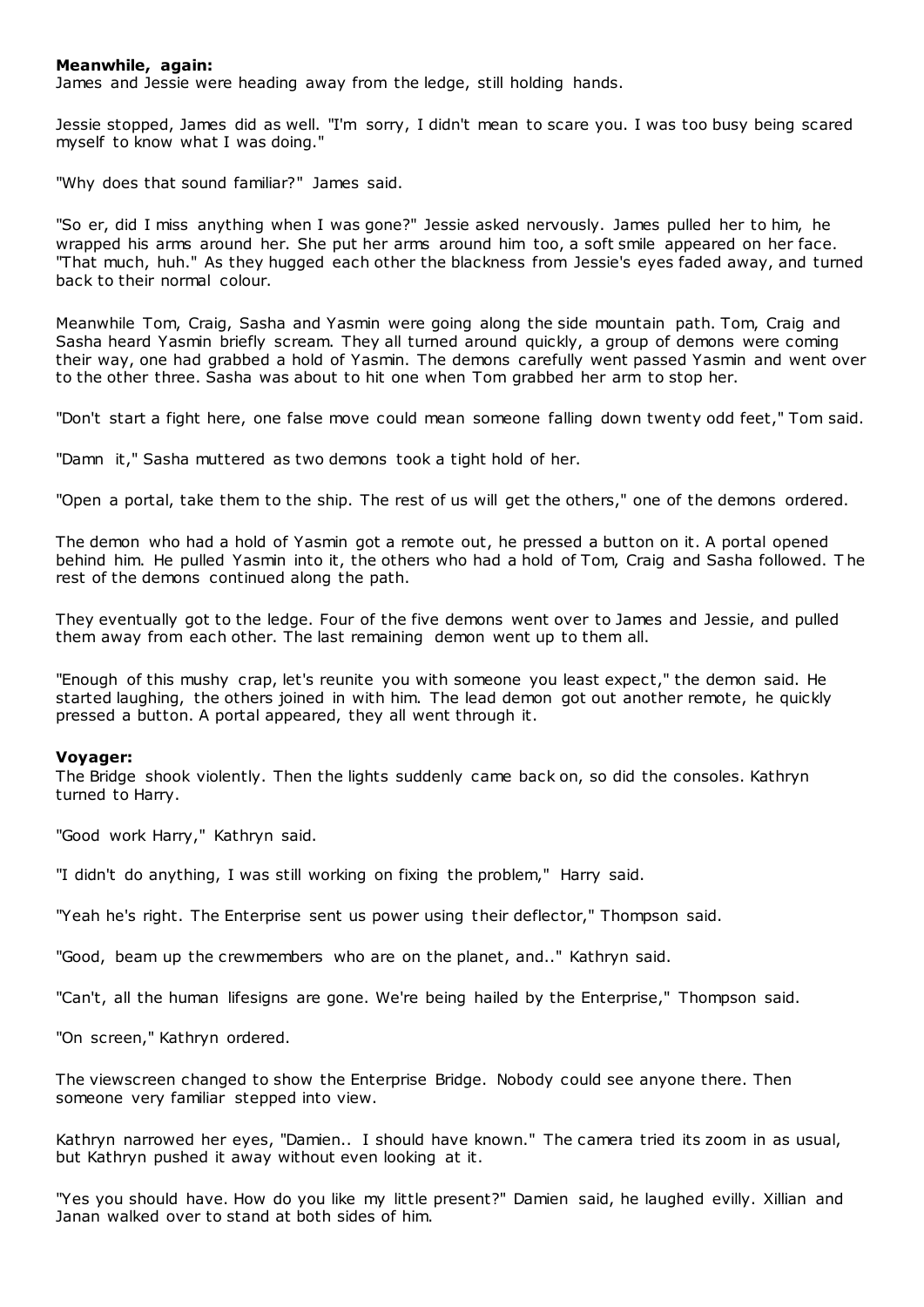"What present?" Chakotay asked.

"My, the present.. you know bringing you all back to the Delta Quadrant. Oh darn, I knew it wasn't going to be good enough. I'm so glad I gave you my second present which was kind of screwed up by a certain someone I keep nameless," Damien said.

"Second present? You really shouldn't have bothered," Kathryn said.

"Yes, you're right. Sending Unu to do all the dirty work in the beginning was a bit nasty, but it paid off," Damien said. Janan and Xillian laughed.

"Sending Unu?" Claire said questioningly.

"That's right, it was such a clever plan that you had no idea, even though it was ruined it still paid off," Damien said.

"What are you talking about?" Kathryn asked angrily.

Damien, Xillian and Janan all burst out laughing. "You still have no idea. Do you want me to tell you? Of course you do." He turned to Janan.

"You see, Unu was sent to posses a member of your crew by us. She wanted to get her own body so badly so we thought we'd let her do it," Janan said.

"You sent her to kill Jessie, what on earth for?" Chakotay asked angrily

"Well for one thing, to get rid of a witch but the main reason was to get this," Damien said and he clicked his fingers. Janan went over to the Conference Room, he came straight back out. He was followed by a demon with a tight hold of Yasmin.

"Let go of me, this is so unfair," Yasmin moaned.

"I don't get it, what has she got to do with this?" Kathryn asked angrily

"Well you see, you remember over a year ago when I took the Slayer. Well it was the perfect time to take DNA from him, fiddle around with it, and make this. Pretty nice huh," Damien replied, he smiled evilly.

"Eeew.. er that is gross right?" Yasmin asked.

"So you took James's DNA to make Yasmin..." Chakotay said.

"But why? And what has this got to do with Unu and Jessie?" Kathryn asked.

"We knew that if the witch was murdered in a way that she couldn't be brought back, that the Slayer would turn evil. Then all we'd have to do is get another sample of DNA, capture the difference, and adjust Yasmin's DNA some more," Xillian replied.

"To make her evil," Kathryn muttered.

"That's impossible. For one thing getting DNA off James when he's evil wouldn't change Yasmin, secondly there is no way you could've gotten a hold of DNA while he was evil," Chakotay said.

"He's got a point," Kathryn said.

"If you say so..." Damien said. He turned to somebody offscreen, he beckoned them over with his finger. Denara came into view.

"Denara?" Kathryn said questioningly.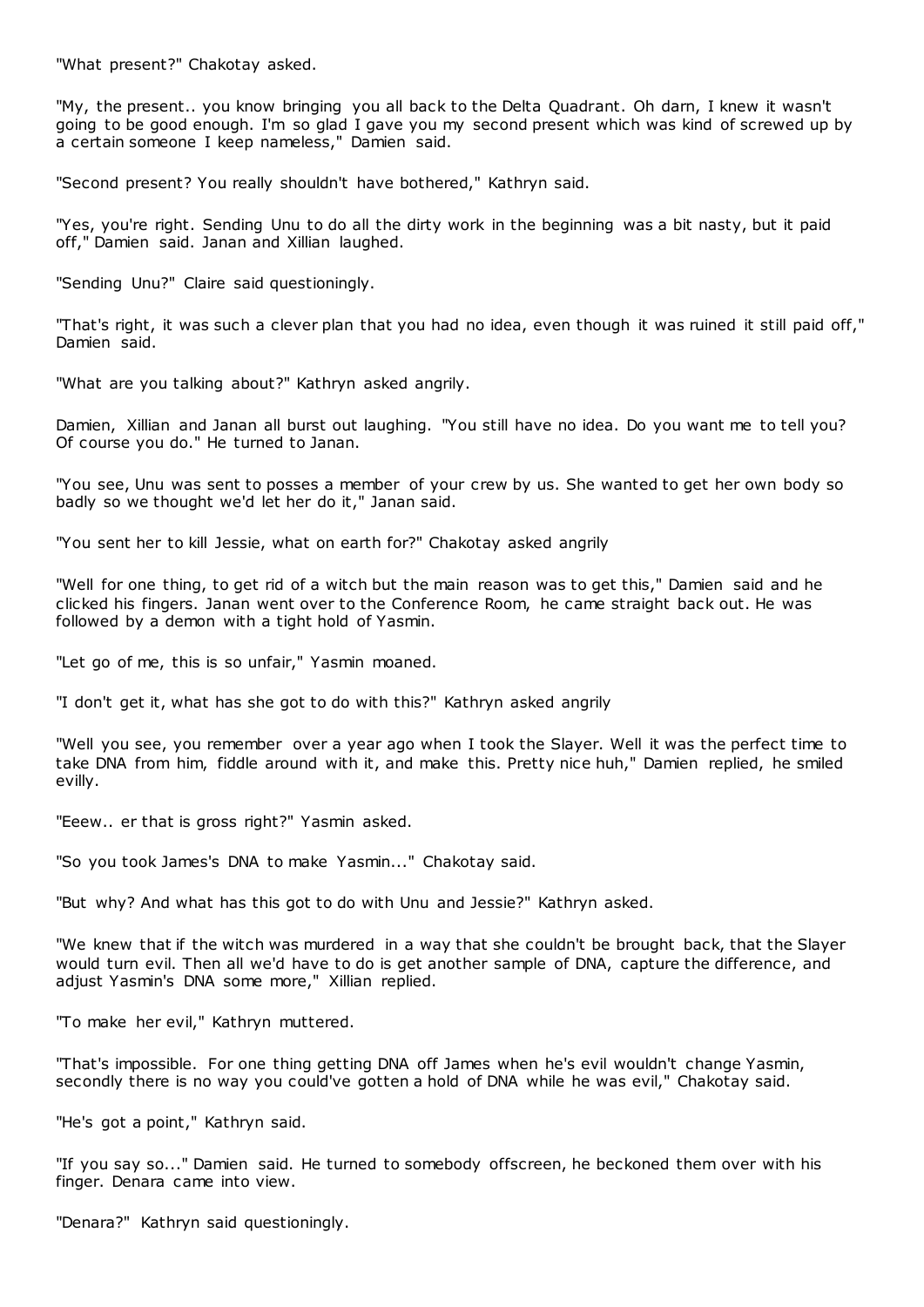"What? Do you really think that I was a real psychiatrist? Wow, you're dumber than you look," Denara said.

"That's it, I officially have a headache," Claire muttered.

"I can cure that. All I had to do was provoke the Slayer and I'd get a sample of DNA for sure. There is a special gene inside a Slayer that does control the evil. When they're far gone it degenerates, weakens. This way I knew which one to tweak," Denara said.

"What I want to know is why?" Kathryn asked.

"What? You want to know why we dumped Yasmin on New Earth and gave you and her false memories?" Damien replied sarcastically.

"Spill it Damien," Chakotay said.

"Well the original plan was that Yasmin would be evil enough to turn against you. Thus helping us capture the next generation of Chosen Slayers, and raising them to help me take over the universe. But fortunately for me I didn't need her after all. Trying to bring the witch back gave me an advantage. So now instead of having two Chosen Slayers, I have three... and there's still two more to go," Damien said. He and everyone started laughing evily.. including Yasmin. She stopped looking confused.

"What was the joke?" Yasmin asked.

"I see she's just as dumb as her so called brother," Jalan said.

"I don't understand, Damien. If you wanted Slayers why didn't you just make simple clones of James when you captured him a year ago?" Kathryn asked.

Damien stopped laughing. "Yeah why didn't I do that?

Yasmin started laughing again. "You dumba\*\*."

"Er I mean, I had thought of that earlier but I didn't have the time. Switch that damn viewscreen off..." Damien turned to Xillian. "So er, we can still do that now right?"

"No sir remember, the original would have to die for that to work," Xillian said.

"How do you know that?" Damien asked.

"Well there can only be two," Xillian replied.

"But what about the girl?" Damien asked.

"She doesn't count, she is the next generation's Chosen Slayer," Xillian replied.

"Damn it," Damien muttered.

"Er... how do you switch the viewscreen off?" a demon asked.

Damien, Xillian and Janan all glanced at the viewscreen. The Voyager Bridge crew were still watching them.

"I'll kill you, you son of a..." Damien said as he went towards the demon. The viewscreen went off.

"I switched it off," Harry muttered.

"Thompson, get to Tactical," Kathryn ordered.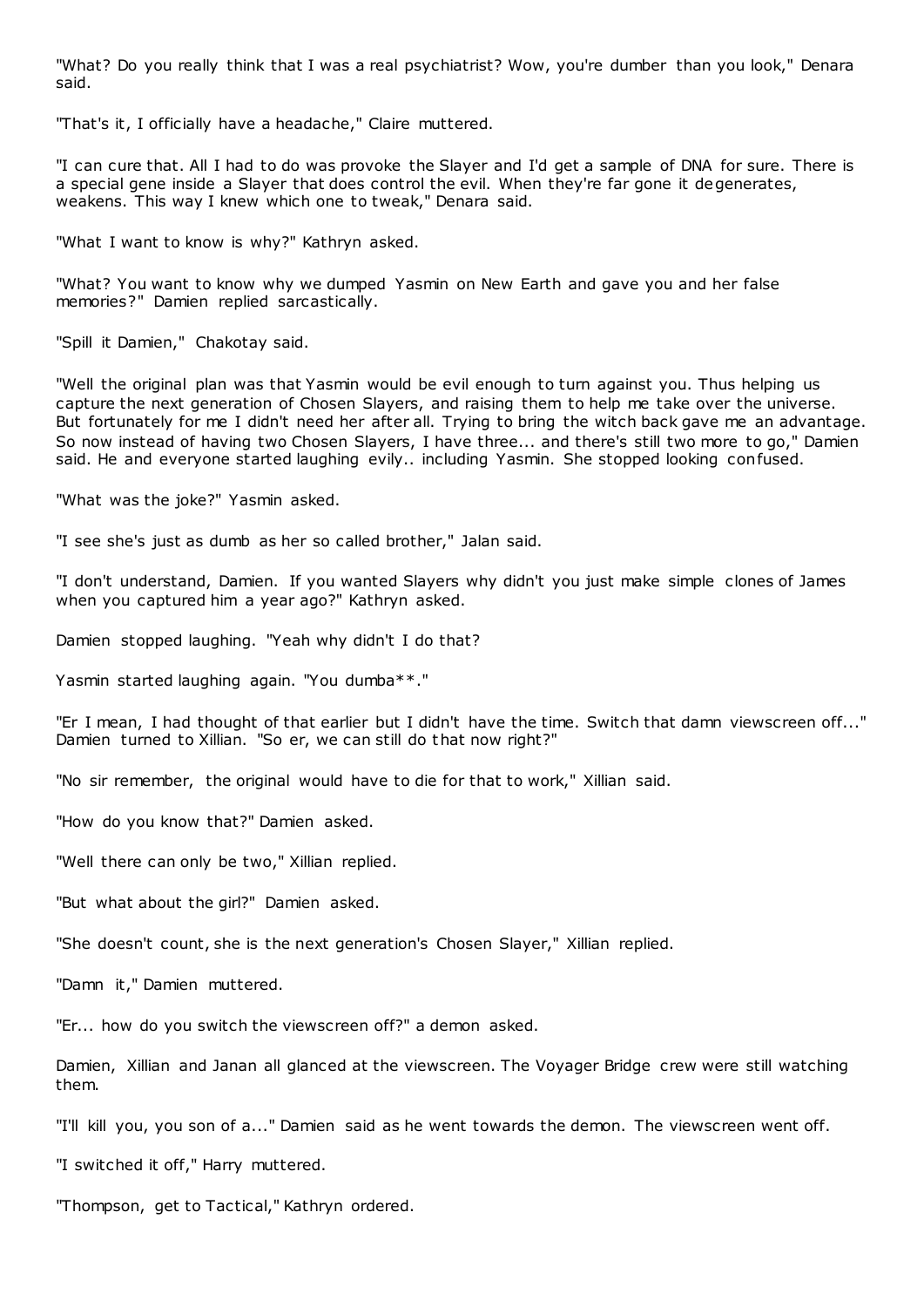"Er... Captain the Enterprise is firing another beam from its deflector.." Thompson muttered. The Bridge shook violently again. The lights and consoles went back off. "They drained our power."

"Well I never would've guessed that on my own," Harry muttered.

"They must have just sent us power just so we could talk to Damien," Kathryn said.

"What do we do?" Chakotay asked.

"There's nothing we can do from over here, for now," Kathryn replied.

#### **The Enterprise, one of the Brigs:**

Kiara and Lena were sitting down next to each other, Nikki was standing by the wall. Only one demon was standing guard. The doors opened, more demons came in dragging James, Jessie, Craig, Tom, Sasha and Yasmin in with them. The original demon lowered the forcefield, the demons pushed the prisoners where Lena was and the forcefield went back up. All but one of the demons walked back out.

Lena glanced around at the newcomers. "I take it the mission went well."

"If you say so," Tom muttered.

"Well at least Jess isn't evil like Juna said, that's something to be thankful for," Lena said.

"But... I am," Jessie muttered.

"You could've fooled me, you look normal to me plus if you were evil I'd sense it," Lena said as she stood up.

Everyone glanced at Jessie. "Well I felt evil before, so I must be still."

"The black has gone from your eyes," James said.

"Really, wow," Jessie said.

"Okay, now that's strange," Sasha said.

"No it isn't, James take off the sunglasses," Lena said.

"Why?" James asked.

"Oh I love this bit, it's so cool," Yasmin said. Jessie glanced at her with a confused look on her face. "What, it is."

James took off the sunglasses, everyone but Yasmin and Lena looked shocked.

"Damn it, no fair..." Yasmin muttered.

"What?" James said in a confused tone of voice.

"Just as I sensed, the blackness has gone," Lena said.

"But how's that possible?" Craig asked.

"Well it's obvious, they both must've lost the blackness in their eyes when they reunited," Tom replied.

"Ugh, I wish I was evil like he said.. I'd show you two how it's done," Yasmin said.

"Don't you think we should be thinking of a way out of here?" Craig asked.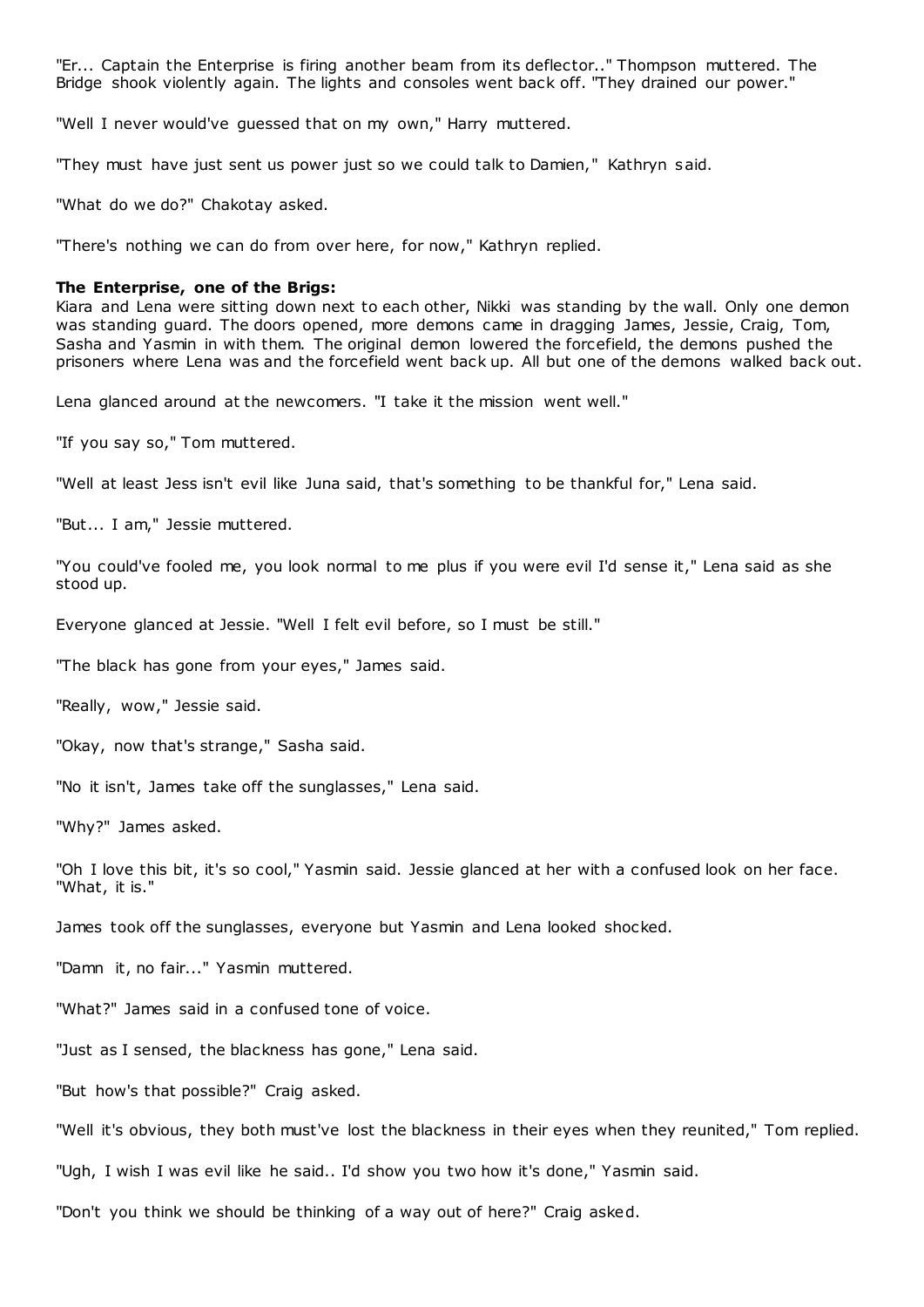"No I don't, I already have a plan," Jessie replied.

"If it involves killing I'll help," Yasmin said.

"Actually it does," Jessie said.

"Yey, this is more like it!" Yasmin laughed.

"Someone tell me, who is this girl?" Jessie asked.

"Er..." Tom muttered, he glanced at Lena and then James. "Janeway's daughter, long story."

"Erm, how come she's the opposite of Lena then?" Jessie asked.

"Because we don't have the same dad, that's why. Now what's the plan?" Lena replied.

### **The Bridge:**

"I showed that son of a  $b^{**}$ ch how to work that station didn't I," Damien laughed.

Xillian and Janan pretended to laugh. "Er, yes sir."

"Now that I've finally got something to celebrate about I think I'll put some music on, and eat in style," Damien said. He went over to the Captain's chair, he started fiddling with the side console.

Janan and Xillian glanced at each other in horror. "Music , ohno not again." Xillian muttered.

The new Hear'Say song Lovin' Is Easy started playing, Damien started dancing to it.

"We really have to kill him," Janan muttered.

"We can't though, we'll only kill his current host. He'll probably choose one of us as a host," Xillian said.

Things got worse as Damien started to sing the chorus of the song.

"It could be worse, his host could be Enrique or Ronan Keaton," Janan said.

"That's not worse, but it's still bad," Xillian said.

"I've got a brilliant idea!" Damien yelled suddenly.

Xillian and Janan jumped out of their skins. "Er, you do sir?" Janan said questioningly.

"Since that witch is alive now, I can use this to my advantage..." Damien said.

"Ohno, I see where this is going," Xillian muttered. Janan nodded.

"I will make the witch my bride," Damien sneered.

"But I thought you hated her," Xillian said.

"I do, but I can brainwash her so she'll be likeable," Damien said.

"That might be handy to know for later," Xillian said.

"What did you say?" Damien asked.

"Nothing sir," Janan replied.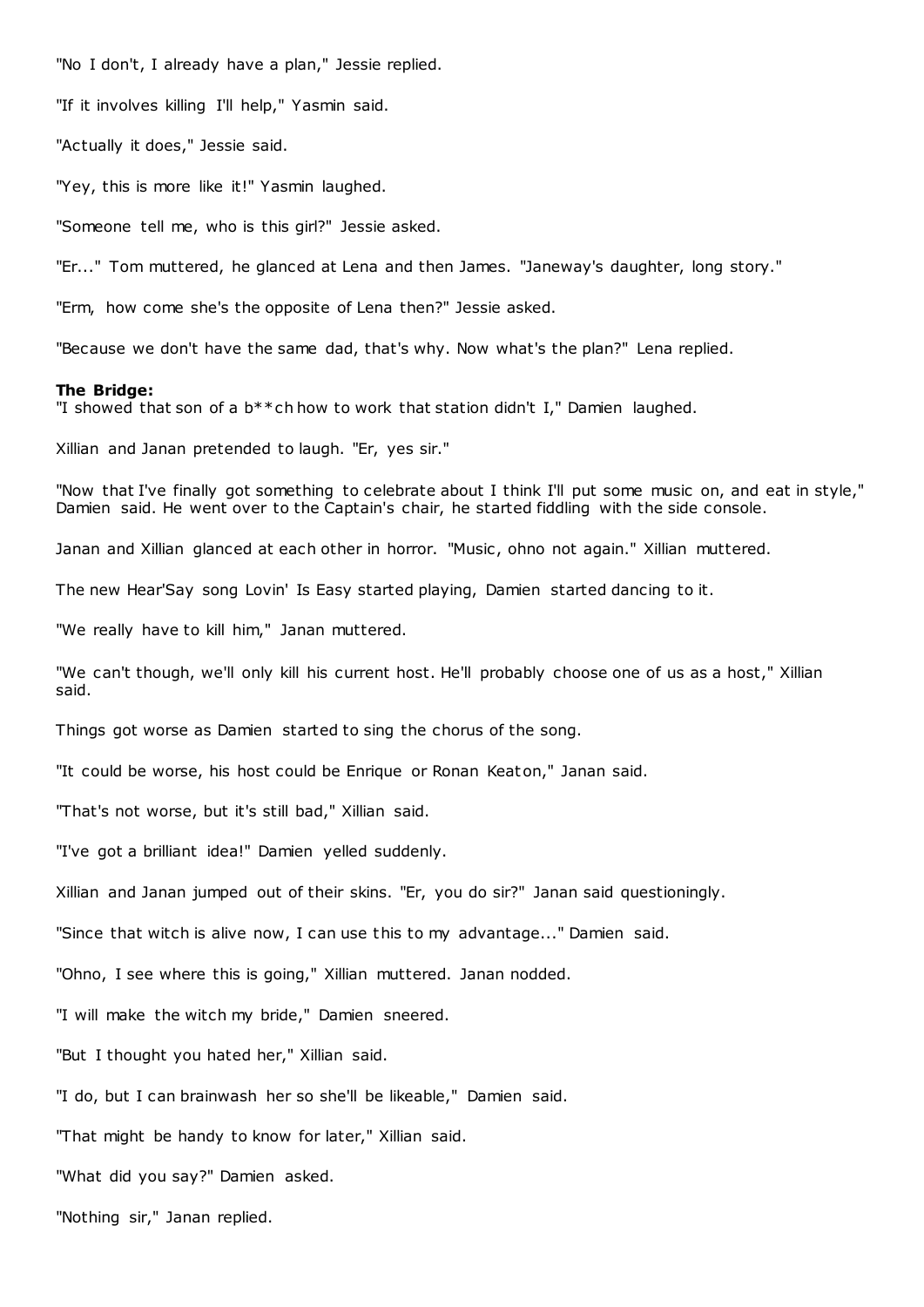"I think, sir, that you are a bit high on yogurt again. At least wait until you've sobered up, you may change your mind then," Xillian said.

"Yes you're right, I mean she's no use to us now right," Damien said.

In: "Uhinini to Damien."

"Uhinini? What a stupid name," Damien laughed.

In: "Aaaw, that wasn't nice sir..."

"I made another demon cry. I'm getting good at this," Damien said.

"Er, Uhinini what have you contacted us for?" Xillian asked.

In: "Er... sniff.. the witch wants to speak to you. She says that she wants to join you."

"Really! Er I mean, excellent.. I'm on my way," Damien said. The transmission cut off. "She must want to be my bride, she's very smart."

"Er, yes sir," Janan muttered. He glanced at Xillian, he just rolled his eyes.

Damien headed into the turbolift. As soon as he did Janan rushed over to the Captains chair and fiddled with the console.

"Hurry up, get that so called music off," Xillian said frantically.

The thing that Hear'Say call music switched off at long last. Everyone on the Bridge sighed in relief.

"He's getting worse," Xillian said.

"Yes he is, he can't even tell that the witch turning to our side is too suspicious to be true," Janan said.

"Yes. Let's put some real music on," Xillian said. Janan nodded, he pressed some buttons on the console. Liberty X started playing instead. "Ah yes... this is more like it. Sexy, everything about you so sexy. Come on baby.."

Everyone but Janan and Xillian looked scared stiff as both of them continued to sing.

"Oh god in hell help us," one demon muttered.

#### **The Brig:**

"Are you sure this plan's a good idea? I'm not even sure if what I did worked," Kiara whispered.

"What did you do?" James asked. Everyone tried to avoid answering the question by pretending not to hear him.

"Yes it is, but it's dangerous," Jessie whispered.

"Dangerous enough for me," Yasmin giggled quietly.

"This isn't a good idea, are you sure we'll be safe in all this?" Tom asked.

"Do I look sure?" Jessie asked.

"No," Tom replied.

"Great, I feel a lot better now," Craig said quietly.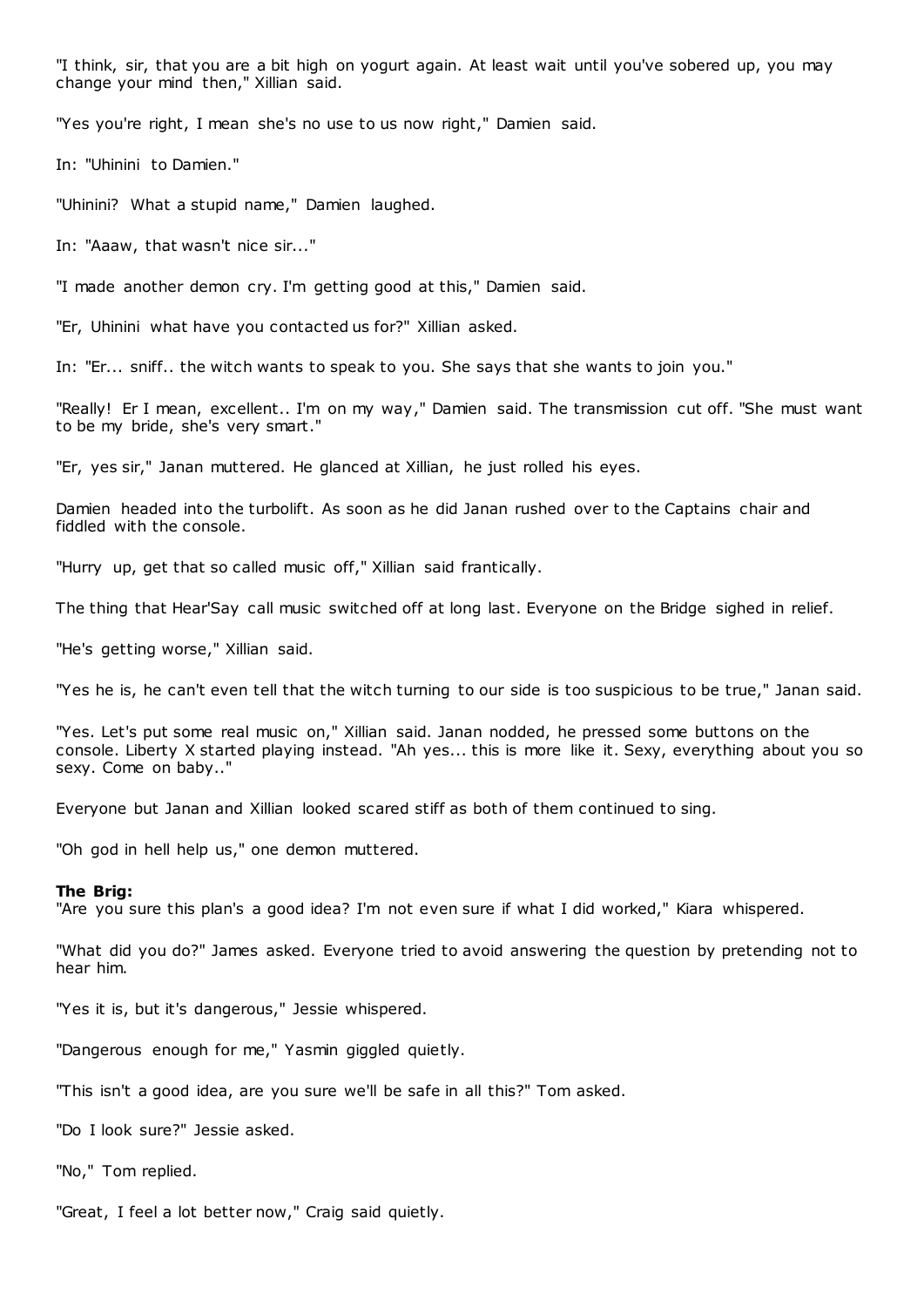"Was it just me or did Damien seem happy about the news?" James asked quietly.

"It wasn't just you," Sasha replied.

Damien walked in looking a little too happy. He stood in front of the forcefield. "Let her out," he told Uhinini. Uhinini sniffed as he pressed a few buttons on the console. The forcefield lowered, Jessie stepped out.. the others tried to get out too but the forcefield went back up.

"Ah Jessie, long time no see," Damien said.

"Whatever, erm why did you come alone?" Jessie asked.

"To be honest I don't know. It doesn't matter though, how would you like to be my bride?" Damien asked. Tom, Craig, Yasmin and Kiara tried to keep straight faces.

Jessie pretended to think about it, she then kicked Damien in the leg and she punched him in the face. He fell onto the ground. "Sorry, I'm already engaged."

Uhinini quickly pulled a phaser out, he shot Jessie. She fell onto the ground near Damien.

"Ok Kiara it better have worked," Lena muttered as she kept an eye on James.

"It's working, I think," Tom said nervously. As soon as he said that James went straight through the forcefield. Uhinini's eyes widened in horror, he was about to fire the phaser at him.

Kiara glanced at Lena, she clicked her fingers a couple of times. The phaser turned to dust in Uhinini's hands. James got a hold of him and threw him into the wall, knocking him unconscious. He then went behind the console and keyed in some commands. The forcefield dropped.

"Ok Jess you can stop now," Lena said.

"What?" James said in a confused tone of voice.

Jessie sat up a little groggily, she pulled herself to her feet. Everyone but her and James tried to keep a straight face.

"Ok, someone explain," James said.

Kiara eyed Lena guiltily. She gave her a nod in return, "she changed the phaser setting to barely stun," Lena said, clicking her fingers for emphasis.

"I feel a bit used now," James muttered.

"Wait, that's why you..." Jessie said a little dangerously.

Lena went over to him and patted James on the arm. "It's ok, you can calm down." She briefly glanced at Jessie, "it's cool."

"I don't get it though, how did he get through the forcefield?" Jessie asked.

"Simple, Evil Slayers just unearth future abilities. James gets mad enough he can walk through forcefields, maybe he'll figure out how to do it later without the getting mad part," Lena replied.

"Enough talk more demon killing," Yasmin said and she ran out of the room. Everyone else followed. James and Jessie stopped at the door.

"Sorry, my plan was simpler," Jessie said.

"I'll let you off this once," James said.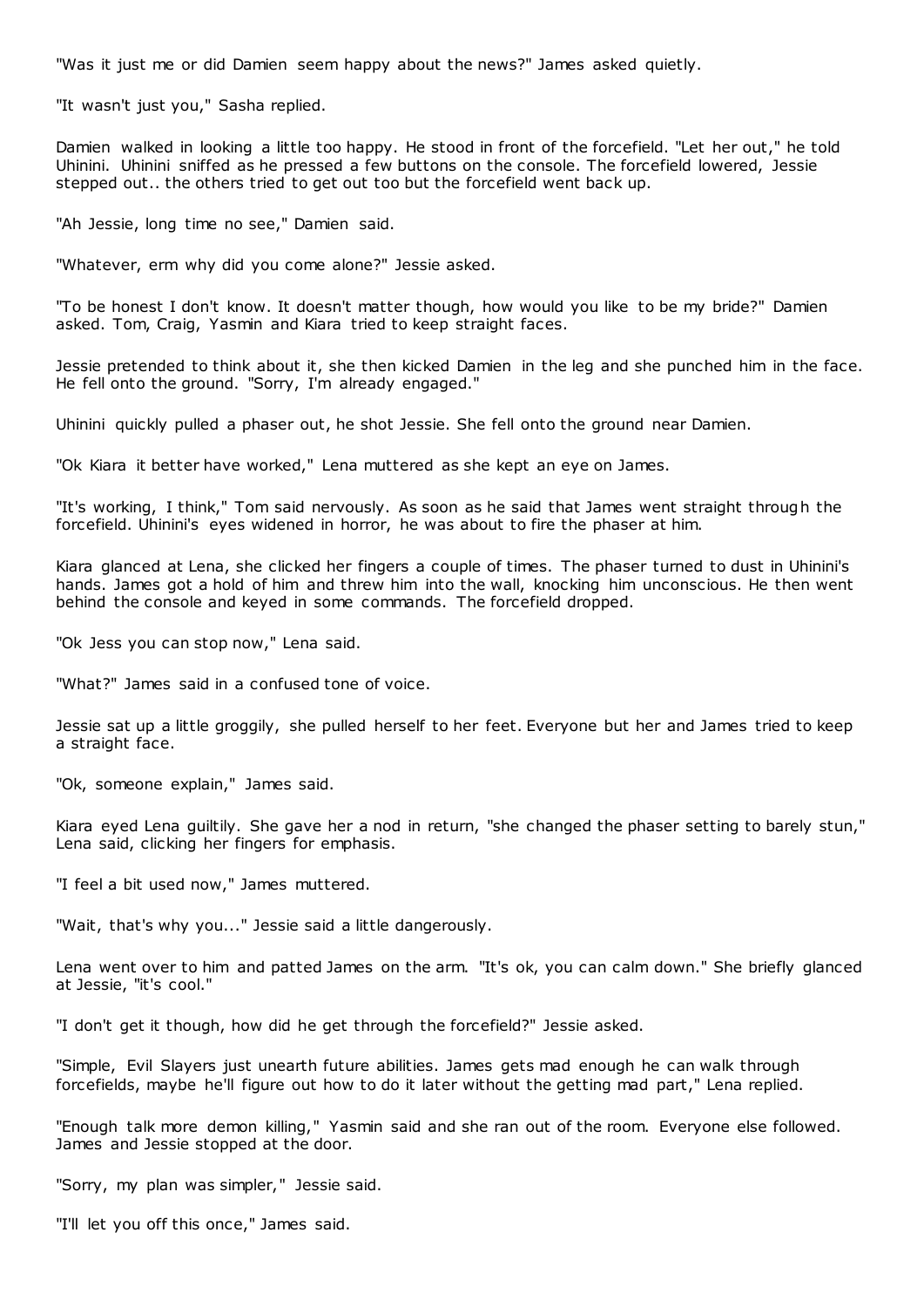Jessie glanced at Damien who was regaining consciousness. She went over to the console, she picked up another phaser and she went over to stand beside James. She aimed the phaser at Damien. He looked up at her.

"Oh Damien, this is for proposing and your actor being engaged to my actress," Jessie said.

"Oh great, not again," Damien muttered as Jessie fired the phaser at him. He collapsed.

"Let's go," Jessie said and she left the room. James followed her.

### **The Bridge, 10 minutes later:**

Xillian and Janan were still singing to Liberty X, this time they were singing their new single. The other demons felt like killing themselves. Suddenly Xillian collapsed. Janan knelt beside him.

"Sir, are you alright?" Janan asked.

Xillian woke up suddenly, he cringed. "I would be alright if you'd turn that traitorous music off."

"But sir, you like this music," Janan said.

Xillian got onto his feet. "Don't be stupid, Janan. Now the witch lied to me, and killed me, so I want her dead."

"But... ohno.. Damien?" Janan said questioningly.

"Yes, that's right. Now that witch tricked me, the ones in the brig escaped. I want them all found, and I want that witch dead," Damien said.

"I could've told you it was a trick sir," Janan said.

"Shut up, I am more intelligent than you!" Damien snapped.

"Yes sir, of course you are," Janan said sarcastically.

"Good that's better," Damien said.

The turbolift doors opened, James and Jessie came in.

"Oh my god, what is this s\*\*\*?" James asked.

"I think it's Liberty X," Jessie replied.

"There she is, kill her now!" Damien yelled.

"Er yes sir," Janan said, he nodded at all the demons. They all brought out phasers.

"Ok, now this is not fair," Jessie muttered.

"No it isn't, but this is," James said, he raised a rifle. He fired at everyone, but Damien and Janan ducked.

"Damn, it's always the nameless guest stars that get hit only," Jessie said.

Damien looked incredibly pi\*\*ed, he grabbed a phaser off one of the dead demons. "I'm sick and tired of you always getting in my way, die die die!" he screamed as he fired the phaser manically. James didn't have time to get away from them all and he was hit. He fell onto the ground.

Jessie knelt down beside him, she then glanced back at Damien. "You b\*\*\*ard."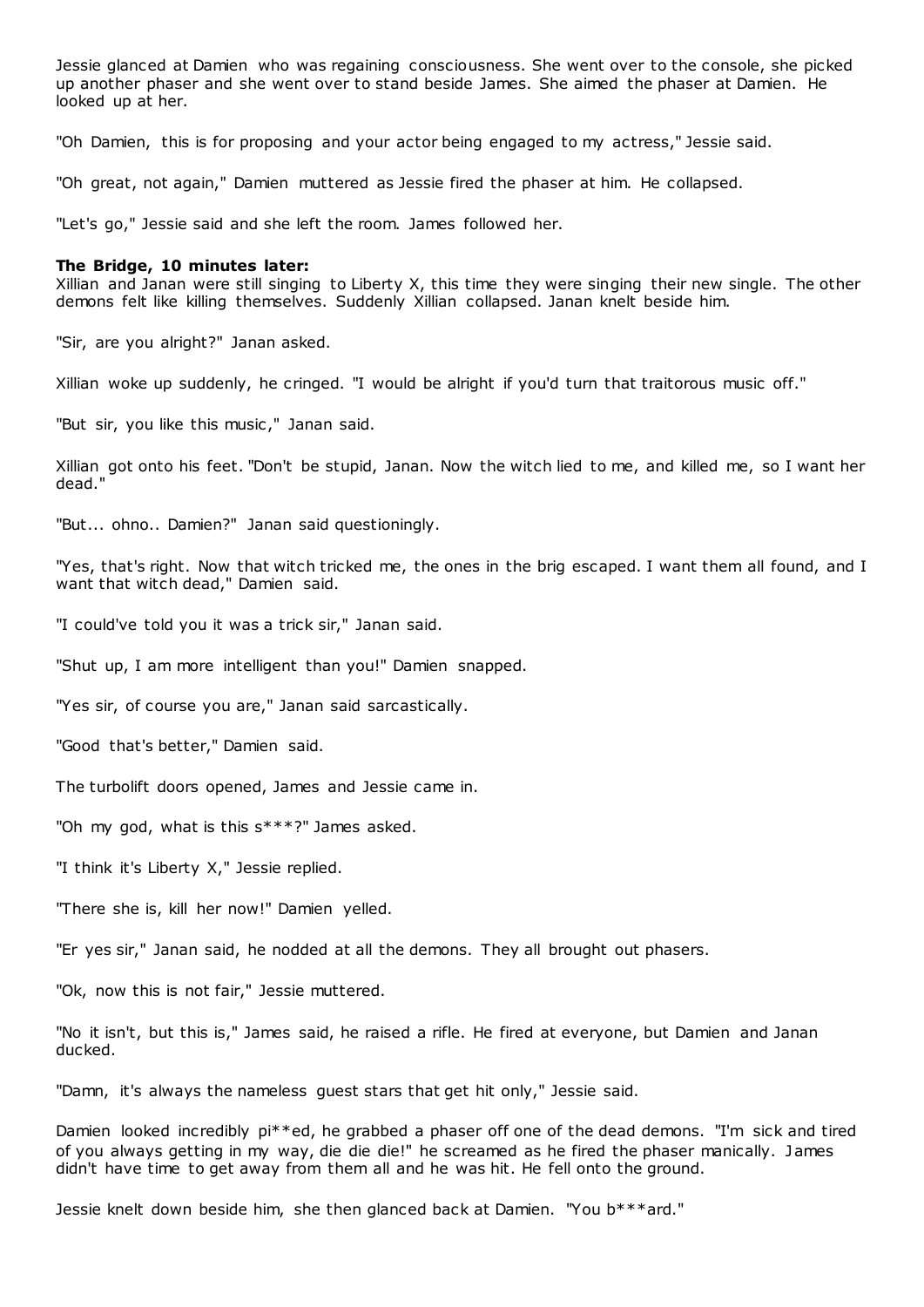"Haha, no fiancée, you can now be my bride," Damien said.

Jessie picked up the rifle, she quickly stood up. "In your dreams," she said and she fired it. He ducked and the blast hit the viewscreen.

Damien then ran over to where Jessie was and he pushed her to the ground. He started strangling her. "I don't want you to be my bride witch, I want you dead."

Jessie pushed him off her, she got up. "Been there, done that," she said before kicking him hard in the head. She picked up the rifle again and she aimed it at Damien.

"You never learn do you, all you kill is the host. I'll be back again, you can never be rid of me," Damien said.

"Drop the rifle," Janan said. Jessie glanced over at him, Janan was pointing a phaser at her. Jessie dropped the rifle onto the ground.

Damien got up. "You lose this time, man that feels good to say." Jessie smiled and she shook her head. "What's there to smile about, I've won and there's nothing you can do about it."

"Look behind you," Jessie said.

Damien rolled his eyes, he turned around. James was behind him, not hurt at all. He hit him hard in the face, and he fell to the ground again.

Janan panicked and he aimed the phaser at James instead. Jessie quickly picked up her rifle and she fired at Janan. It hit him in the arm, so he dropped the phaser. He pulled out a remote, pressed a button. A portal appeared, he ran through it.

James went over to stand beside Jessie. She handed him the rifle. "How did..." she started to ask.

"Why won't you just die, Slaye? How come you're not dead, I had that phaser on kill," Damien muttered from the ground.

"Well phasers on kill only stun Slayers who are evil, even just a little bit," James said.

"It doesn't matter, I will get revenge on you godforsaken people someday. After all this host is a new host, even if I lose this one I can get another one. You can't get rid of me," Damien said.

"Well you won't be able to get anywhere if we keep killing each host straight away," Jessie said.

"You never know who's a host until it's too late," Damien laughed.

"Are those your final words, or would you rather have a chance to say something different?" James asked.

"You have not seen the last of me. I will be back in a brand new host that's played by an even more annoying actor than the previous one. Er, can I start that again?" Damien said.

James and Jessie glanced at each other, then back at Damien. "Erm, no," James said, he fired the rifle at Damien.

# **Voyager:**

"Captain," Thompson said.

"What is it?" Kathryn asked. The ship shook violently. The lights and consoles came back on once again.

"The Enterprise has fired another deflector beam at us. They've given us more power than before," Thompson said.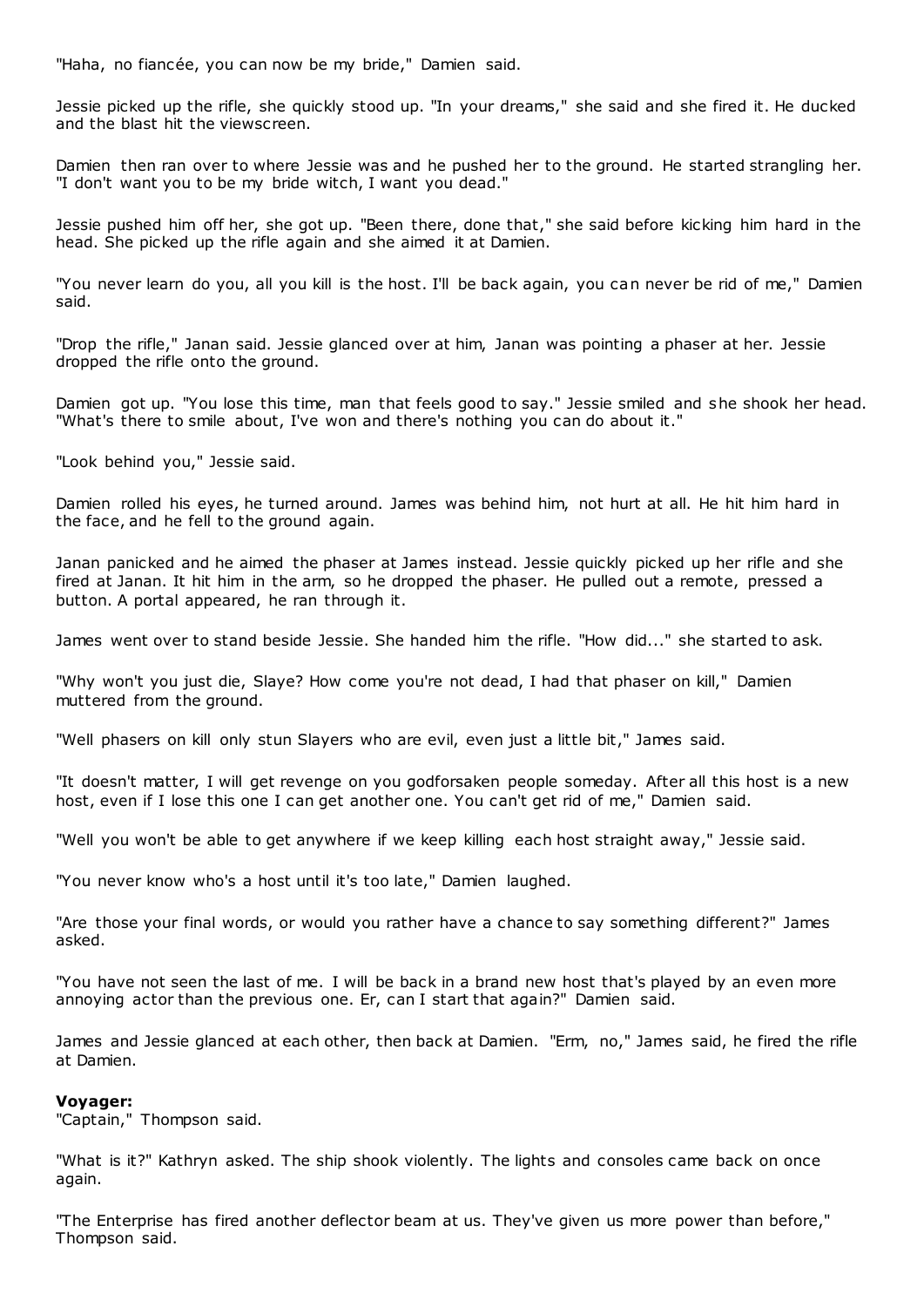"We're being hailed, audio only," Thompson said.

"Let's hear it," Kathryn said.

In: "Enterprise to Voyager? Anyone there?"

"James? When I get over there I'm gonna.." Kathryn said angrily

In: "Er... hi to you to."

"Oh great, Jessie's there too," Kathryn muttered.

"James do you know where Juna and Annika are?" Chakotay asked.

In: "No idea, I thought you'd know."

Kathryn turned to Harry. "Well?"

"They're both on Voyager, Captain. Should I beam Jessie over?" Harry asked.

"Stand by," Kathryn said.

"James, does she know?" Chakotay asked.

In: "Know what?"

In: "Haven't had a chance."

"Great, we'll beam both of you over. We need to get that spell done as soon as possible," Chakotay muttered.

Harry keyed in some commands, James and Jessie appeared on the Bridge.

"Er, there was no one else on the Enterprise's Bridge," James said.

Chakotay tapped his commbadge. "Chakotay to Lena, where are you?"

In: "Ow, watch it... er dad I'm a bit busy now..."

"After you've finished get to the Bridge, there's no one there," Chakotay said.

In: "What do you think I'm doing, god!"

Chakotay tapped his commbadge again. Kathryn couldn't take it any longer, she went over to James.

"What the hell were you thinking, young man. I really outta ground you for all eternity," Kathryn said angrily

Everyone but Jessie rolled their eyes. "She's high on coffee again right?" Jessie giggled.

Everyone glanced at each other. "Uhoh, I forgot about that," Chakotay muttered.

"Should we do the spell now?" James asked.

"Please," Chakotay replied.

"Spell, what spell?" Jessie asked.

"I'll tell you on the way, where are the witches?" James asked.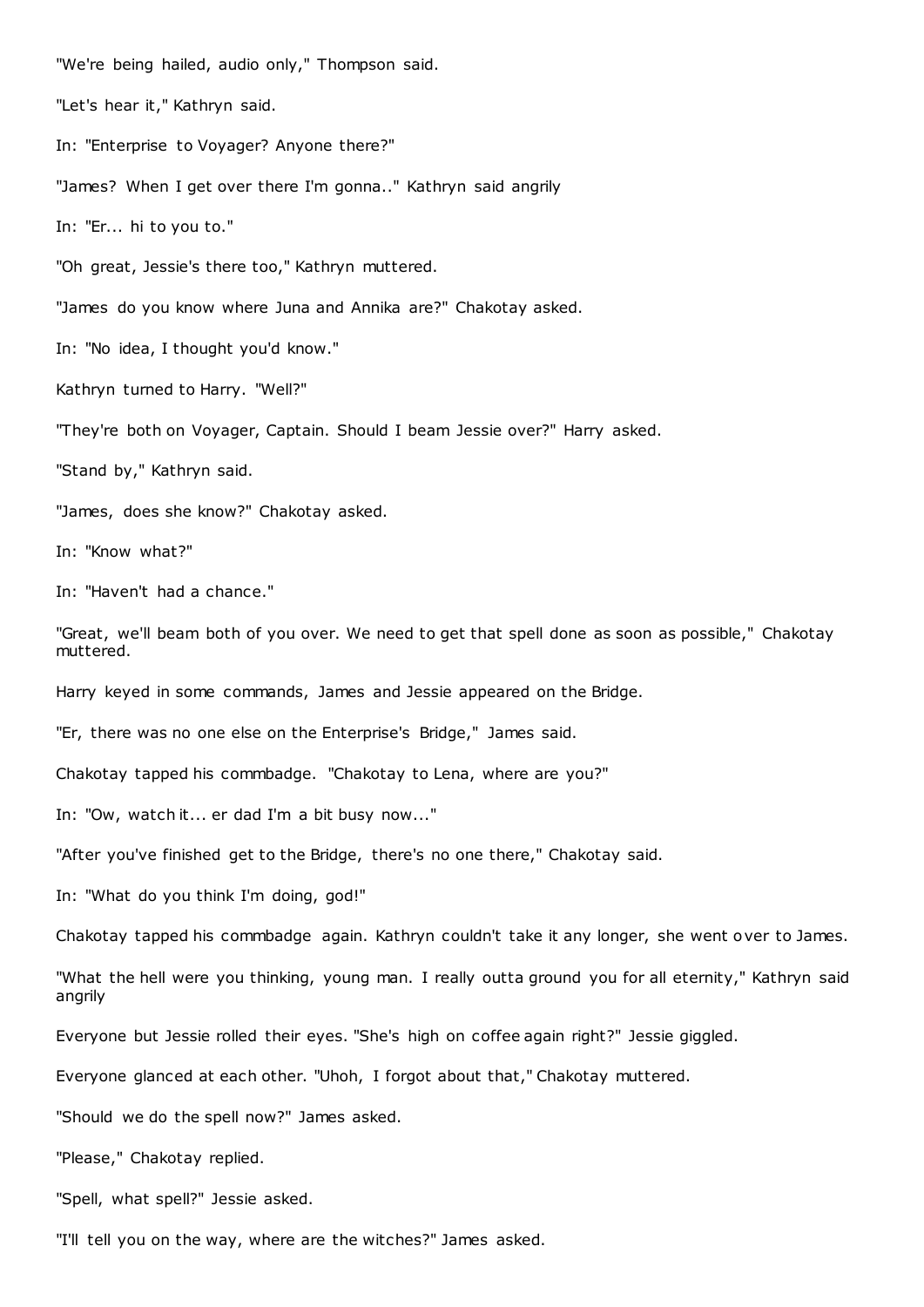"They're in Juna's quarters," Harry muttered in response.

James and Jessie left the Bridge. Harry pulled an awful face at Jessie but she didn't notice. Only Chakotay did.

"Oh give it up Harry," Chakotay muttered.

# **Juna's Quarters:**

Juna was looking through the spell book with an angry look on her face. Annika was sitting nearby pouting.

"There had like better be a cure. Shippers will like hate you even like more if the spell like stays on," Juna said. Annika rolled her eyes. The door chimed. "Like come in."

James came in, slowly followed by Jessie. "Oh, so it like worked.. good," Juna said.

"Is it just me or is there something odd about Annika I didn't notice before," James said.

Juna's eyes widened, after a few seconds so did Annika's. Juna glared at Annika, and she flicked through the book faster than before.

"What, what did I say?" James asked.

"You're like lucky that Jessie is like back, if she like wasn't you'd be in like love with Annika," Juna muttered.

"You what?" Jessie said in disgust. James looked deathly ill at the thought.

"She like put a spell on her that like makes dumped men and like men who've lost girlfriends in like death fall in love with like her," Juna said.

"I was just curious," Annika muttered.

"How can Annika cast spells?" Jessie asked.

"Like her sisters she's a witch, and I mean literally now," James replied.

"Hey, was that an insult?" Annika asked.

"I've like found the banishing spell, we'd like better get on with like it," Juna said.

"One question, if you're chanting the words will it still work?" Jessie asked.

"Like what?" Juna asked.

"Well you say like all the time," Jessie replied.

"I'm not like chanting the words, like Annika will be since she's the like oldest of us three," Juna said. She put the book on the ground, and she knelt down in front of it. Annika sighed, and she knelt down on the ground nearby. "We need to like form a circle," Juna said to Jessie as she passed the book over to Annika.

Jessie glanced at James briefly before kneeling on the ground next to Juna and Annika. Juna looked up at James. "Outsiders need to like be at least like two metres away from the like book during the spell." James went over to stand by the wall. Juna nodded at Annika.

"Er wait, what do we do?" Jessie asked.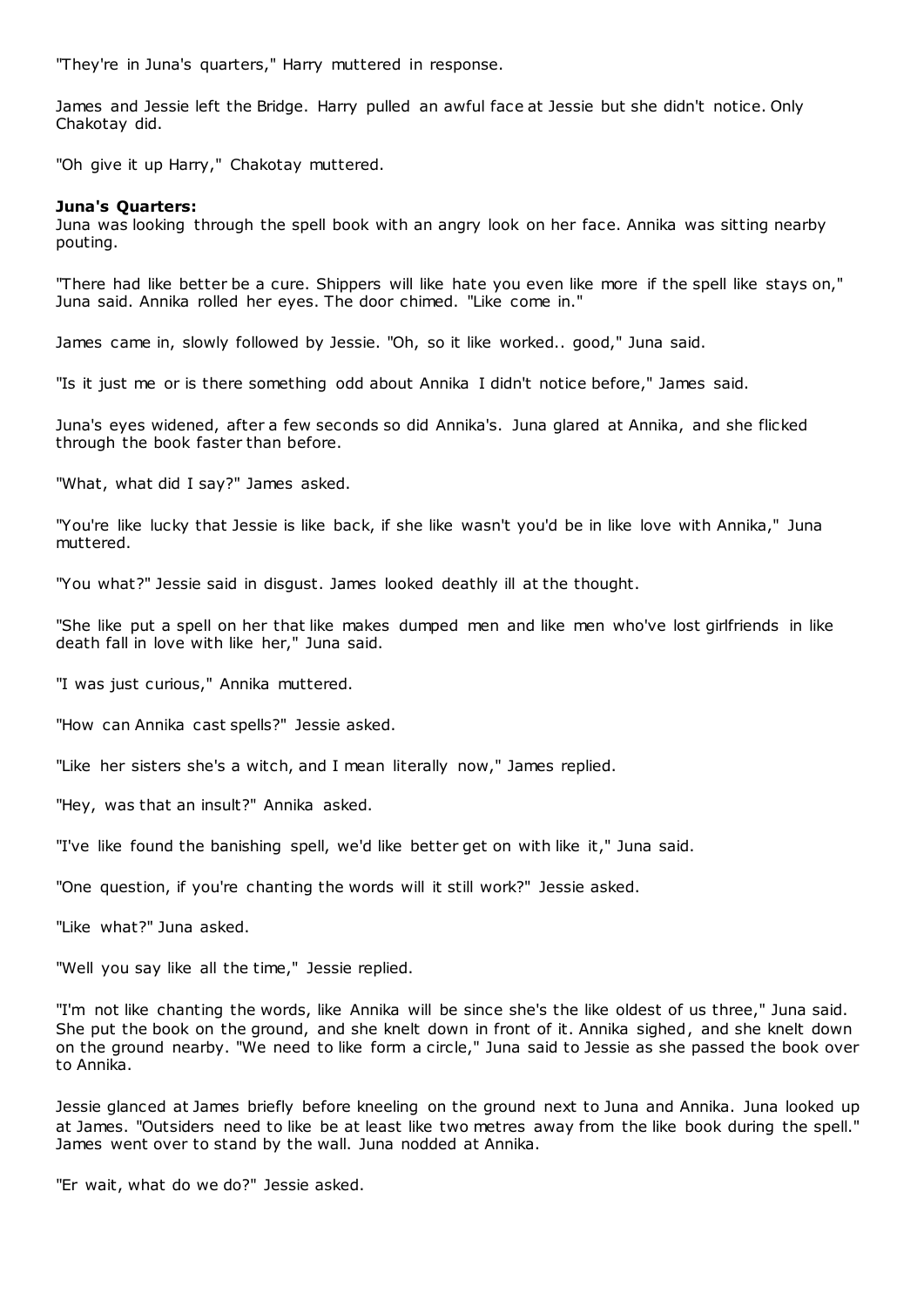"It's simple like Annika will chant the words like from the book, that's like all there is to it," Juna replied.

"If there's only one or two then it isn't a circle and it doesn't complete the spell," Annika said.

"Oh, makes sense now," Jessie said.

Juna nodded at Annika again. Annika began reading from the book. A golden mist emerged from the book and circled the three witches, when Annika finished reading a bright light engulfed the whole room, and then the whole ship. It spread to the planet and the Enterprise too. After a few seconds it died down.

# **The Bridge:**

"The portals are all collapsing," Thompson said.

"I take it that was the spell, it seems to have worked," Chakotay said.

In: "Stuart to Bridge..."

"Yes it's worked, James," Chakotay said.

### **Juna's Quarters:**

"The like spell infects whatever is in the like area, its range is like huge. Both ships like should be protected now like," Juna said.

In: "Ok, good work. Bridge out."

All three witches stood up. Juna picked the book up as she did so. She sat back down in her chair. "I'd better like continue to find that like undo spell."

"Fine you do that," Annika said, she collapsed on the chair she was sitting on earlier.

"We'd better leave them to it," James said.

"Yeah," Jessie muttered. She and him both left the room.

### **One day later:**

*Captains Log Stardate, oh who cares what the Stardate is.... ahem.. the portals have all been closed, the banishing spell has stopped the demons from ever coming onboard the ship again. Life onboard ships is slowly returning to normal, but for some that isn't a good thing.*

# **The Mess Hall, Enterprise:**

James, Jessie, Lena and Duncan were all sitting at a table near the window. A few people passed Jessie some odd looks as they went by but the group just ignored them. Duncan was sitting on Jessie's knee, drinking a Cherry Coke bottle.

"Mum has left Craig in charge of the Enterprise for a week, so that shows just how mad she is with me," Lena said.

"Craig, are you serious?" James laughed.

"Oh yes, she was in the mood when she chose him. You know what I mean the angry hyper mood," Lena replied.

"Yeah, I know that one too well," Jessie muttered.

Tom came up to the table. "Hi everyone, just thought I'd check to see if you're getting on ok."

"Er.. why?" Jessie asked.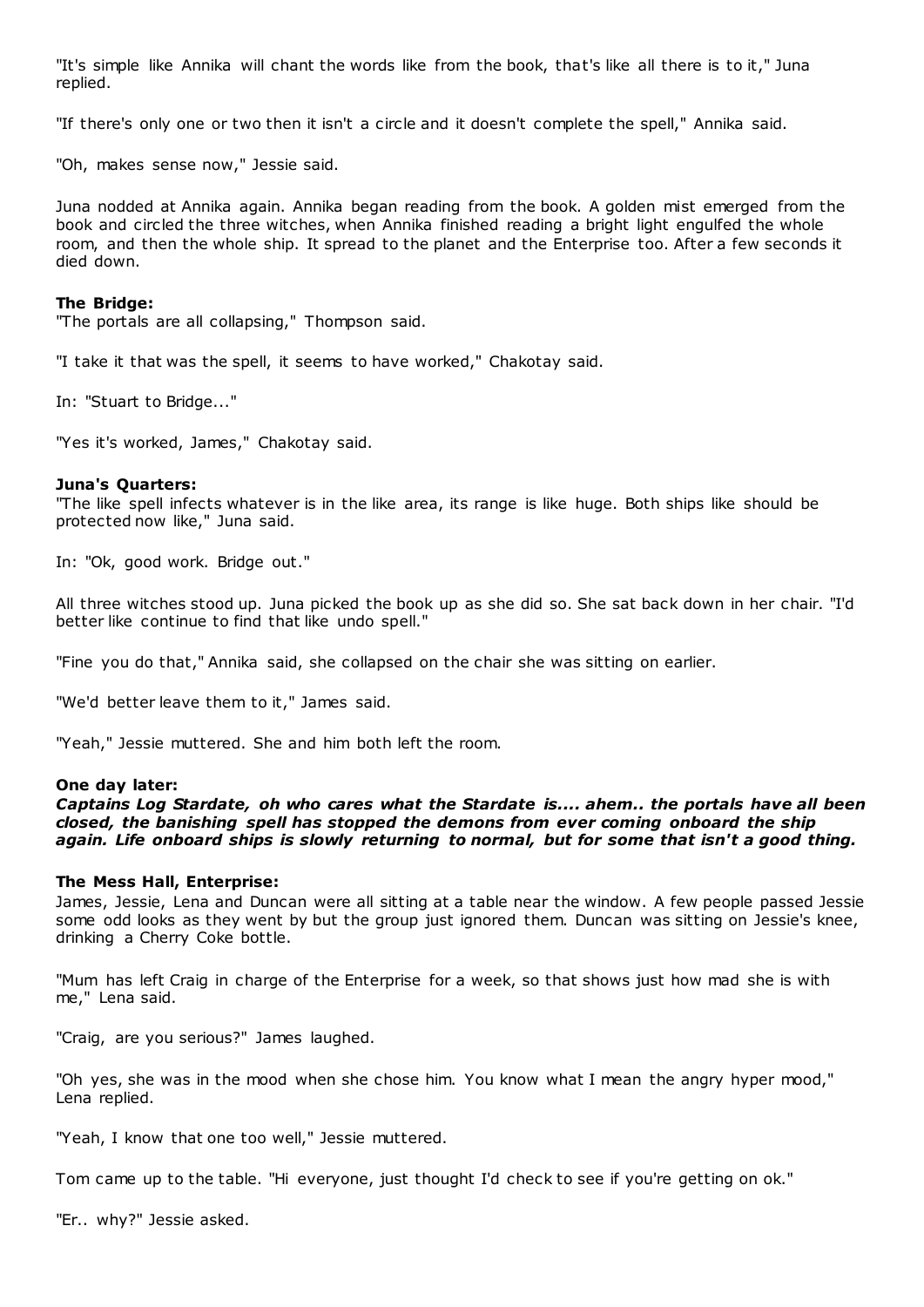"I thought I'd better be friendly. Harry isn't exactly one of Jessie's best friends anymore... he hates it that you got killed after Emma yet you've been brought back and she hasn't," Tom replied.

"Well we're ok, some people have given me a few odd looks but that's it," Jessie said.

"So Lena I heard about the punishment," Tom said.

"Don't remind me," Lena grumbled.

"What did she punish Yasmin and you with, James?" Tom asked.

"I don't know about Yasmin, with me she just keeps yelling everytime I see her," James replied.

"What about you Tom, haven't you and Craig been punished too. You went on the mission didn't you?" Jessie asked.

Tom glanced at Lena and then at James. They shook their heads at him. "Oh yeah, me and Craig er got screamed at last night."

"Is there something you guys aren't telling me?" Jessie asked.

"No," the three of them replied.

"Yes," Duncan said.

"Duncan, stop it," James said. Duncan glanced at him confused.

"But why don't you tell mummy that.." Duncan said.

"What that I burnt our old quarters down, oh yeah I forgot about that," James muttered.

"I didn't..." Duncan said.

"You did what?" Jessie said questioningly.

"Well I didn't burn it down, it did it itself. I don't know why I said that," James said.

"Oh well looks like I'll have to start replicating more new stuff," Jessie said.

"Oh by the way Jess, I meant to ask, what's it like being dead?" Tom asked.

"I thought nearly every main character has had a brush with death at some point," Jessie said.

"Yeah I have, it's just you've been dead the longest, well you know what I mean," Tom said.

"Tom please, I don't want to talk about this anymore," James said.

"Yeah, sorry.. don't know why I even asked," Tom said.

"Why don't you want to talk about it, do you not want to know what heaven looks like now?" Jessie asked.

"I don't need to know, I'm already there," James replied. He and Jessie then started kissing.

Tom, Duncan and Lena rolled their eyes. "Oh please," Duncan groaned.

"We'll have to get used to this again won't we?" Lena moaned.

"It's better than Mr Evil killing people," Tom said.